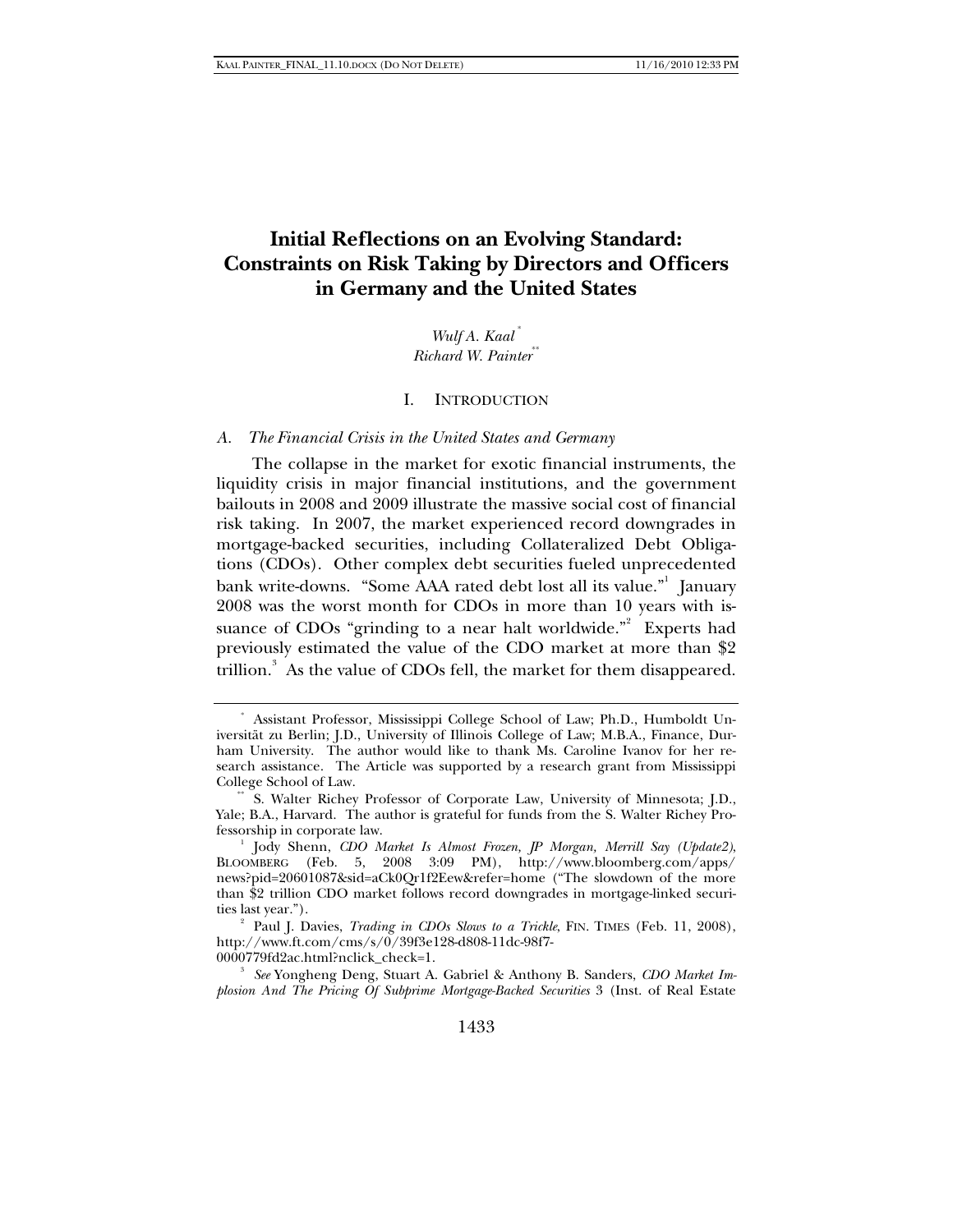These are only a few examples of what went wrong in the United States in 2008.

Financial instability easily spreads from one institution to another and then across national boundaries.<sup>4</sup> The financial crisis of 2008 quickly spread to Germany, inflicting significant damage there even before German banks suffered a second blow from the sovereign debt crisis of 2010. IKB Deutsche Industriebank AG (IKB), Westdeutsche Landesbank (WestLB), Bayerische Landesbank (BayernLB), and Landesbank Sachsen AG (SachsenLB) cost the German taxpayer the most,<sup>5</sup> but many other German banks had also invested in CDOs and other American financial instruments. The banks made these investments through special purpose entities and other conduits in foreign jurisdictions that held CDOs and other long-term mortgage loans that had been financed with the proceeds of short-term financed Asset Backed Commercial Paper (ABCP) and Asset Backed Securities (ABSs). The German banks provided guarantees in the form of credit enhancement and liquidity to the conduits, $\frac{1}{\lambda}$  which enabled the conduits to finance the long-term financial instruments through the issuance of the short-term financial instruments.<sup>8</sup> The conduits that actually held these investments were located mostly outside of the jurisdiction of German banking supervision.<sup>9</sup> The German banks' own exposure to these investments through the guaran-

*See* Lutter, *supra* note 5.

Studies, Working Paper No. 2009-012, 2009), *available at* http://papers.ssrn.com/sol3/Delivery.cfm/SSRN\_ID1356630\_code17741.pdf?abstra ctid=1356630&mirid=5. 4

<sup>&</sup>lt;sup>4</sup> Kenneth W. Dam, *The Subprime Crisis and Financial Regulation: International and Comparative Perspectives*, 10 CHI. J. INT'L L. 581, 608 (2009).

Marcus Lutter, *Bankenkrise und Organhaftung*, 5 ZEITSCHRIFT FÜR WIRTSCHAFTRECHT [ZIP] [JOURNAL OF BUSINESS LAW] 197, 199 (2009).

Asset Backed Commercial Papers (ABCP) are short-term investment vehicles with a short maturity that is typically between 90 and 180 days. A financial institution typically issues the underlying security of the ABCP. The ABCP notes are backed by physical assets such as trade receivables and are generally used for short-term financing needs. *See generally* Swasi Bate, Stephany Bushweller & Everett Rutan, *The Fundamentals of Asset-Backed Commercial Paper*, MOODY'S INVESTOR SERVICE (Feb. 3, 2003), http://pages.stern.nyu.edu/~igiddy/ABS/moodysabcp.pdf. 7

Asset Backed Securities (ABS) are financial securities that are backed by a loan, lease, or receivables against assets other than real estate and mortgage-backed securities. *See* Timothy J. Riddiough, *Optimal Design and Governance of Asset-Backed Securities*, 6 J. FIN. INTERMEDIATION 2, 121–22 (1997), *available at* http://research3.bus.wisc.edu /file.php/136/Papers/1995-10-12\_Optimal\_Design\_and\_Governance\_of\_Asset-Backed\_Securities\_Journal\_of\_Financial\_Intermediation\_.pdf. 9

*Id*.; *see also* Christian Kirchner, *Combined Deficits of Corporate Governance and of Financial Reporting in the International Financial Markets Crisis*, at 5 (unpublished article) (on file with author).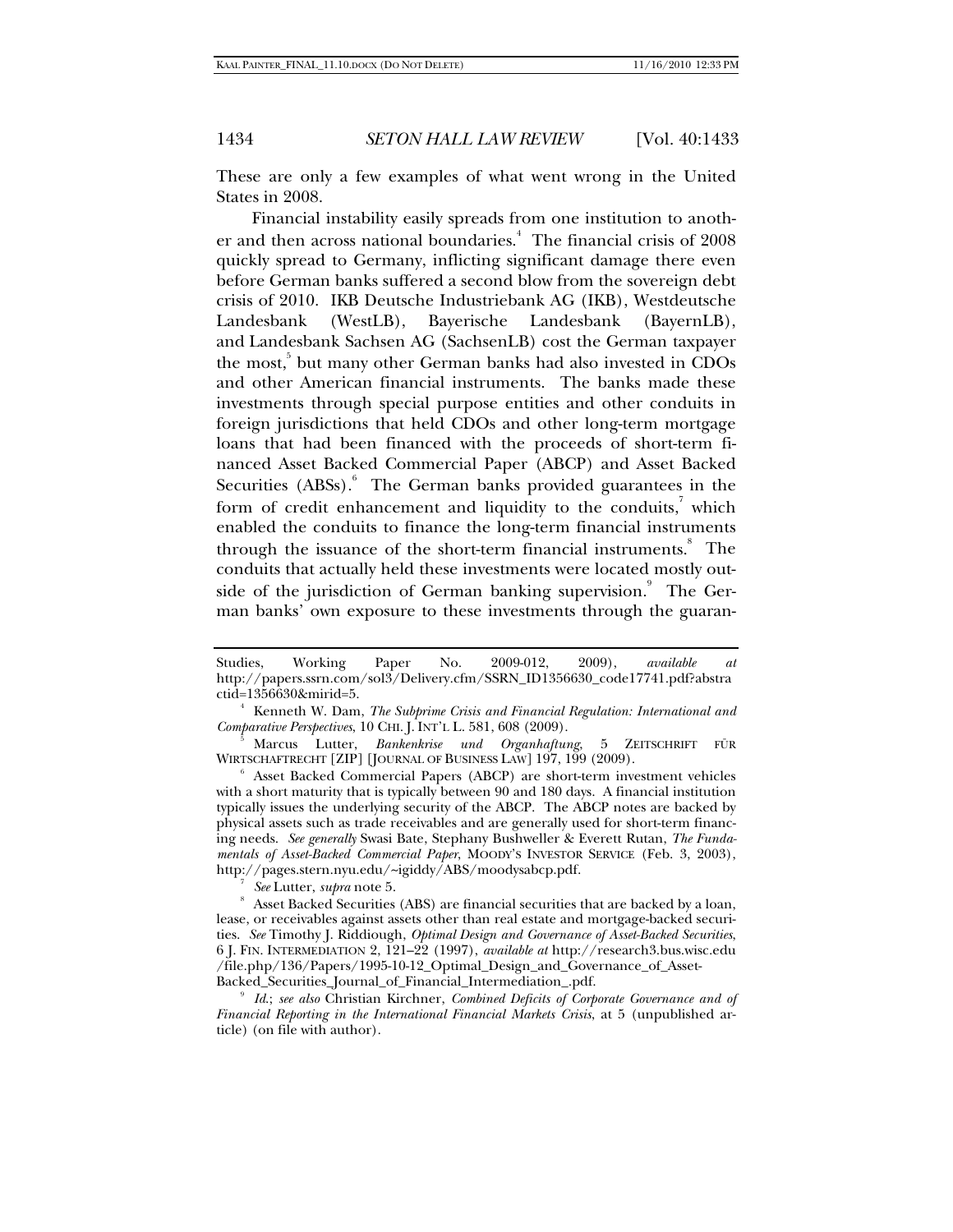tees was often hidden and not included in their accounting. The inherent risk of the guarantees to the banks, however, became apparent when the market for CDOs collapsed.<sup>10</sup>

One of many examples of such investments was IKB's involvement in so called Asset Backed Commercial Paper Programs (ABCP-Programs).<sup>11</sup> In these programs American Banks sold long-term mortgage and subprime loans to special purpose vehicles  $(SPVs)$ <sup>2</sup>. In the case of IKB, its SPV, Rhineland Funding, transformed these subprime loans into short-term ABSs that were then sold to institutional investors.<sup>13</sup> IKB and other German banks ventured into ABCP-Programs hoping to profit from refinancing American mortgage loans. For example, a German bank, or more often its SPV, could buy a 6% long-term mortgage loan from an American Bank and transfer it into  $4\%$  ABCP while keeping the spread of  $2\%$ . A significant downside of this business model, however, was liquidity and resale risk—profiting through the spread only worked while the conduit (i.e. Rhineland Funding) found buyers for the ABCP it issued to pay for the American mortgage loans it bought.<sup>14</sup> The ABCP, unlike the mortgage loans, was short term, posing significant liquidity risk if new ABCP buyers could not be found to pay off ABCP holders that wanted to cash out.<sup>15</sup> To minimize liquidity and resale risk, and thus attract buyers for the ABCP, IKB provided credit enhancements to Rhineland Funding.<sup>16</sup> In 2007, institutional buyers started to realize

<sup>10</sup> Alexandra Krieger, *Wie kam es zur Subprime-Krise, und wie gerieten Banken in die Schieflage? Ursachen und Schlussfolgerungen für die Praxis am Beispiel der IKB Deutsche Industriebank AG*, HANS BÖCKLER STIFTUNG, 11–12 (Sept. 2008), http://www.boeckler.de/pdf/mbf\_finanzinvestoren\_ikd.pdf.

<sup>&</sup>lt;sup>11</sup> *See generally* Kirchner, *supra* note 9; Krieger, *supra* note 10, at 12–13.<br><sup>12</sup> JASON COX, JUDITH FAUCETTE & CONSUELO VALEZUELA LICKSTEIN, WHY DID THE CREDIT CRISIS SPREAD TO GLOBAL MARKETS? pt.B.1.a (Univ. of Iowa Ctr. For Int'l Fin. & Dev., March 2010), *available at* http://www.uiowa.edu/ifdebook/ ebook2/contents/part5-II.shtml (explaining how SPVs were used to issue asset

<sup>&</sup>lt;sup>13</sup> Krieger, *supra* note 10, at 13.<br><sup>14</sup> Id. at 18.

<sup>&</sup>lt;sup>15</sup> *A Boom Amid the Bust*, ECONOMIST, June 14, 2008, at 1 ("[Money funds] bought much of the short-term debt propped up in structured finance. It was their sudden withdrawal that caused the market in asset-backed commercial paper (ABCP) to seize up. And banks' liquidity problems are largely the result of money funds' recent reluctance to hold their debt."). 16 Carrick Mollenkamp, Edward Taylor & Ian McDonald, *Global Scale: Impact of* 

*Mortgage Crisis Spreads—How Subprime Mess Ensnared German Bank: IKB Gets a Bailout*, WALL ST. J., Aug. 10, 2007, at A1.

The affiliate IKB set up for bond investing five years ago is Rhineland Funding Capital Corp. The purchases included bonds backed by subprime mortgages, those issued to home buyers with weak credit. It was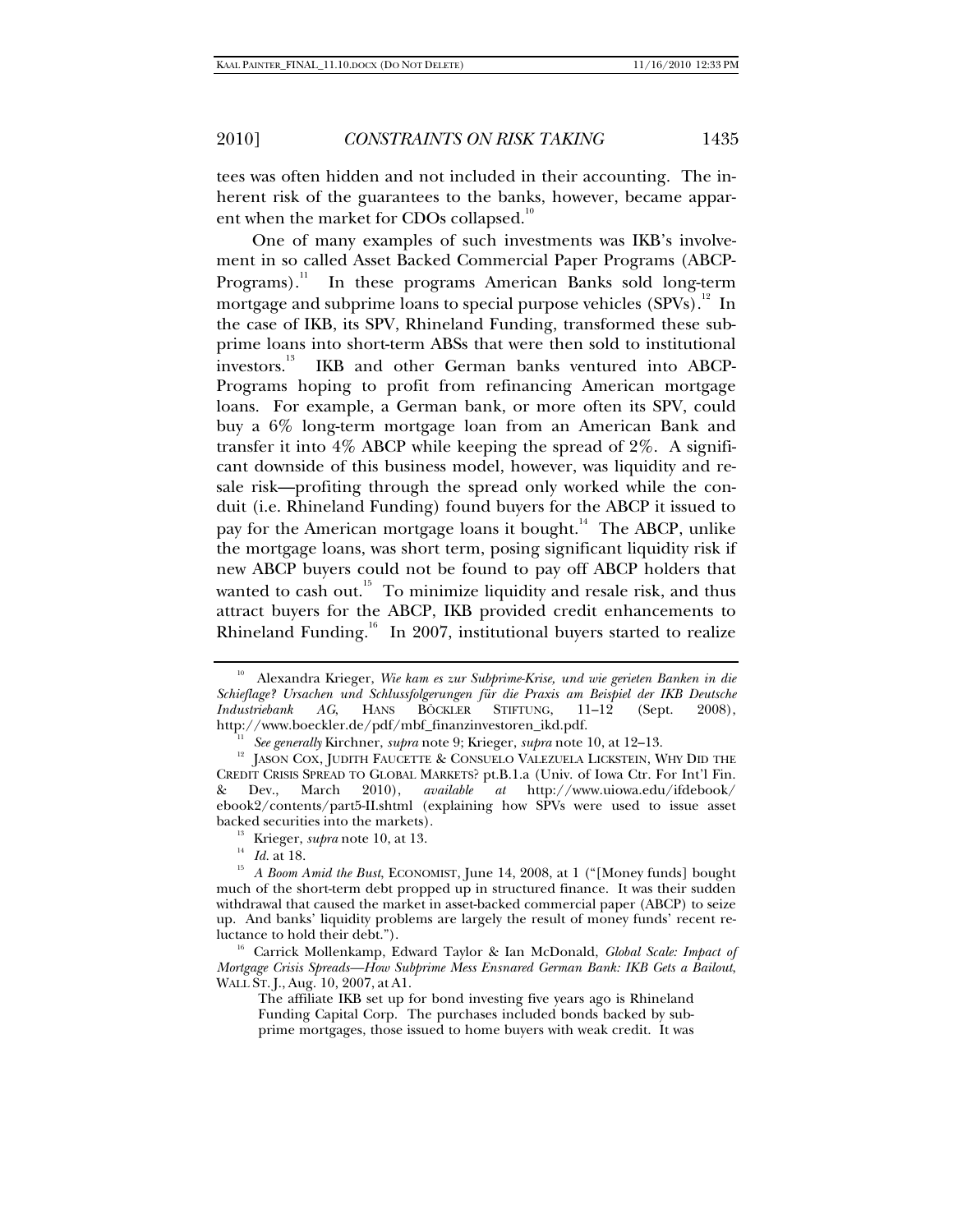the high-risk market environment in which they were operating and began to pull out of the ABCP market.<sup>17</sup> Without buyers for ABCP Products, Rhineland Funding was forced to turn to IKB for the agreed upon credit enhancement and liquidity.<sup>18</sup> This eventually precipitated the demise of IKB and its bailout by the German Government.<sup>19</sup> However, IKB was not the only German bank engaged in America's housing market. At the end of 2006 three German banks—Deutsche Bank, IKB, and SachsenLB—were the leading bank sponsors with outstanding ABCP.<sup>20</sup> After accumulating \$114 billion of toxic assets in the mortgage market that are now of questionable value, WestLB had to be bailed out four times. $21$ 

Part of the problem was that U.S. financial institutions sometimes were less than candid in their selling efforts directed at German banks. The U.S. Securities Exchange Commission (SEC) accused Goldman Sachs of conduct that amounted to fraud in selling CDOs to IKB.<sup>22</sup> In 2007, the Düsseldorf-based bank began talks with Goldman to invest in an instrument that would allow IKB to bet that housing prices would rise.<sup>23</sup> The SEC complaint alleged that Goldman systematically defrauded IKB;  $^{24}$  in the SEC's view, it did not matter that IKB was a sophisticated investor because Goldman did not provide

*Id.*

a global circuit: Rhineland partly funded its bond purchases through short-term debt issued to U.S. investors, such as a suburban Minneapolis school district and the city of Oakland, Calif. But Rhineland's shortterm borrowings had to be renewed frequently. And when investors realized that their collateral for the borrowings included U.S. subprime mortgages, they shut off the spigot.

<sup>17</sup> *Id.*

<sup>18</sup> Ragnhild Kjetland & Ulrike Dauer, *Credit Crunch: Markets' Ride: Sachsen's CEO, Rest of Board To Depart in Subprime Fallout*, WALL ST. J., Aug. 31, 2007, at C2 ("In late July [2007], IKB, whose main business is lending to small- and midsize German companies, announced it wouldn't be able to cover liquidity needs and risks at the in-

<sup>&</sup>lt;sup>19</sup> Krieger, *supra* note 10, at 35–36.<br><sup>20</sup> *Id.* at 12.<br><sup>21</sup> *IKB, Credit-Crunch Chump, The Bigger Fools*, THE ECONOMIST, April 24, 2010, at<br>72.

<sup>72. 22</sup> *See* Complaint at 20–21, Sec. & Exch. Comm'n v. Goldman Sachs & Co., *filed*, No. 10-CV-3229 (S.D.N.Y. Apr. 16, 2010), *available at* http://www.sec.gov/ litigation/complaints/2010/comp-pr2010-59.pdf; Settlement, Sec. & Exch. Comm'n v. Goldman Sachs & Co., No. 10-CV-3229 (S.D.N.Y July 14, 2010), *available at* http://www.sec.gov/litigation/litreleases/2010/judgment-pr2010-123.pdf. 23 *See* Complaint *supra* note 22, at 15–16. 24 *See id.* at 20–21.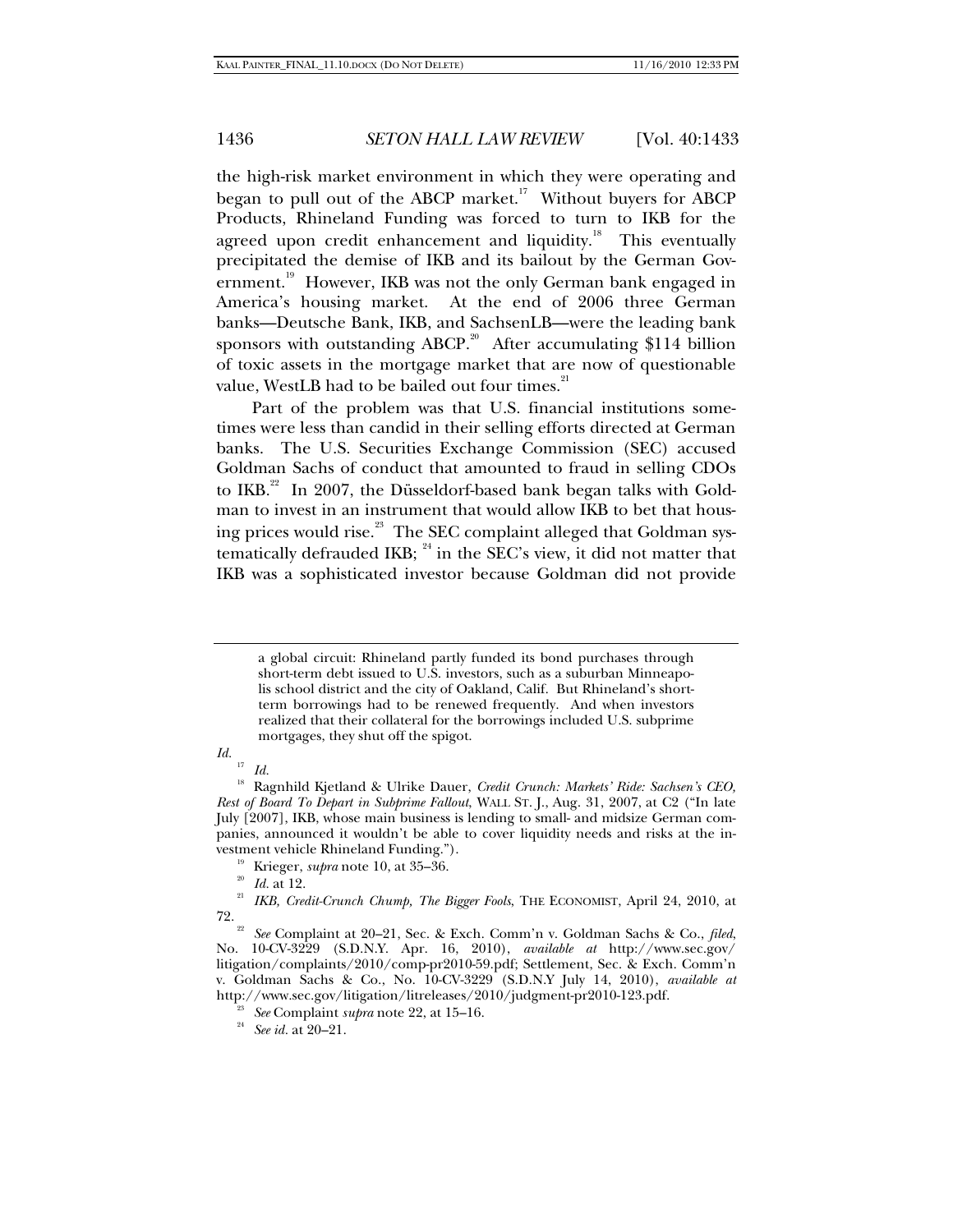the objective investment advice IKB expected to get.<sup>25</sup> More specifically, the SEC complaint alleged that:

The fact that the portfolio had been selected by an independent third-party with experience and economic interests aligned with CDO investors was important to IKB. IKB would not have invested in the transaction had it known that Paulson [a hedge fund manager who took the other side of the bet] played a significant role in the collateral selection process while intending to take a short position  $\ldots$ <sup>20</sup>

The German government, which has not yet launched proceedings against Goldman Sachs, has indicated that it is examining its relationship with Goldman Sachs although it is not yet prepared to limit its dealings with the bank. $27$ 

Many observers around the world have concluded that debt markets failed to function properly in 2008 because of CDOs and other problems.<sup>28</sup> At least before the sovereign debt crisis of 2010, much of the alleged market failure was blamed on risky banking practices that originated in the United States.<sup>29</sup> The experience of German banks with CDOs, however, revealed that some of the non-U.S. victims were willing participants in the risk, even if they did not always fully understand the risks. In fact, the SEC's position in the Goldman complaint is that at least with respect to the transaction at issue, IKB did not understand important aspects of the risk.<sup>30</sup> Banks in England, Germany, and elsewhere also at times were facilitators and enablers of risky practices in the United States.<sup>31</sup> A U.K. Bank, for example, assisted Lehman Brothers with its efforts to conceal debt

<sup>25</sup> *See id.* at 15–18. 26 *See id.* at 17. 27 *See* Zachary A. Goldfarb, *SEC Confident on IKB Part of Goldman Suit*, WASH. POST, Apr. 24, 2010, at A7, *available at* http://www.washingtonpost.com/wp-

See Kara Scanell, *SEC Steps up Probe of Crisis Deals by Fund*, WALL ST. J., June 19, 2010, at A1 (noting that critics have said the crisis worsened when banks experienced

<sup>&</sup>lt;sup>29</sup> See John Cassidy, *Banks Must Pay for Market Failure*, TELEGRAPH, Nov. 30, 2009, *available at* http://www.telegraph.co.uk/finance/newsbysector/banksandfinance/ 6689145/Banks-must-pay-for-market-failure. 30 *See* Complaint at 17, Sec. & Exch. Comm'n v. Goldman Sachs & Co., *filed*, No.

<sup>10-</sup>CV-3229 (S.D.N.Y. April 16, 2010), *available at* http://www.sec.gov/ litigation/complaints/2010/comp-pr2010-59.pdf. 31 *See* Bill Buzenberg, *Commentary; The Mega-Banks Behind the Meltdown—How Wall* 

*Street's Greed Fueled the Subprime Disaster*, CTR. FOR PUB. INTEGRITY, May 6, 2009 *available at* http://www.publicintegrity.org/investigations/economic\_meltdown/articles/ entry/1343 (discussing how the largest American and European banks were not victims of the financial collapse, but enablers).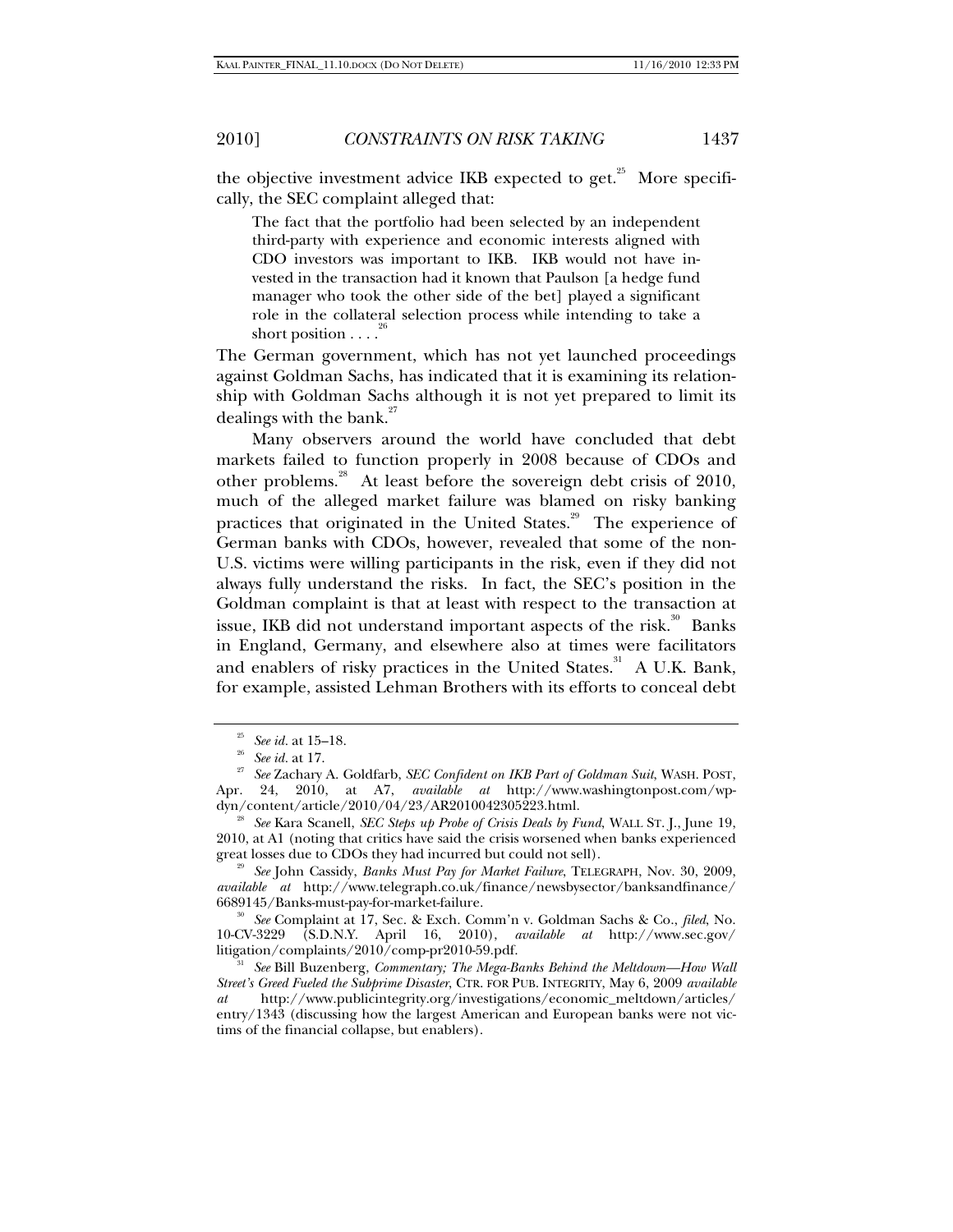on its balance sheet through a transaction known as "Repo 105."<sup>32</sup> Market failure and excessively risky banking practices have been widely recognized as a global problem and not just an American problem.

### *B. The Issues Confronting the United States and Germany*

This Article makes some preliminary observations on how two countries—the United States and Germany—are likely to deal with this problem in the aftermath of the 2008 financial crisis. As of the publication date for this Article, regulatory and other measures are being considered in both countries, and many of these measures have yet to be approved or implemented. Detailed commentary will have to wait.

We should also note at the outset that the concepts of "market failure" and "excessive risk" are both controversial. Whether markets fail and why they fail is one issue, and whether there is any such thing as excessive risk, and if so, how excessive risk is to be defined, is another issue. Viewpoints on these questions will have a substantial impact on how a policy maker—or a group of policy makers in a particular country—approaches regulation of risk in the banking sector. The intent of this Article is not to advance a particular perspective on these questions but to illustrate how attitudes toward markets and risk in the United States and in Germany will likely affect the response to the crisis of 2008.

Economists have long debated the theory of market failure.<sup>33</sup> Paul A. Samuelson defined the phenomenon of market failure and

<sup>&</sup>lt;sup>32</sup> A Repo 105 is an accounting practice that allows a bank to take massive liabilities off its balance sheet, thus making the bank look significantly healthier than it actually is. *See* Report of Anton R. Valukas at 737, *In re* Lehman Bros. Holdings Inc., No. 08-13555, (Bankr. S.D.N.Y. Mar. 11, 2010). To call a repo a true sale based on legal technicalities, however, a law firm needs to write a legal opinion. *Id.* at 783 n.3017. In Lehman's case the bank was unable to find a U.S. law firm that would provide such an opinion letter permitting the true sale accounting treatment. *Id.* at 783. In order to get the Repo 105 treatment, Lehman had to transfer the securities involved to London where the transaction would take place and get a U.K. law firm to provide the legal opinion. *Id.* at 784. Here, Linklaters, a magic circle law firm in London, wrote the legal opinion for LBIE, Lehman's European broker-dealer in London, under English law. *Id.* at 784–86.

<sup>&</sup>lt;sup>33</sup> For a thorough discussion of the theory of market failure and most of the arguments pro and contra, see generally DOUGLASS C. NORTH & ROBERT PAUL THOMAS, THE RISE OF THE WESTERN WORLD: A NEW ECONOMIC HISTORY (1973); PAUL A. SAMUELSON, ECONOMICS: AN INTRODUCTORY ANALYSIS (6th ed. 1964); DAVID L. WEIMER & AIDAN R. VINING, POLICY ANALYSIS: CONCEPTS AND PRACTICE (2d ed. 1992); Louis De Alessi, *Error and Bias in Benefit-Cost Analysis: HUD's Case for the Wind Rule*, 16 CATO J. 129 (1996), *available at* https://www.cato.org/pubs/journal/cj16n1/cj16n1-8.pdf; Steven N. S. Cheung, *The Fable of the Bees: An Economic Investigation*, 16 J. L. & ECON. 11 (1973); Ronald H. Coase, *The Lighthouse in Economics*, 17 J. L. & ECON. 357 (1974);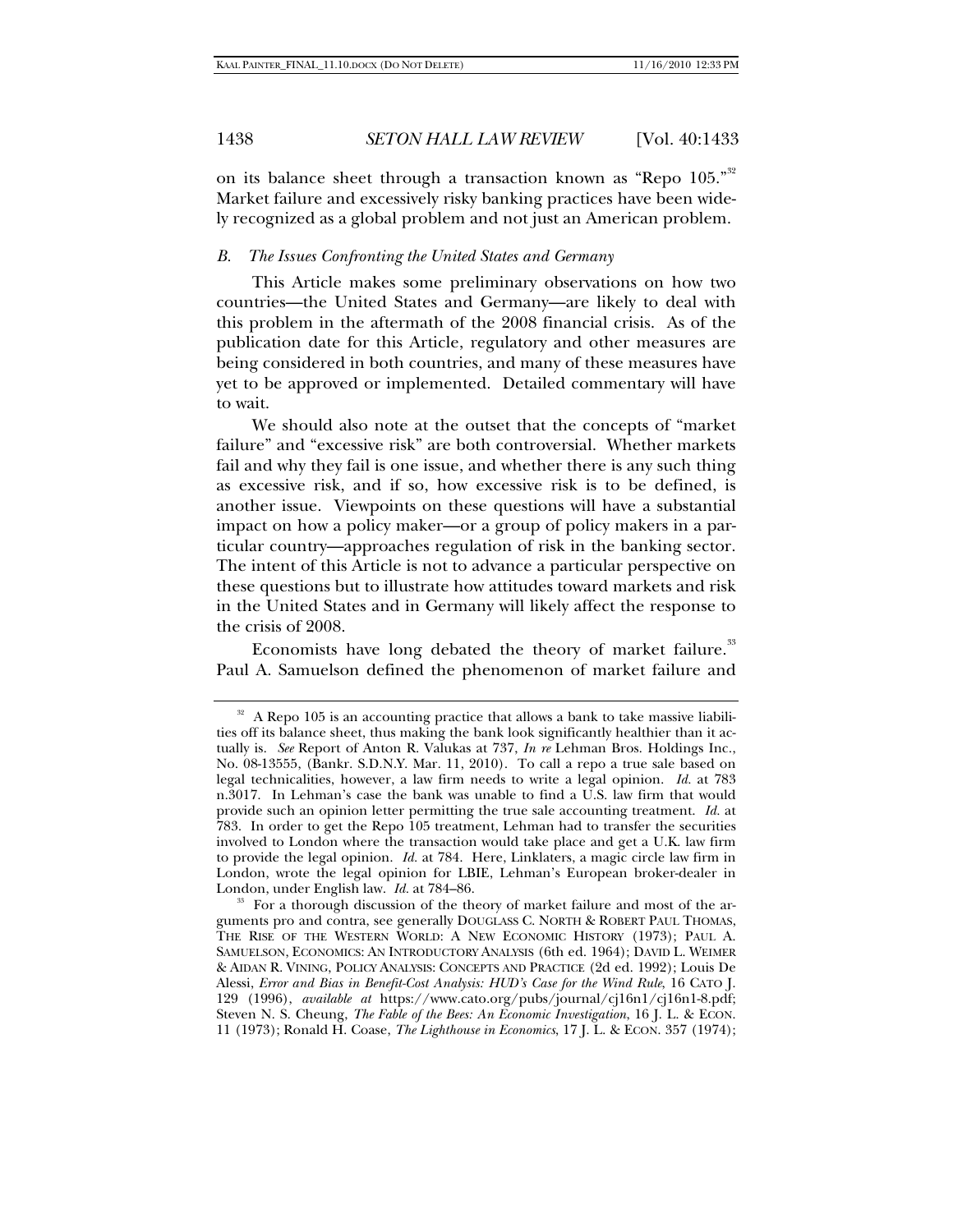formalized it.<sup>34</sup> Other economists later opined that Samuelson's arguments were, in many respects, fallacious.<sup>35</sup> In some cases markets could be inefficient because agreements within the market were not enforced.<sup>36</sup> Some economists in Germany and elsewhere in Europe have been more skeptical about efficient markets than many of their counterparts in the United States.<sup>37</sup> Some economists in the United States, however, have always been suspicious of market efficiency,<sup>38</sup>

Demsetz, Jerome Ellig, Kenneth D. Goldin, and Jack High). 36 *See* NORTH & THOMAS, *supra* note 33, at 8 ("Governments take over the protection and enforcement of property rights because they can do so at lower cost than private volunteer groups.").

<sup>37</sup> See Alberto Alesina & George-Marios Angeletos, *Fairness and Redistribution*, 95 AM. ECON. REV. 960, 974 (2005) (noting that Europeans favor forms of government intervention, whereas in the U.S., Americans favor limited regulation, which results in more efficient market outcomes); Torben G. Anderson & Tim Bollerslev, *Deutsche Mark-Dollar Volatility: Intraday Activity Patterns, Macroeconomic Announcements, and Longer Run Dependencies*, 53 J. FIN. 219, 219–21 (1998) (discussing that while the efficient market hypothesis asserts that price changes reflect the availability of new, relevant information, in Germany, the availability of such information does not explain overall volatility and what drives the German markets); Michael Melvin & Bettina Peiers Melvin, *The Global Transmission of Volatility in the Foreign Exchange Market*, 85 REV. ECON. & STAT. 670, 679 (2003) (noting the possibility of arguing that the persistent volatility in foreign exchange markets does not support the efficient market theory); Kurt Richebacher, *The Problems and Prospects of Integrating European Capital Markets*, 1 J. MONEY, CREDIT & BANKING 336, 338 (1969) (proposing that because the U.S. has a centralized market in New York, the market is highly efficient, but because Europe's market is decentralized, an efficient market solution for Europe "belongs in a utopian world"); Leland B. Yeager, *Austrian Economics, Neoclassicism, and the Market Test*, 11 J. ECON. PERSP. 153, 154 (1997) (asserting that Austrians consider the market system a complex arrangement that cannot be explained by an economic model but rather by analyzing the organization of the economy from individuals to agencies); Amir Amel-Zadeh, *The Return of the Size Anomaly: Evidence from the German Stock Market* 36 (Univ. of Cambridge, Judge Bus. Sch., Working Paper No. 23/2006, 2008), *available at* http://papers.ssrn.com/sol3/papers.cfm?abstract\_id=952472 ("Our findings that firm-specific characteristics are able to explain some variation of stock returns adds to the growing literature at odds with the efficient markets hypothesis and leads us to seek salvation in behavioural [sic] explanation.").

<sup>38</sup> See generally ROBERT A. HAUGEN, THE NEW FINANCE: THE CASE AGAINST EFFICIENT MARKETS (1995) (arguing that the efficient market theory is unrealistic and presenting evidence supporting inefficient markets); ROBERT J. SHILLER, IRRATIONAL

Joseph Farrell, *Information and the Coase Theorem*, 1 J. ECON. PERSP. 113 (1987); James E. Meade, *External Economies and Diseconomies in a Competitive Situation*, 62 ECON. J. 54 (1952); Richard R. Nelson, *Roles of Government in a Mixed Economy*, 6 J. POL'Y ANALYSIS AND MGMT. 541 (1987); Charles Wolf, *A Theory of Nonmarket Failure: Framework for Im-*

*plementation Analysis*, 22 J. L. & ECON. 107 (1979). 34 *See* SAMUELSON, *supra* note 33 (outlining basic economic concepts and market

theory). 35 *See, e.g.*, THE THEORY OF MARKET FAILURE: <sup>A</sup> CRITICAL EXAMINATION (Tyler Cowen ed., 1988) (compiling a collection of primary critiques of market-failure theory with suggestions on further research, including contributions from James M. Buchanan, Robert J. Smith, Robert Axelrod, Earl R. Brubaker, Steven N. S. Cheung, Harold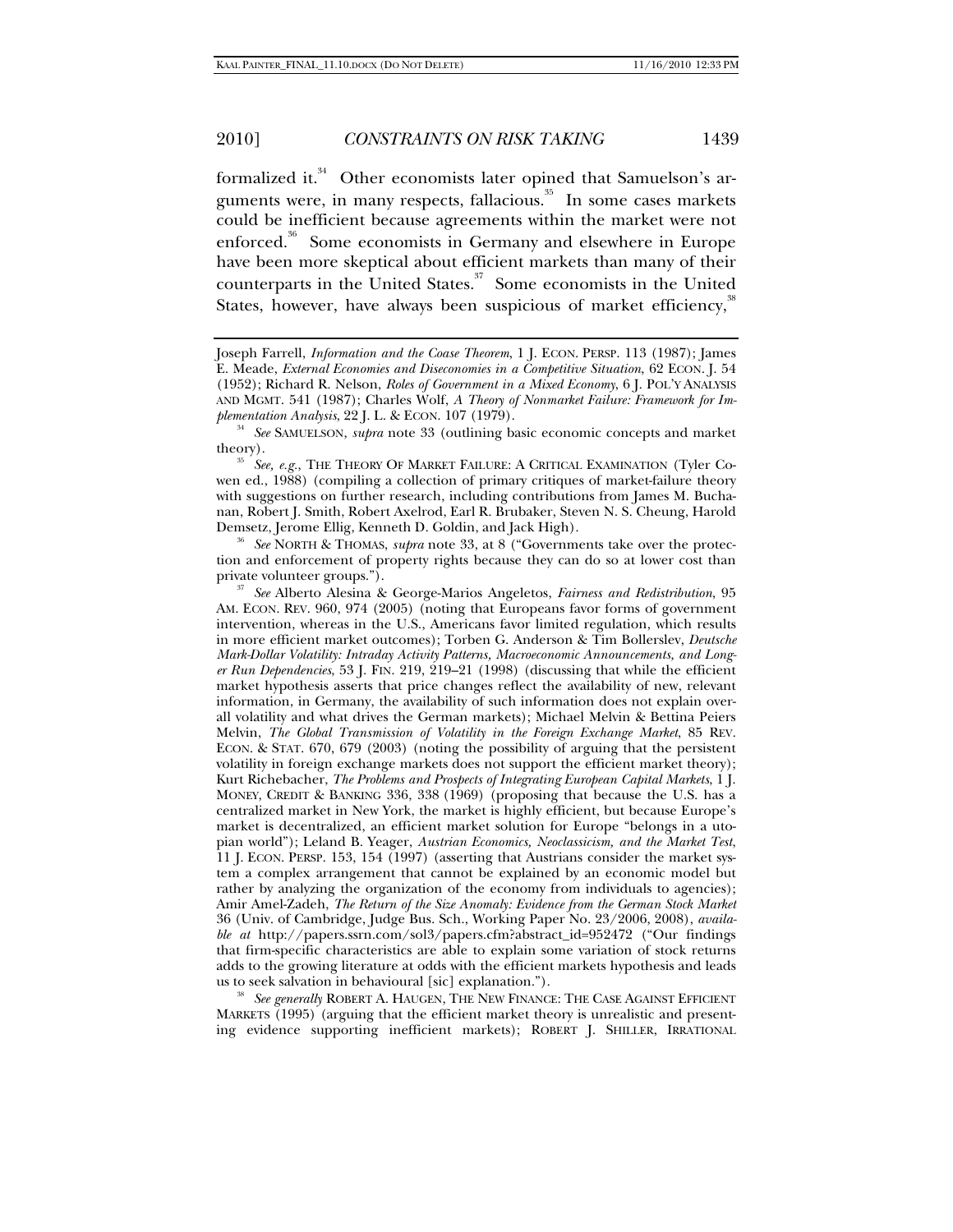and others are now pointing to the events of 2008 as an illustration of how markets can and do fail. Regardless of which perspective is correct, perspectives on market failure can affect both bankers' business practices and the policies of bank regulators. Bankers who believe that markets fail may be more cautious when investing in markets, and regulators who believe that markets fail may be more aggressive when regulating markets. Different perspectives on markets and their efficiency—or inefficiency—could be an important explanation for different responses in the United States and Germany to the events of 2008.

The credit crisis of 2008–2009 also convinced many observers that the level of risk in the financial sector was excessive.<sup>39</sup> In general, it is difficult to escape the conclusion that there was an enormous amount of risk taking in financial markets in the years leading up to 2008. Some investors—usually agents investing other people's money—traded in volatile financial instruments they only partially understood.<sup>40</sup> Observers blamed risky investments for the downfall of major financial institutions, destruction of markets for financial instruments, and widespread economic chaos. The more hotly debated question, however, is whether bankers assumed too much risk in particular transactions and if so, how to define how much risk is too much. Which particular decisions by bankers were excessively risky, which were not, and how can one distinguish between the two?

Risk is not inherently bad, and indeed, the economy thrives on some types of risk. Risk aversion can lead to suboptimal allocation of resources<sup>41</sup> and detriments to shareholders who demand high returns on capital.<sup>42</sup> Achieving an appropriate balance between risks that are

*Haftungsrisiken in Publikumsgesellschaften – eine ökonomische Analyse*, 119 ZEITSCHRIFT FÜR

<sup>42</sup> See, e.g., Gagliardi v. TriFoods Int'l, 683 A.2d 1049, 1052 (Del. Ch. 1996) ("Shareholders do not want (or should not rationally want) directors to be risk averse. Shareholders' investment interest, across the full range of their diversifiable equity investments, will be maximized if corporate directors and managers honestly

EXUBERANCE (2d ed. 2005) (discussing the obsession with stock markets and its effect on the market). 39 James E. Kelly, *Transparency and Bank Supervision*, 73 ALB. L. REV. 421, 421 (re-

cognizing that in light of the recent crisis, critics' concerns have focused on the role of systemic risk in financial institutions and markets). 40 *See generally* Wulf A. Kaal, *Hedge Fund Valuation: Retailization, Regulation, and In-*

*vestor Suitability*, 28 ANN. REV. BANKING & FIN. L. 581 (2009), *available at* http://papers.ssrn.com/sol3/papers.cfm?abstract\_id=1428387 (arguing that the lack of understanding of certain financial instruments and the hierarchies in financial institutions exacerbated the principal agent problem and contributed to the demise of markets in financial instruments). 41 Markus Ruffner, *Sorgfalts- und Treuepflichten und die Versicherbarkeit von*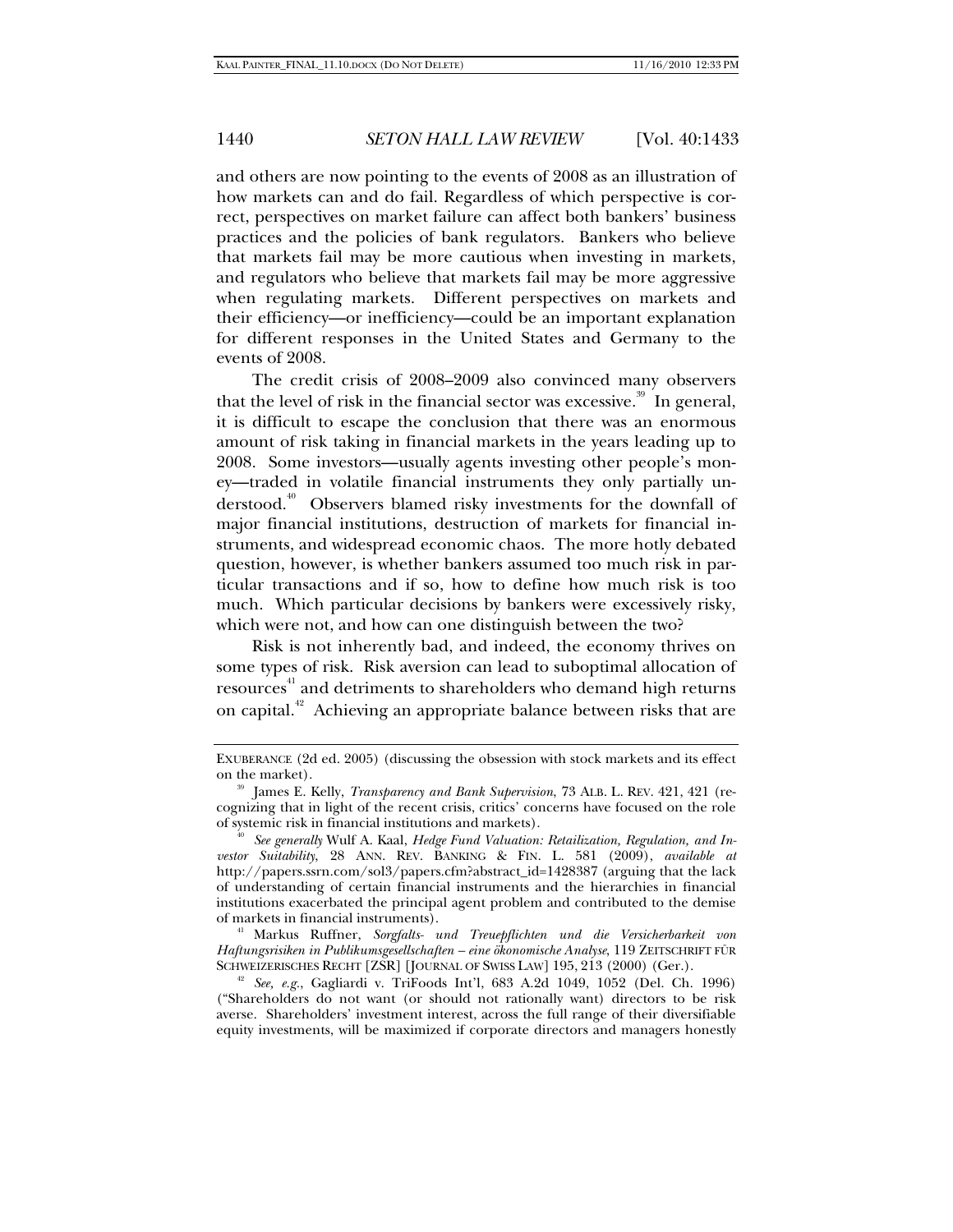informed and reasonable on the one hand and risks that are unreasonable or uninformed on the other is a challenge in managing a business enterprise, particularly a financial institution. To the extent regulators and courts are charged with monitoring financial risk in private enterprise, achieving a balanced legal approach to risk is also a challenge.

Corporate directors are charged with numerous tasks, and the emphasis in the United States, and increasingly in other countries is on maximizing shareholder wealth.<sup>43</sup> In order to do their jobs, managers often must take reasonable risks while avoiding excessive risk.<sup>44</sup> Distinguishing the two is a subject of much debate, a debate which will intensify in light of recent events. Part of this debate is over how much of a role the law—as opposed to shareholders, markets, or other mechanisms—should have in defining the difference between risk that it reasonable and that which is not. If the law does intervene, a second debate is over how the law should intervene—government regulation of risk taking, mandatory disclosure rules that make shareholders and other investors aware of risks, shareholder suits, or other approaches.

Perspectives on the question of how much risk is too much risk and the related question of how to regulate it are likely to shape the attitudes of both bankers and policy makers. As discussed further in this Article, perspectives on risk are different in the United States and in Germany. The objective of this Article is not to discuss which perspective on risk is the correct one but instead to point out that perspectives on risk differ and that these differences are likely to affect both banking practices and regulation in the United States and Germany.

assess risk and reward and accept for the corporation the highest risk adjusted returns available that are above the firm's cost of capital."). 43 *See* Dodge v. Ford Motors Co., 170 N.W. 668, 684 (Mich. 1919) ("A business

corporation is organized and carried on primarily for the profit of the stockholders. The power of the directors are to be employed for that end."); Henry Hansmann & Reinier Kraakman, *The End of History for Corporate Law*, 89 GEO. L.J. 439, 439 (2001) ("There is no longer any serious competitor to the view that corporate law should principally strive to increase long-term shareholder value."); Mark J. Roe, *The Shareholder Wealth Maximization Norm and Industrial Organization*, 149 U. PA. L. REV. 2063, 2065 (2001) ("[S]hareholder wealth maximization is usually accepted as the appro-<br>priate goal in American business circles.").

<sup>&</sup>lt;sup>44</sup> For a discussion on corporate responsibility and shareholder wealth maximization, see STEPHEN M. BAINBRIDGE, CORPORATION LAW AND ECONOMICS 419–29 (2002). *See also* FRANK E. EASTERBROOK & DANIEL R. FISCHEL, THE ECONOMIC STRUCTURE OF CORPORATE LAW 104 (1991).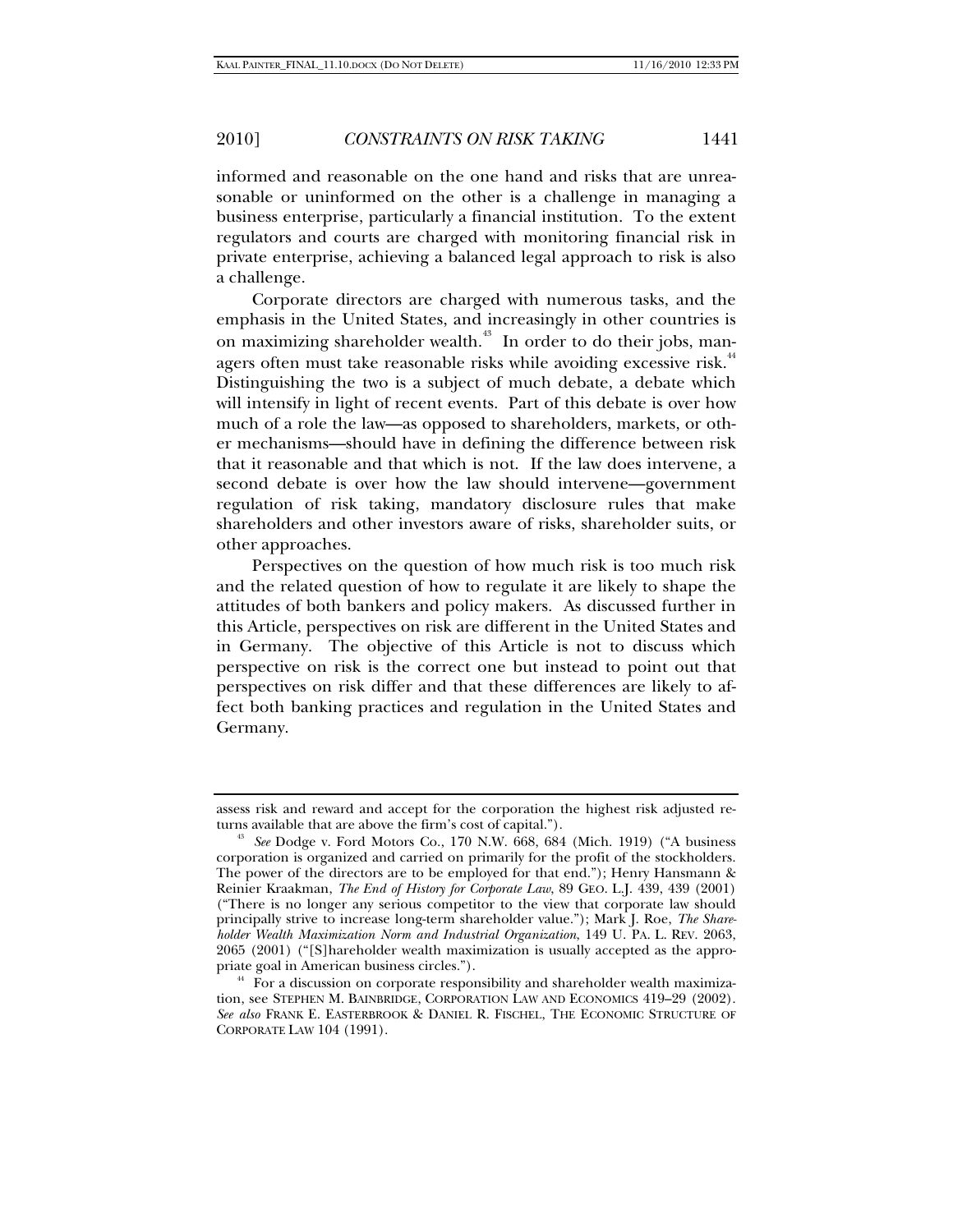In both the United States and Germany the response to risk has included, and will likely include yet more, legal constraints on risk. Neither country relies exclusively on cultural and business risk avoidance norms. As explained more fully below, reliance on risk avoidance norms of private actors may be more prevalent in Germany than in the United States, but recent events have led both countries to be suspicious of unregulated financial risk. Generally, the legal constraint comes in two parts: rules that restrict risk taking itself and disclosure rules.

Rules that restrict risk taking often focus on particular types of risk—such rules include, for example, regulation of the investments made by banks and capital requirements for banks. Proposals to require banks to separate certain trading operations, such as derivatives from their regular banking operations, are an example of rules designed to limit risk taking in specific areas. Because of recent events, more such rules will likely emerge in both the United States and Germany in the near future.

Outside the scope of these rules that constrain specific types of risk, the law can also incorporate a more general principle barring managers from incurring risk that exceeds a certain standard. The law does not do so in most instances because defining such a standard is difficult. Corporate law instead protects the risk decisions of bank managers from challenge through a concept known as the "business judgment rule." The business judgment rule in both the United States and Germany precludes judicial review of most decisions by corporate directors and protects directors from potential liability for "good faith" decisions, even if those decisions ultimately end in failure.<sup> $\frac{45}{5}$ </sup> The rule creates a rebuttable presumption that directors, while independent and disinterested, acted on an informed basis, with a proper business purpose, and in the best interest of the corporation.<sup>46</sup> Courts and legal commentators in the United States and Germany have long emphasized the importance of the rule in promoting the kind of risk taking by corporations that results in new ideas, new technologies, and new markets. As explained more fully below, the business judgment rule is articulated differently in the United States and in Germany, and there may be more latitude to challenge some risky decisions in Germany, but in both countries the rule is highly protective of corporate managers. Arguably, the busi-

<sup>45</sup> *See, e.g.*, Smith v. Van Gorkum, 488 A.2d 858, 872–73 (Del. 1985); Aktiengesetz [AktG] [German Stock Corporation Act], Sept. 6, 1965, BGBL. I at 1089, § 93(1)–(2) (Ger.). 46 *See id.*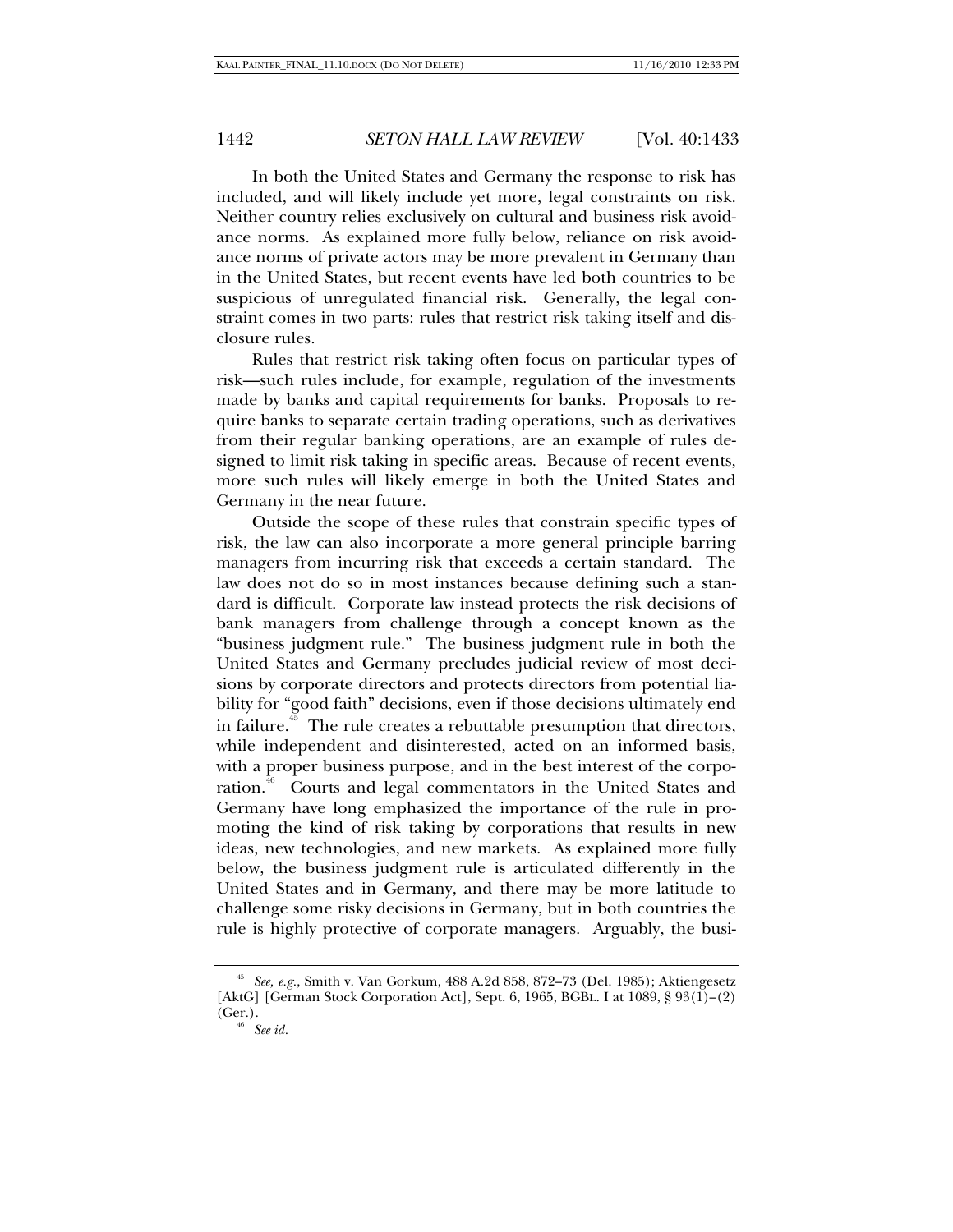ness judgment rule finds a middle ground between excessive risk and excessive risk aversion while taking into account the interests of shareholders, corporate directors, and sometimes other constituencies. Alternatively, one could view the business judgment rule as being too deferential to management, and an indication that corporate law is abandoning the field of risk regulation to more specific rules aimed at specific types of risk in specific types of institutions.

The United States and German governments, as most other industrialized countries, enacted mandatory disclosure laws to facilitate the flow of information about risks to investors. Registration statements in the United States, for example, have a separate section titled "risk factors."<sup>47</sup> These laws do not seek to regulate risk taking, or even to impose due care or other obligations on the risk takers, other than the duty of disclosure. Policy makers and commentators in the United States and Germany debate how much disclosure should be required and what the consequences—government sanctions, civil litigation, or both—should be for failure to disclose. Historically, disclosure obligations have been more robust in the United States than in Germany, but Germany along with the rest of the E.U. is moving toward more disclosure. Furthermore, disclosure rules in the United States, however robust, are sometimes ignored.

Finally, commentators on German and American approaches to risk inevitably confront one of the most often debated issues in comparative law: whether there is convergence or divergence in legal rules. In a global economy dominated by corporations as well as unincorporated entities,<sup>48</sup> to what extent is the relevant law converging or diverging in the world's largest economies?<sup>49</sup> Changes in the interpretation of the business judgment rule as well as legislative proposals pertaining to risk taking by managers in Germany and the United States may illustrate a trend towards divergence in legal ap-

 $47$  17 C.F.R. § 230.421(b) (2009).

<sup>48</sup> *See, e.g.*, LARRY E. RIBSTEIN, THE RISE OF THE UNCORPORATION 2 (2010). *See generally* Larry E. Ribstein, *Uncorporating the Large Firm* (Ill. Law and Econ. Research Paper Series, Research Paper No. LE08-016, 2008), *available at* http://ssrn.com/sol3/ papers.cfm?absact\_id=1003790 (discussing the increase in the use of uncorporations, such as LLCs and limited partnerships, where large corporate firms previously dominated the corporate landscape).

<sup>&</sup>lt;sup>49</sup> See, e.g., John C. Coffee, Jr., *The Future as History: The Prospects for Global Convergence in Corporate Governance and Its Implications* (Colum. Law Sch. Ctr. for Law and Econ. Studies, Working Paper No. 144, 1999), *available at* http://ssrn.com/ abstract=142833.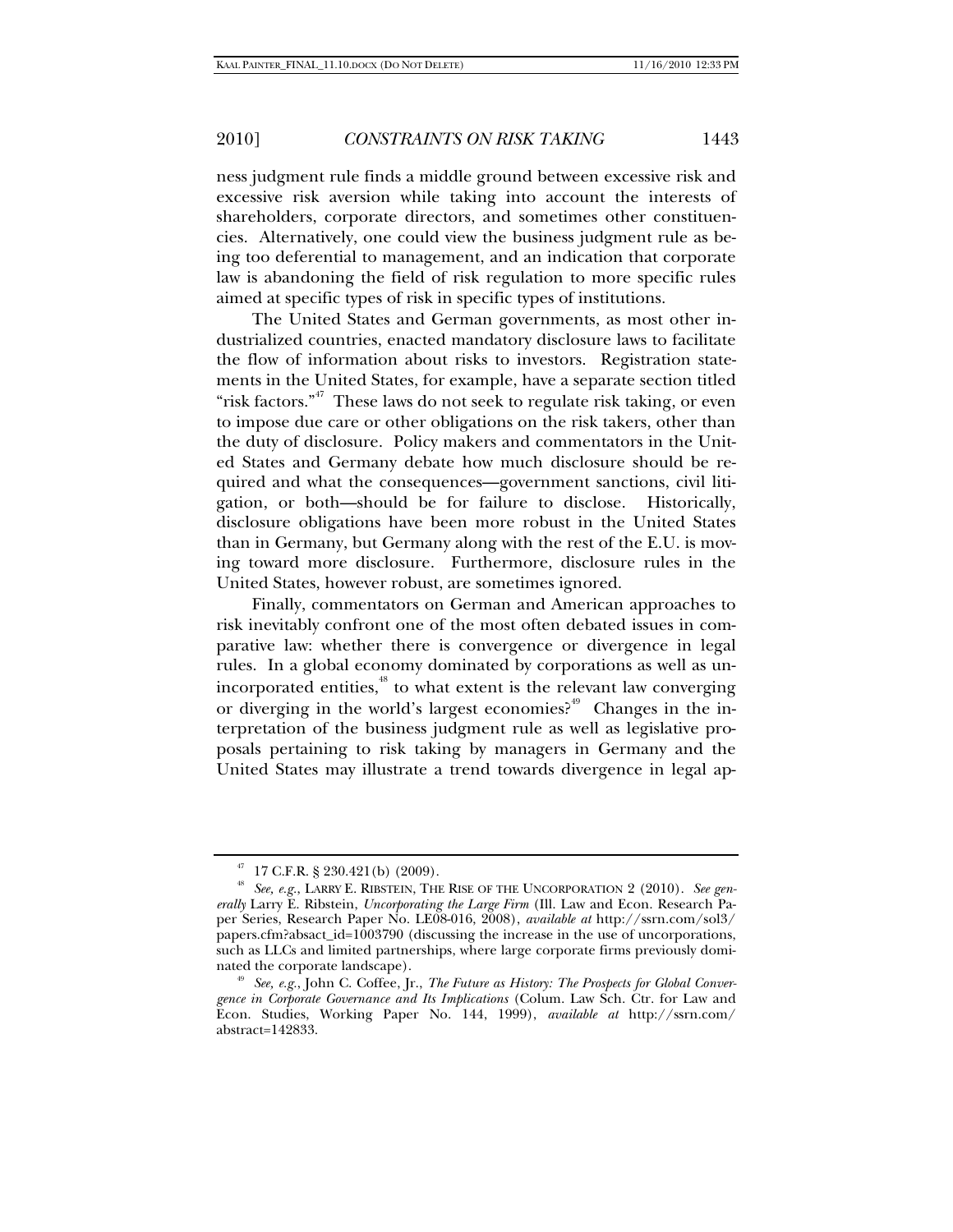proaches.<sup>50</sup> At the time of this writing, it is unclear how much divergence there will be between these two countries, and whether there will be a later shift toward convergence when countries try to coordinate their rules on risk.

A closely related issue is whether there is a convergence or divergence in business practices. Will bankers respond to the events of 2008 differently in Germany than in the United States even in the absence of regulation? Will one or both countries experience more voluntary risk aversion on the part of bankers who have supposedly learned their lesson?

German banks of course have also been affected by the sovereign debt crisis of 2010, which was triggered by rising government debt together with downgrading of government debt in Europe. The countries of most concern were Greece, Italy, Spain, and Portugal. European countries and the International Monetary Fund agreed to a €110 billion (\$146 billion) loan to Greece conditioned on harsh austerity measures.<sup>51</sup> The ensuing crisis triggered a widening of bond yield spreads and higher rates for risk insurance on credit default swaps between the most adversely affected countries and other EU member states.<sup>52</sup> The apparent inability of German bank managers to anticipate the implications of such a crisis until it was too late remains a great concern.

 While we recognize the importance of the sovereign debt crisis and its implications for Germany, this Article will not address the implications of that crisis but will instead focus on the credit crisis of 2008–2009 and its effects on approaches to risk taking in Germany and the United States. The overall German approach to risk taking, however, may be affected by the fact that German banks, like American banks, have been exposed to the 2008 credit crisis, and unlike their American rivals, German banks also face a second threat in their exposure to the 2010 sovereign debt crisis. This combination of factors could lead the German regulators and bankers themselves to impose stricter substantive rules for risk management in comparison

<sup>&</sup>lt;sup>50</sup> The authors do not intend to imply that there is a general trend toward divergence in corporate law. The Article merely analyzes trends in the approaches to risk

taking. 51 Kerin Hope, Nikki Tait & Quentin Peel, *Eurozone Agrees €110bn Greece Loans*, FIN. TIMES (May 2, 2010), http://www.ft.com/cms/s/0/a3307762-5616-11df-b835-

<sup>&</sup>lt;sup>52</sup> David Oakley & Kerin Hope, *Gilt Yields Climb on UK Debt Concerns*, FIN. TIMES (Feb. 18, 2010), at 21, *available at* http://www.ft.com/cms/s/0/7d25573c-1ccc-11df-8d8e-00144feab49a.html.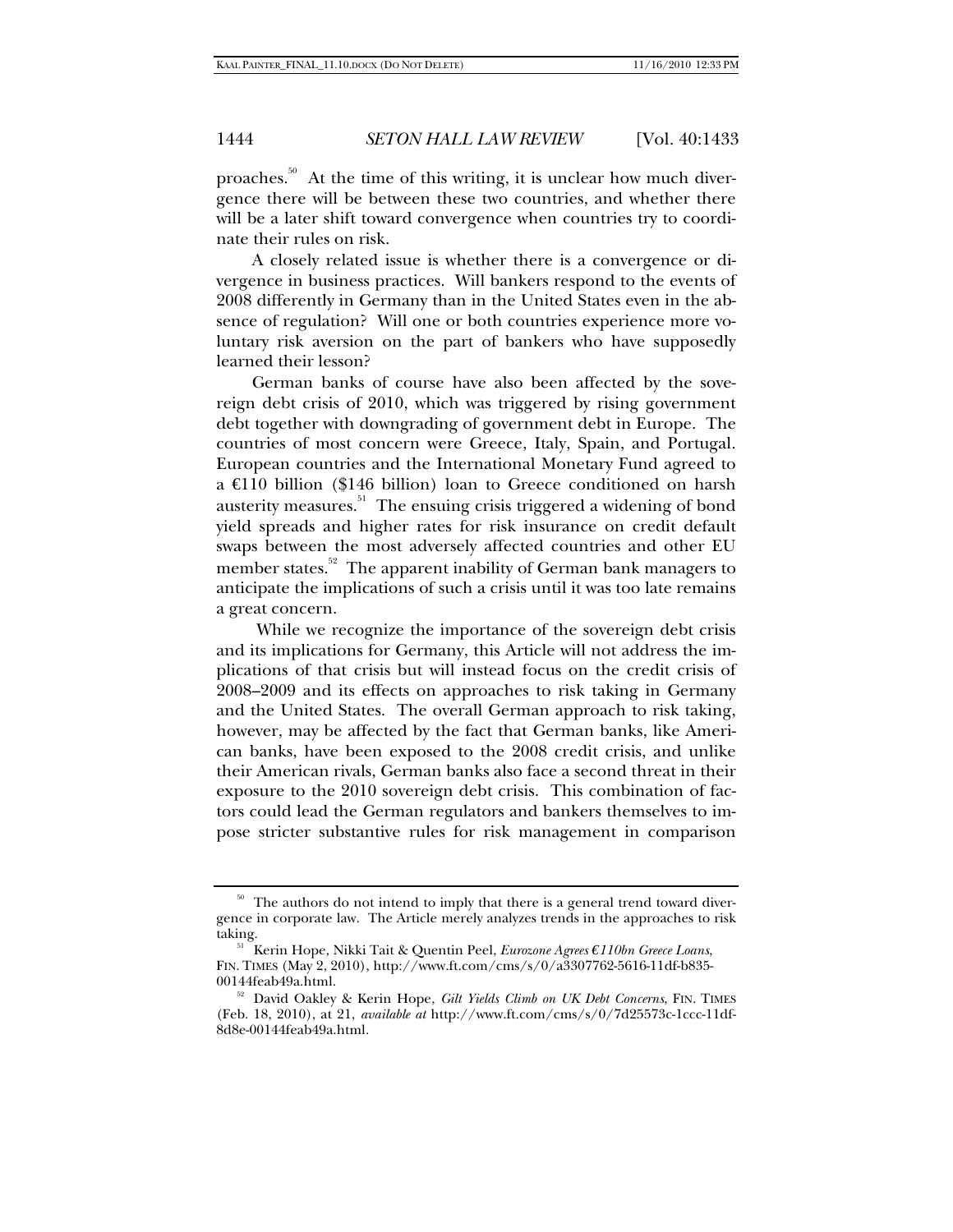with countries, such as the United States, that have not faced this combin nation of thr reats.

This Article begins an inquiry that cannot be completed until the courts and legislatures in both countries finish the bulk of their work sorting out what happened in 2008 and what they are going to do about it. This Article explores whether there is a divergence between the approach in the two countries and, if so, the reasons for the divergence and its likely practical impact. This Article also lays out some parameters for how policy makers and commentators might evaluate potential costs and benefits of responses to the credit crisis of 2008 8–2009 in Ge ermany and the United S States.

II. COST VS. BENEFIT FROM THE DIRECTORS' DUTY TO MONITOR RISK<sup>53</sup>

One way of controlling risk in banks, as in other companies, is to impose a duty on corporate directors to monitor risk. There is a trade-off between the cost and the benefit of imposing such a duty to monitor risk on corporate directors. The graph above illustrates the cost structure in relation to changes in the severity of requirements to monitor risk that are imposed on directors by substantive and procedural rules. The more severe the monitoring requirement under substantive and procedural rules, the higher the costs (solid Lines 2a, 2b, or 2c) the company incurs in several ways, including administrative costs incurred in order to fulfill the duty to monitor risk, costs of

<sup>&</sup>lt;sup>53</sup> It is important to note that any graphs in this Article have been added for illustration only and do not rely on actual data and are not intended to give a complete picture of all the issues involved.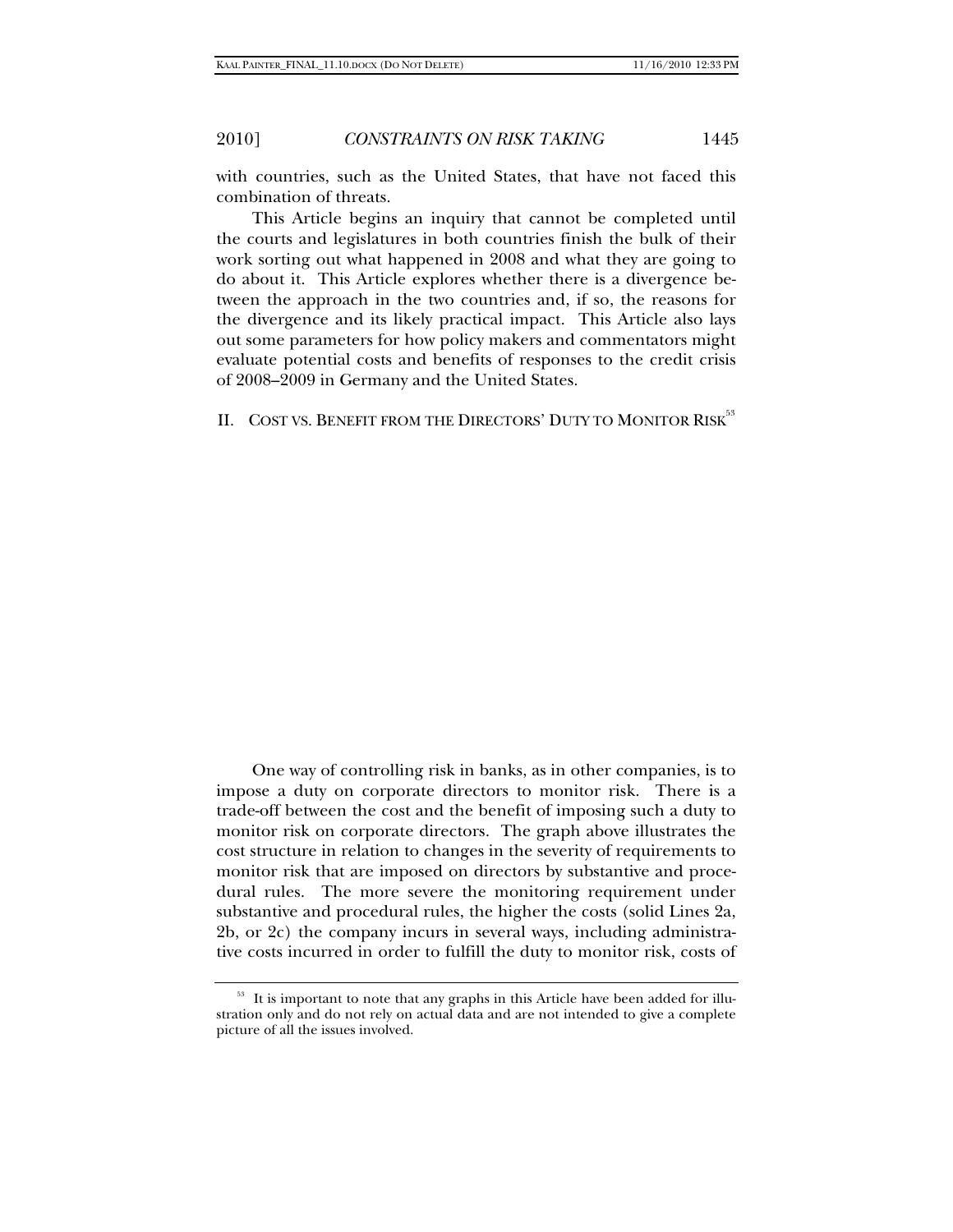legal disputes over whether directors failed in this duty, and costs of excessively cautious business decisions that forgo valuable opportunities because directors want to avoid disputes over whether they failed in their duty to monitor risk. As monitoring requirements become more severe substantively or are enforced through more rigorous procedural rules, however, there should be more monitoring by directors for risk and more efforts to limit risk. The cost to the company (dashed Line 1) of excessively risky business decisions that monitoring could have prevented will presumably decline.

Two principal ways exist to make the monitoring requirement more or less severe: changes to substantive law that impose on directors a more stringent duty to monitor for risk and changes to procedural rules (more vigorous agency enforcement, higher penalties, civil litigation, etc.) that make breaches of substantive legal standards more li ikely to be d etected and punished:



dural approaches become less favorable for directors accused of violating the standard of care, the severity of the monitoring requirement increases. The cost to the corporation of imposing this more When substantive standards of care are raised and/or proce-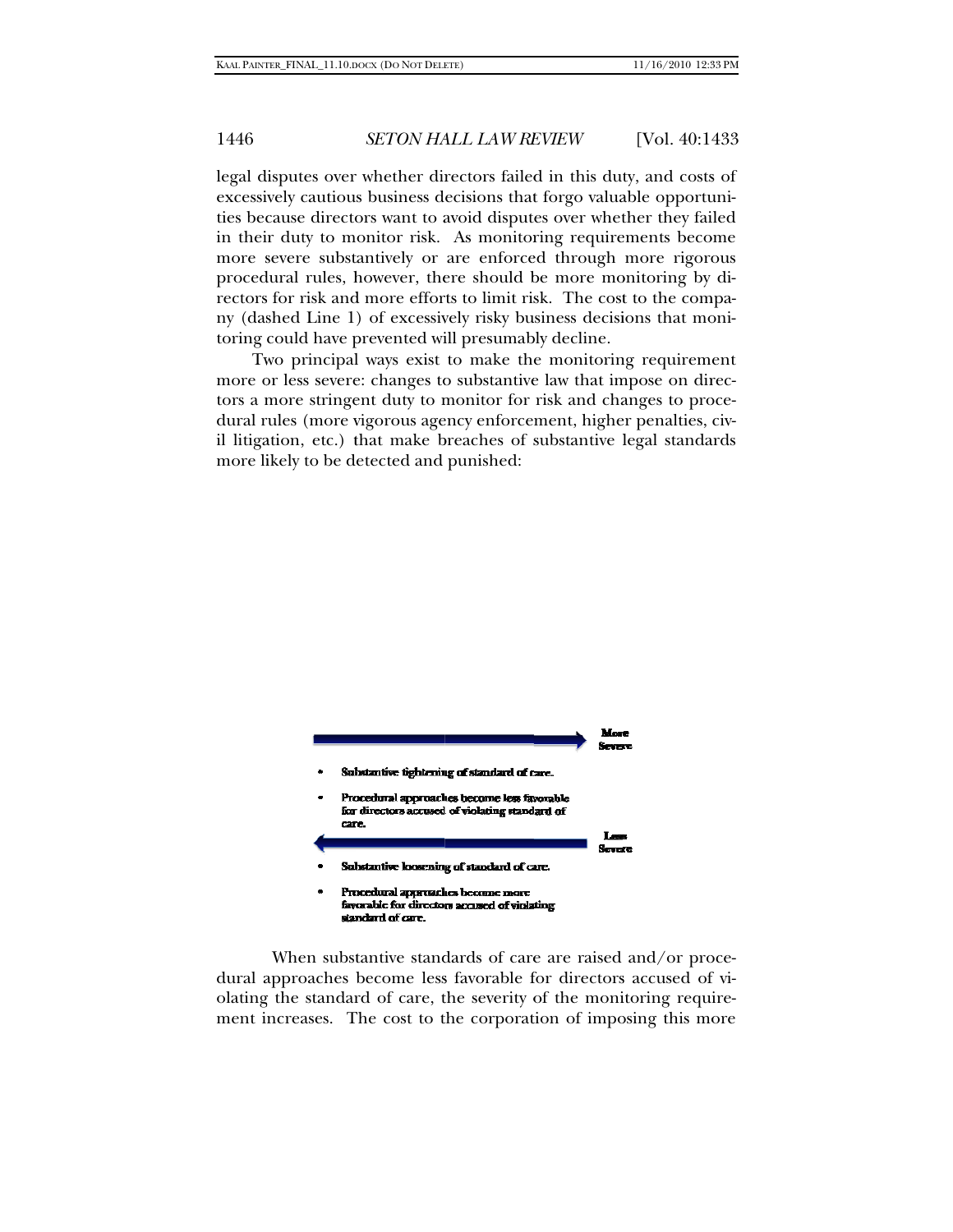stringent duty to monitor on board members will likely increase, but it is not clear how much and how fast this cost will increase. The three upward sloping solid lines illustrate some potential cost changes. Costs could increase very quickly and then level off at a later point, or costs could instead increase more slowly and gradually. At the same time, the cost of bad (e.g. excessively risky) business decisions that could have been avoided by monitoring decreases. We include alternative Lines 2a, 2b, and 2c because as discussed below, from a cost perspective *the way in which the monitoring requirement becomes more stringent matters*. The mix between agency enforcement and civil litigation matters; the mix between changes to substantive and procedural rules matters; and the particular changes to rules also matter. One particular combination of measures may create a sharply sloping line (Line 2b), whereas another may result in the more gently sloping line in which costs rise slowly (Line 2c). The cultural context also matters; a particular combination of substantive and procedural rules in one setting—for example, the U.S.—may result in a sharply rising solid line whereas the same combination in another setting—for example, Germany—may result in more gently rising costs, or vice versa. These differences are likely part of the explanation for why different countries have different approaches to directors' duty to monitor for risk as well as other ways of constraining risk; imposing a duty to monitor, or simply prohibiting certain types of derivative securities, for example, could be more costly for financial institutions in one country than in another.

The dashed downward sloping line (Line 1) shows the effect of a more stringent monitoring requirement on mitigating costs directly attributable to excessive risk taking. These costs should decline as the monitoring requirement becomes more severe. We only include one dashed line.<sup>54</sup> Conversely, the costs of bad business decisions rise when the severity of the monitoring requirement decreases because substantive standards of care are loosened and/or procedural rules become more favorable for directors accused of violating the standard. Less stringent procedural rules include less vigorous agency enforcement, higher burdens of proof to show a violation, and less private civil litigation. With a less stringent monitoring requirement, the cost of imposing a duty to monitor on directors also may decrease as shown by the left portion of Lines 2a, 2b, or 2c. The cost of bad

<sup>54</sup> This is an oversimplification because a given level of risk deterrence may still have a different impact on the company's costs from excessively risky decisions depending upon what specific types of risks are avoided; some risks are more costly to a company than others.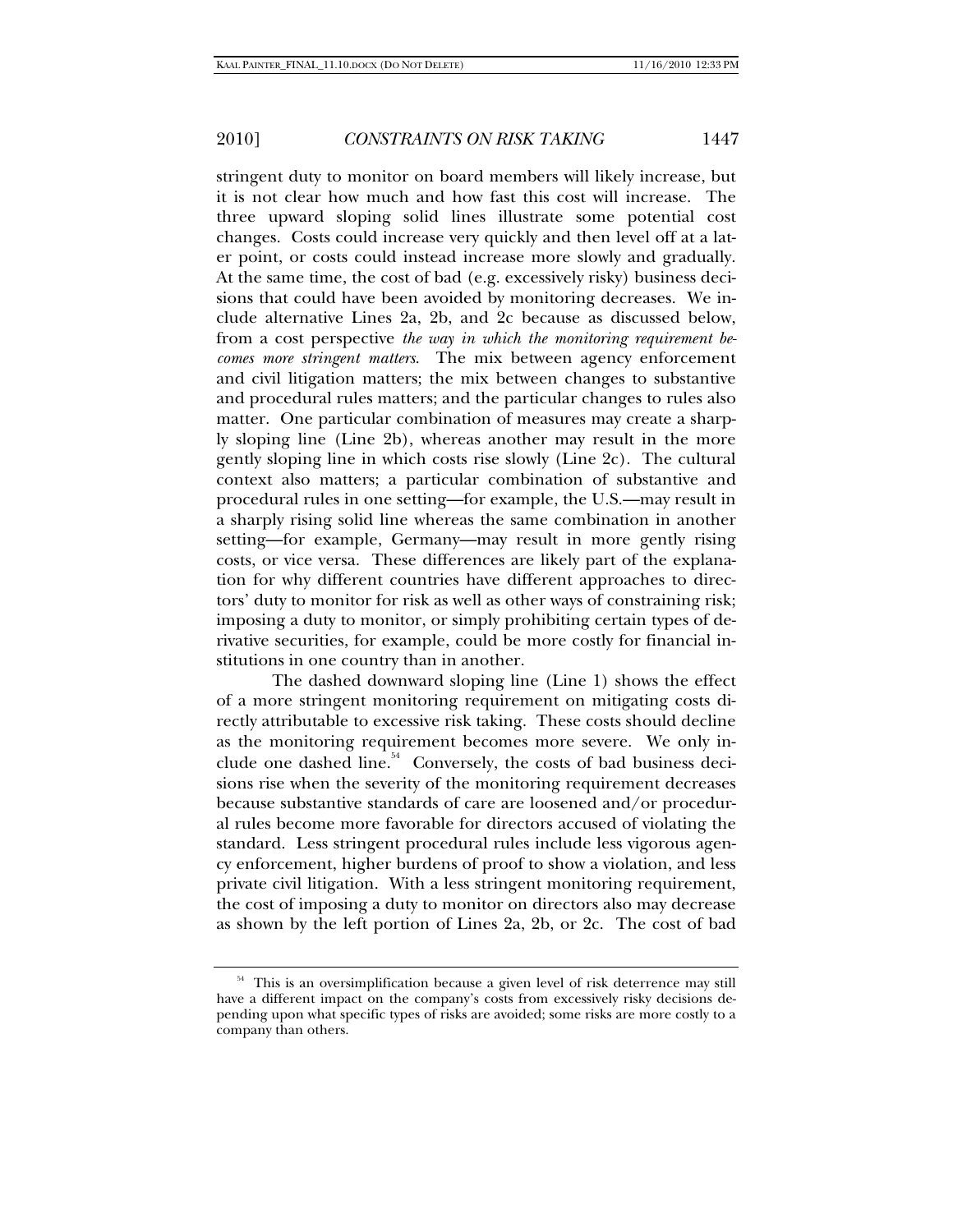business decisions that could have been avoided by monitoring, however, increases as shown in Line 1.<sup>55</sup>

Presumably, the total costs involved would be a combination of upward sloping (solid) and downward sloping (dashed) lines. Given the multitude of unknown parameters, we dispense with showing a total cost line. Our objective is not to identify a formula for calculating the ideal level of severity for a monitoring requirement or an ideal level of deterrence of risk. Instead, our point is that different combinations of substantive rules and procedural rules and practices affect both types of costs (costs of monitoring and the cost of bad business decisions) differently. As discussed more fully below, an important factor is where—the United States, Germany, or somewhere else—a particular combination of substantive rules and procedures is implemented and how they are implemented. Different countries make different choices about whether and how to impose a duty to monitor risk and to what extent. They make these decisions within different institutional frameworks, and sometimes there are good reasons for these decisions.

## III. CULTURAL COMPONENTS OF RISK TAKING AND CONTROLLING RISK

Risk taking can be intentional or unintentional. Examples of intentional and sometimes ill-informed risk taking include investments in risky real estate deals in the 1980s and the purchase of some CDOs and other mortgage-backed securities by investment banks and institutional investors prior to the 2008 credit crisis. Examples of unintentional risk taking include miscalculations in valuation models or algorithmic trading. While unintentional risk taking can impose additional costs on the institutions that incur it because of the added element of surprise, both intentional and unintentional risk taking can be costly, and sometimes more costly than the benefits derived there from.

Countries where bankers do not typically embrace intentional risk taking are still vulnerable to collateral effects of intentional risk taking in other countries as well as unintentional risk taking in their own financial institutions. Regulation and business practices intended to control risk in such countries may be designed principally to address these problems, including, for example, rules that limit multinational banks' activities and rules that limit certain types of trading. Arguably, Germany is one such country; although, as illu-

<sup>&</sup>lt;sup>55</sup> Although we show only one dashed Line 1, we recognize that the dashed line may slope upward to the left in varying ways depending on the types of risks that are incurred more often because of less stringent monitoring requirements.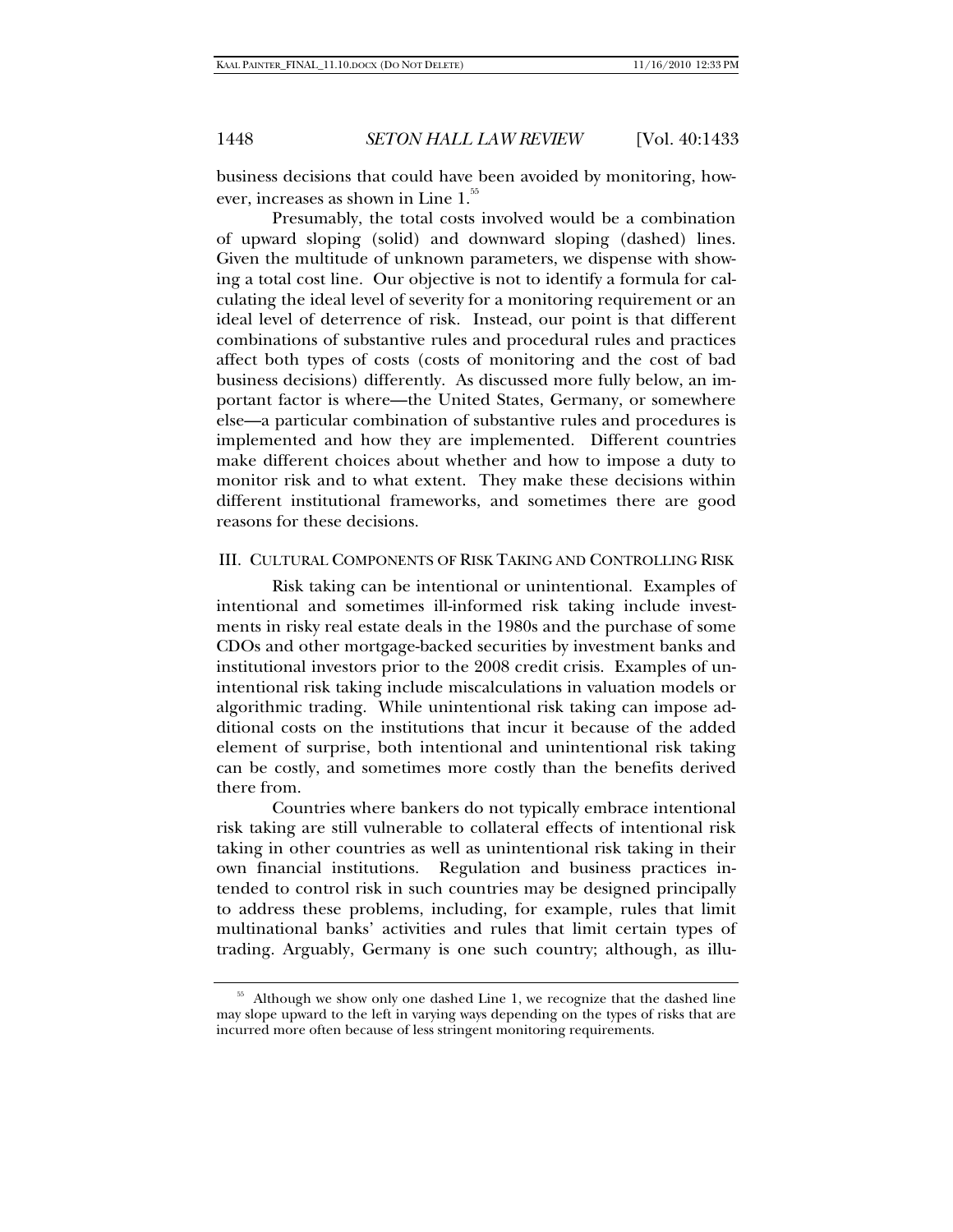strated by the active participation of German banks in CDOs, a lot of intentional risk taking has recently taken place in Germany, and the German response to the 2008 crisis will likely address this problem. Countries where bankers typically embrace intentional risk taking may focus management reform and regulation on curtailing incentives for risk taking, such as compensation arrangements that encourage bankers to take too much risk. The United States falls into this category.

Discerning excessive risk from other risk is highly subjective and an analysis likely to be undertaken differently in different cultural contexts. In most cultural settings, risk taking is not viewed as excessive simply because the risk did not pan out and somebody lost money. Hindsight bias<sup>56</sup> nonetheless can have a powerful influence on the definition of excessive risk. Hindsight bias and other conceptual approaches rooted in past experience—including valid lessons learned from past experience—may exert a more powerful influence in a country that is otherwise predisposed to be concerned with its past and not repeating the mistakes of its past. On the other hand, in a country that is not so concerned with the past and predisposed to view the future as being different from the past, experience may exert less influence over conceptions of risk. In such a country, the lessons of the past—whether the financial turmoil of the 1930s or more recent experiences—may be more easily forgotten or dismissed as irrelevant. Future observers are more likely to view the events of 2008 as unique rather than a modern rendition of what happened in financial bubbles from an earlier era. A different perspective on the past is

<sup>56</sup> *In re* Citigroup Inc. S'holder Derivative Litig., 964 A.2d 106, 124 (Del. Ch. 2009) (stating that Delaware courts have developed doctrines such as the business judgment rule because of "the inadequacy of the [c]ourt, due in part to a concept known as hindsight bias, to properly evaluate whether corporate decision-makers made a 'right' or 'wrong' decision")

When one looks past the lofty allegations of duties of oversight and red flags used to dress up these claims, what is left appears to be plaintiff shareholders attempting to hold the director defendants personally liable for making (or allowing to be made) business decisions that, in hindsight, turned out poorly for the company.

*Id.*; *see also* Stephen M. Bainbridge, Caremark *and Enterprise Risk Management*, 34 J. CORP. L. 967, 989 (2009); Paul E. McGreal, *Corporate Compliance Survey*, 65 BUS. LAW. 193, 210 (2009) (citing *In re* Citigroup Inc. S'holder Derivative Litig., 964 A.2d at 124) (summarizing legal developments in corporate compliance in 2009 and noting that Delaware Courts have developed doctrines to "properly focus on the decisionmaking process rather than on a substantive evaluation of the merits of the decision . . . due in part to a concept known as hindsight bias"); Jeffrey J. Rachlinksi, *A Positive Psychological Theory of Judging in Hindsight*, 65 U. CHI. L. REV. 571, 621 (1998) ("The business judgment rule arises from the concern that even a good decision can produce an undesirable result and can be judged unfairly in hindsight.").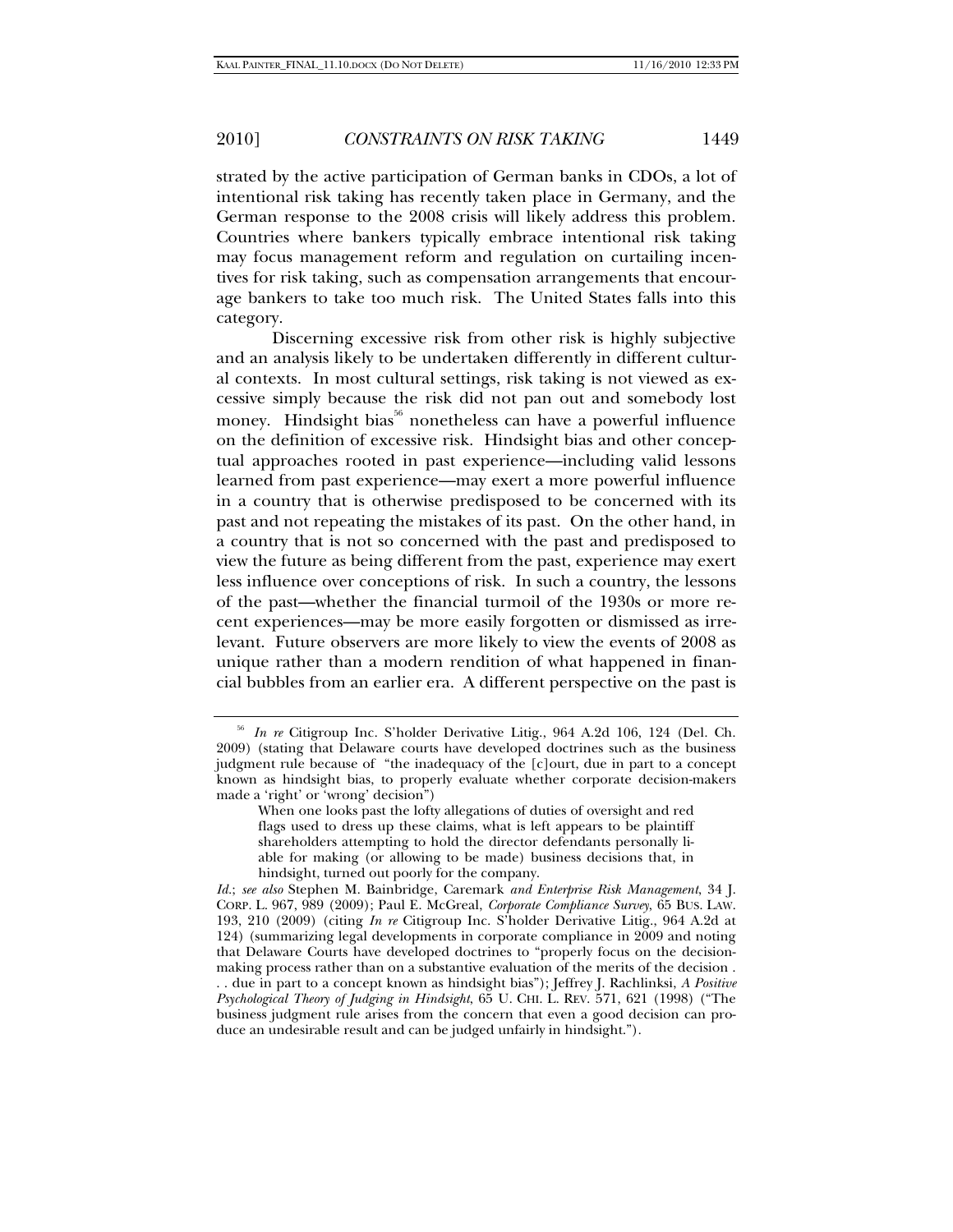one of many respects in which the United States and Germany may be different.

The predominant unit of analysis for defining excessive risk the individual risk bearer or society as a whole—can be different in different cultural contexts. One approach to defining excessive risk that is prevalent in United States jurisprudence is the "prudent person" standard, which focuses on the individual: risk is excessive if a reasonably prudent person would not incur that risk in the management of his or her own portfolio.<sup>57</sup> In keeping with this approach, one of the authors of this Article has suggested that excessive risk could be controlled by making sure that investment bankers are in fact managing their own portfolios.<sup>58</sup>

Another approach is to define excessive risk not by looking to the individual but by examining externalized social cost of risk. $59$  Ronald H. Coase described social cost as "those actions of business firms which have harmful effects on others."<sup>60</sup> Here, social cost can be nar-

18B AM. JUR. 2D *Corporations* § 1467 (2010); *see also* MD. CODE ANN., CORPS. & ASS'NS § 2-405.1(a) (West 2010) (codifying the broader prudent person standard).

A director shall perform his duties as a director, including his duties as a member of a committee of the board on which he serves:

- (1) In good faith;
- (2) In a manner he reasonably believes to be in the best inter-
- ests of the corporation; and

(3) With the care that an ordinarily prudent person in a like position would use under similar circumstances.

#### *Id.*

<sup>58</sup> *See* Claire A. Hill & Richard W. Painter, *Berle's Vision Beyond Shareholder Interests: Why Investment Bankers Should Have (Some) Personal Liability*, 33 U. SEATTLE L. REV. (2010), *available at* http://ssrn.com/abstract=1510443.

<sup>59</sup> See Nina A. Mendelson, *A Control-Based Approach to Shareholder Liability for Corporate Torts*, 102 COLUM. L. REV. 1203, 1239 (2002) ("Since we lack the 'control set' of an industrialized regime without limited liability, the extent of the overinvestment in this type of excessively risky activity remains an empirical question that is difficult to answer precisely."); *see also* EASTERBROOK & FISCHEL, *supra* note 44, at 50 ("Externali-

<sup>60</sup> Ronald H. Coase, *The Problem of Social Cost*, 3 J.L. & ECON. 1, 1 (1960). "In devising and choosing between social arrangements we should have regard for the total effect." *Id.* at 44.

<sup>57</sup> *See* Stamp v. Touche Ross & Co., 636 N.E.2d 616, 620 (Ill. App. Ct. 1993) ("In addition to their fiduciary duty to the corporation, corporate directors must exercise . . . the degree of care which prudent men . . . would exercise in the management of their own affairs."). In establishing a prudent person standard,

<sup>[</sup>S]ome courts take the view that it is a degree of care which prudent persons, prompted by self-interest, would exercise in the management of their own affairs. Other courts . . . stat[e] that the care which a director of a corporation is bound to exercise in the performance of the director's position is such care as a prudent person should exercise in like circumstances.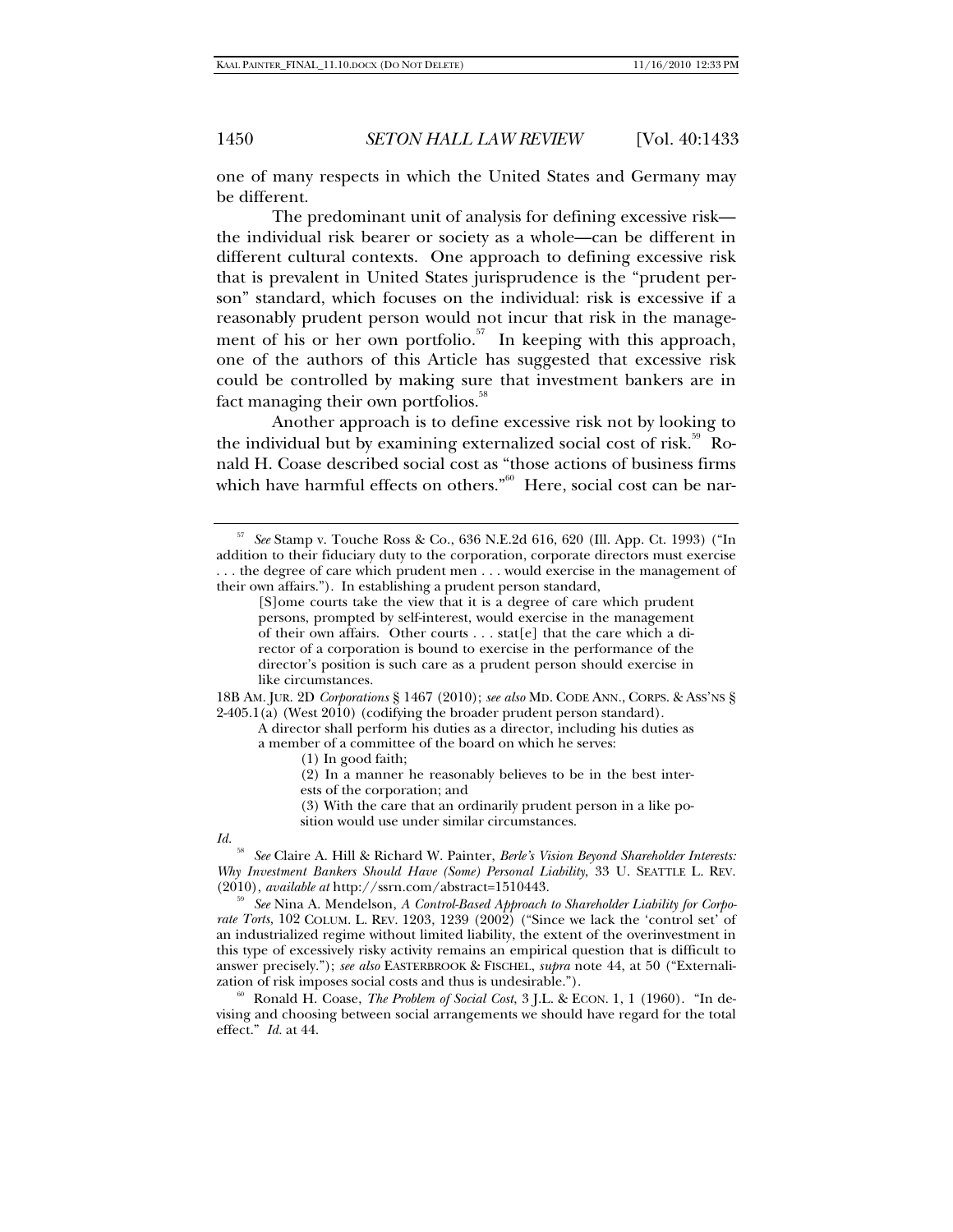rowly defined by looking to identifiable individuals who are affected by excessive risk taking and asking if they are in a position to protect themselves. Excessive risk as externalized social cost would comprise any economic transaction involving a significant likelihood of a substantial economic loss being imposed on a party who is not directly involved in the transaction (we will leave aside for the moment what exactly is a "significant likelihood" or a "substantial economic loss" and how these two factors might relate to each other). A broader definition of social cost looks to the overall impact on a society of losses incurred by multiple parties because of risk, including the impact on society from fear of further losses, political destabilization, ethnic and national prejudices that might be engendered by financial losses and other adverse effects on the social fabric. If Germany is more concerned about these broader questions than the United States, Germany may prioritize the social unit of analysis over the individual unit of analysis and as a result define excessive risk differently.

Yet another factor influencing attitudes toward incurring risk as well as regulating risk is differing attitudes toward personal responsibility. To what extent should individual bankers be seen as personally accountable for the losses they inflict on others? A related question is personal liability. Should individual bankers be liable and if so, when? One explanation for excessive risk taking could be that bankers are incentivized to make excessively risky investment decisions if they are protected by limited liability. Limited liability arguably increases the probability that a corporation may not have sufficient assets to pay its creditors.<sup>61</sup> Accordingly, both managers and shareholders of a corporation enjoy most of the benefits of excessive risk taking but do not bear all of the costs.<sup>62</sup> Arguably, incentives should be realigned by assigning liability to corporate directors or the highest-ranking corporate officers $\overset{63}{\circ}$  or the controlling shareholders.  $^{64}$ Solutions that impose personal liability, however, run the risk of de-

<sup>&</sup>lt;sup>61</sup> See EASTERBROOK & FISCHEL, *supra* note 44, at 49–50.<br><sup>62</sup> See *id.* at 50–52.<br><sup>63</sup> See Timothy P. Glynn, *Beyond "Unlimiting" Shareholder Liability: Vicarious Tort Liability for Corporate Officers*, 57 VAND. L. REV. 329, 433 (2004); Hill & Painter, *supra* note 58 (proposing that the most highly paid investment bankers have strict liability for

 $64$  Mendelson, *supra* note 59, at 1203 (noting that controlling shareholders would be first and foremost suitable for personal liability as they have "lower information costs, greater influence over managerial decisionmaking [sic], and greater ability to benefit from corporate activity").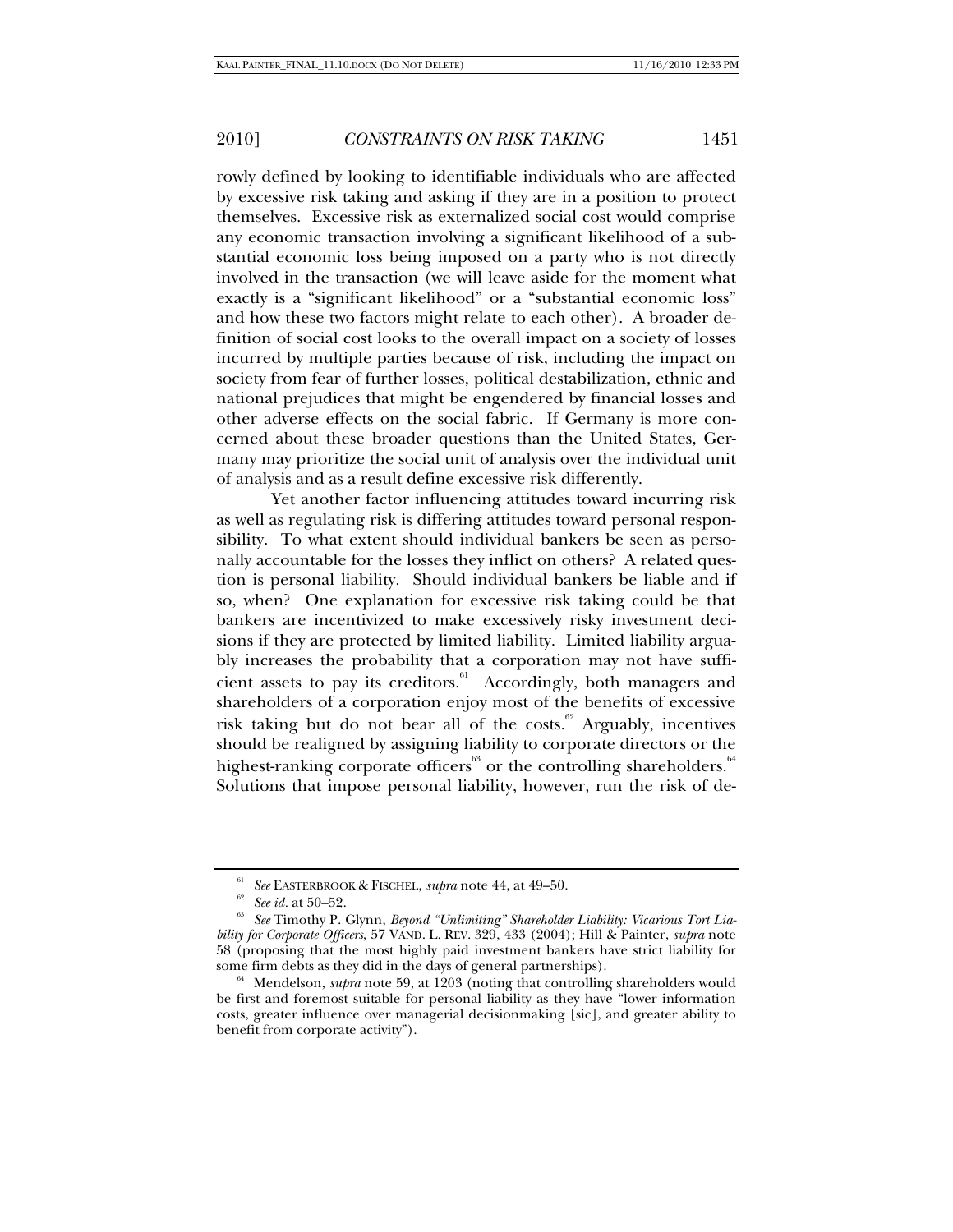terring reasonable and non-excessive risk taking. $65$  The purpose of this Article is not to debate the merits of these different approaches but to point out that societies that emphasize personal responsibility may be more likely to hold individual bankers legally liable for their mistakes than those that do not. Societies that emphasize personal responsibility are also more likely to view corporate officers and directors as being an appropriate focus of regulation and, in appropriate circumstances, legal liability. Societies that deemphasize personal responsibility are more likely to focus principally on regulating the banks and other financial institutions than the individual bankers. As of this writing, there appears to be some acknowledgment of personal responsibility of bankers for excessive risk in both the United States and Germany with some concrete proposals directed at individual bankers at least in Germany. So far, however, both countries have focused primarily on the institutions rather than the individuals.

Appetite for risk also has a cultural dimension. Different cultures perceive risk taking differently. For instance, the business culture in the United States has traditionally been associated with a more entrepreneurial spirit, which is linked with an increased willingness to take risks in order to attain a higher return. New companies, including new financial services firms, also rise to the top relatively quickly in the United States, and some old names, such as Salomon Brothers, Lehman Brothers, and Bear Stearns, precipitously fall. Long-term relationships between banks and their corporate customers used to be important in the United States but these relationships have become less important in an increasingly competitive and more fluid market for banking services. The German culture, on the other hand, has been associated with an emphasis on control of financial institutions by larger financial institutions. Longstanding banking relationships also are still very important in Germany. For instance, German companies have traditionally had a very strong relationship with their banking institution, the so-called Hausbank—a relationship in which the bank furnishes capital required to run a business and watches the business closely to make sure the capital is used

<sup>65</sup> Kenneth J. Arrow, *The Economics of Agency*, *in* PRINCIPALS AND AGENTS: THE STRUCTURE OF BUSINESS 37, 45 (John W. Pratt & Richard J. Zeckhauser eds., 1985) (finding that personal liability may be a deterrent, assuming that "all individuals are averse to sufficiently large risks [and] the risks are large compared with the [individual's] wealth."). *See also* EIRIK G. FURUBOTN & RUDOLF RICHTER, INSTITUTIONS AND ECONOMIC THEORY: THE CONTRIBUTIONS OF THE NEW INSTITUTIONAL ECONOMICS 189– 203 (1998).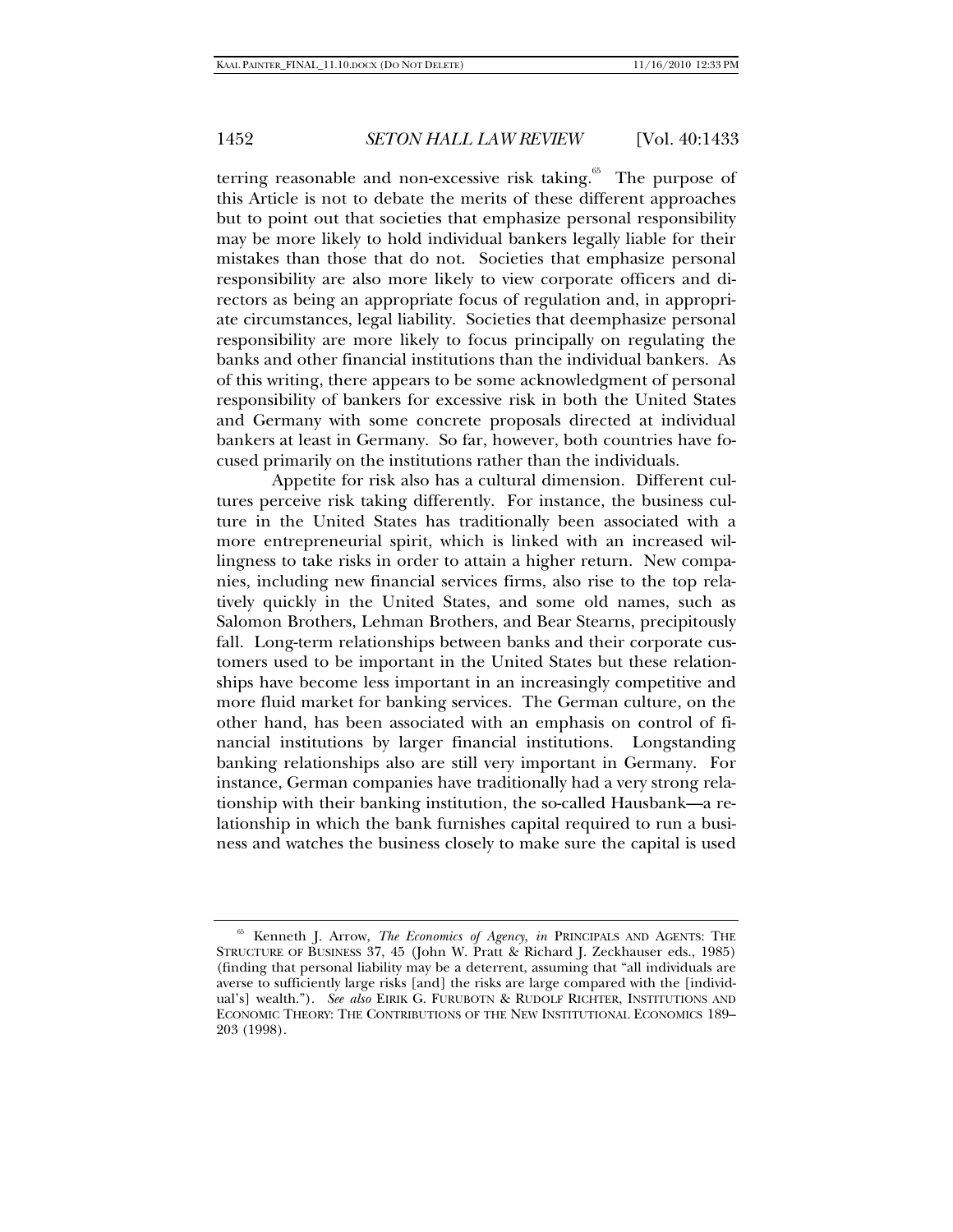well. Since the days of the hyperinflation in Germany in the  $1920s$ ,  $^{66}$ German bankers also have had a dislike for risk and for the economic and political consequences that ensue from instability in financial markets. Bankers who incur excessive risk and inflict excessive risk on others probably are not as well liked in Germany as they are in the United States, although the younger generation of German bankers may be more similar to their American counterparts. Some of the American risk-taking culture memorialized in Michael Lewis's 1989 book about Salomon Brothers, *Liar's Poker*, 67 spread to Germany by the 1990s. Still, the risk-preferring culture was not as deeply embedded in Germany as it was in the United States or even the United Kingdom. After the disastrous developments of 2008 and 2010, Germany may return to its historical aversion to financial risk.

Incentive structures are yet another relevant factor that may encourage risk taking by banks' officers and directors. For instance, the United States has developed a corporate governance structure that emphasizes periodic disclosure of performance data and maximization of stock price. $\frac{68}{100}$  Risk taking in this context may be encouraged by the perceived need to satisfy expectations of shareholders. Managers feel compelled to fulfill performance expectations whenever results are disclosed, be it quarterly, bi-annually, or annually. The German business culture has traditionally not emphasized disclosure and stock price as much as growth in the size and prestige of a banking corporation, its sustainability, and long-term client relationships. Risk taking still occurs in this context, but it may be driven not so much by meeting disclosure expectations and generating compensation related performance data and more by a desire to increase the size and power of the corporation and its position in the global market place, particularly Europe.<sup>69</sup> For German bankers, growth in size and prestige of their banks may bestow the most substantial boost to the managers' standing in business and social circles as well as perhaps their compensation.

Corporate law itself is also a factor in how risk is monitored and controlled. Corporate law in the United States focuses on regulation of conflicts of interest between shareholders and managers.

<sup>&</sup>lt;sup>66</sup> In November 1923, the interest rate for call money on the Berlin Stock Exchange was 30% per day at times. SIDNEY HOMER, A HISTORY OF INTEREST RATES 465 (1960).<br><sup>67</sup> MICHAEL LEWIS, LIAR'S POKER (1989).<br><sup>68</sup> *See, e.g.*, Securities Exchange Act, 15 U.S.C. § 78a (2006).

<sup>&</sup>lt;sup>69</sup> This might explain why German banks have suffered immense losses from their efforts to build relationships with EU sovereign debt issuers such as Greece.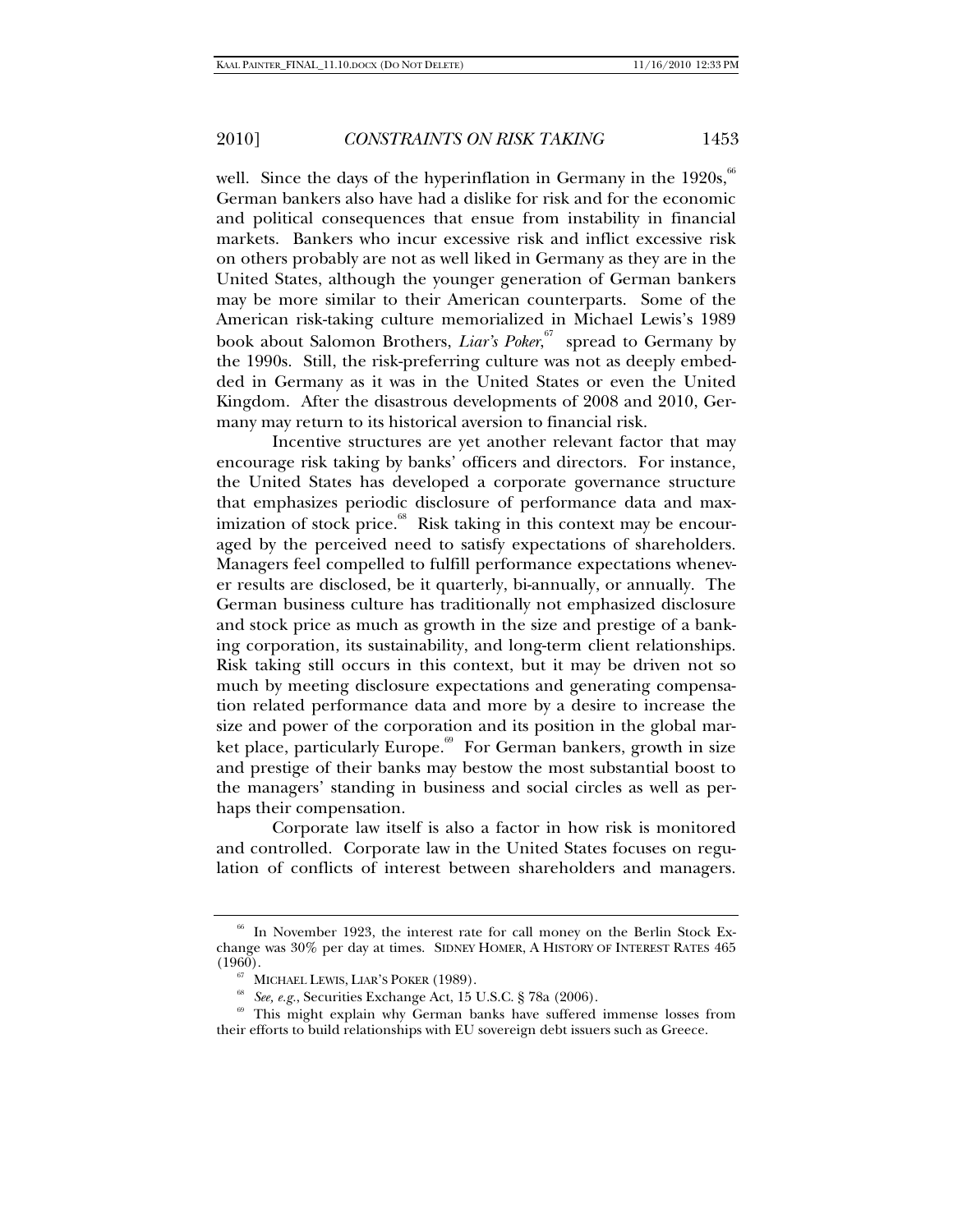German corporate law, for historical reasons, $\frac{70}{10}$  emphasizes the regulation of conflicts between controlling and minority shareholders. Arguably, a legal system that focuses on the interaction of controlling and minority shareholders is not as well equipped to deal with managerial abuse of power, including excessive risk taking by managers. On the other hand, U.S. corporate law centers so much on conflicts of interest between shareholders and managers that managers are given enormous latitude to exercise unfettered business judgment when there is no demonstrable conflict of interest. Risk taking is one of those situations where U.S. corporate law assumes that managers' and shareholders' interests are aligned, or at least not sufficiently divergent that legal intervention is justified. Thus, perhaps for different reasons, corporate law in both countries may have little to say about the problem of excessive risk.

Governance mechanisms are also different. U.S. corporations are subjected to the supervision of a single board of directors. The German Aktiengesellschaft, or stock corporation, on the other hand, has a two-tier governance structure. The first tier of supervision is the Vorstand, or management board, comprised of persons who work full-time for the company and are usually its most senior officers. The second tier is the Aufsichtsrat, or supervisory board. In theory, the rights and duties of the Vorstand and the Aufsichtsrat are strictly separated. The German Aktiengesetz, or Corporation Act, allows the supervisory board to supervise the management board, $\overline{a}$  i.e. to oversee the management of the corporation and to co-approve all important transactions, $\frac{72}{1}$  represent the Aktiengesellschaft in dealing with the management board, $\frac{73}{3}$  request reports on recent business activity or planned initiatives, $^{74}$  and inspect the books and records annually. The Aufsichtsrat also appoints the members of the Vorstand, who are officers of the corporation, and can remove them from office.<sup>75</sup> The

<sup>70</sup> Historically, German corporations evolved in an environment of control—a controlling majority shareholder or a multitude of large shareholders—through individual families. The Piech family of BMW is still a good example. For more information on voting power concentration in Germany, see Marco Brecht & Ekkehart Böhmer, *Ownership and Power in Germany*, *in* CONTROL OF CORPORATE EUROPE 128

<sup>(</sup>Fabrizio Barca & Marco Becht eds., 2001).<br><sup>71</sup> Aktiengesetz [AktG] [German Stock Corporation Act], Sept. 6, 1965, BGBL. I<br>at 1089, § 111(1) (Ger.).

 $\frac{72}{12}$  The articles of association for each Aufsichtsrat further specify these functions.

<sup>73</sup> AktG § 112.

<sup>&</sup>lt;sup>74</sup> AktG § 90(1).

<sup>75</sup> Removing officers and board members before their term expires—the customary term being five years—requires cause, such as a material breach, incapacity, or a vote of no-confidence at the shareholder's meeting.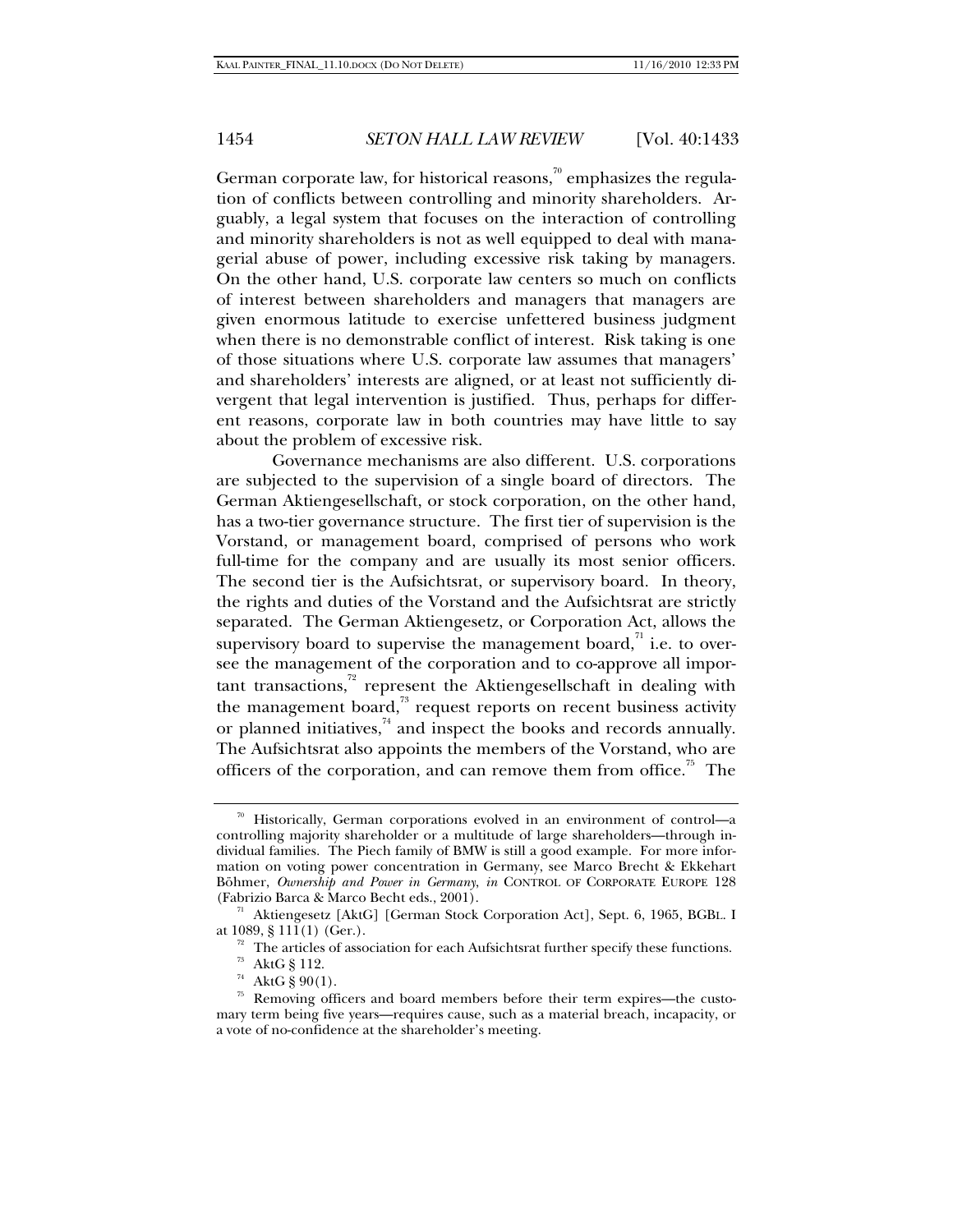primary oversight function of the Aufsichtsrat is to limit self-dealing by managers and controlling shareholders. Secondly, through the appointment of Vorstand members, continuous evaluation of their performance, and the occasional removal of inefficient or underperforming members, the Aufsichtsrat monitors the performance of the Vorstand.

Under various codetermination acts, $\frac{76}{6}$  the supervisory board is not entirely composed of the shareholders' representatives. Depending on the total number of employees of the corporation, the law may require the representation of members of the workforce on the supervisory board. In German corporations with more than two thousand employees, the shareholders appoint half of the Aufsichtsrat and the employees appoint the other half. In corporations with between 500 and 2,000 employees, the corporation's employees appoint one-third of the Aufsichtsrat. Although the chairman of the Aufsichtsrat has additional voting rights that can sway the Aufsichtsrat in favor of the representatives of the majority shareholders, $\overline{r}$  a codetermined Aufsichtsrat can make the decision-making process more cumbersome. Employee representatives may also feel that they represent the political objectives of unions as well as the interests of the company. It may be difficult for a co-determined Aufsichtsrat to respond quickly to rapidly changing developments, such as an escalation of financial risk in a securities portfolio or a liquidity crisis.

The impact of codetermination on corporate governance in Germany and on the market returns of German corporations is unclear.<sup>78</sup> The impact on risk is also unclear. It is possible that the Auf-

<sup>76</sup> *See, e.g.*, Gesetz über die Mitbestimmung der Arbeitnehmer in den Aufsichträten und Vorständen der Unternemen des Bergbaus und der Eisen und Stahl erzeugenden Industrie [MontanMitbestG], May 1951, BGBL I at 347 (Ger); Gesetz über die Mitbestimmung der Arbeitnehmer [Mitbestimmungsgesetz—MitbestG],

<sup>&</sup>lt;sup>77</sup> The chairman can make the tie-breaking vote. *See* Theodor Baums & Bernd Frick, *The Market Value of the Codetermined Firm*, *in* EMPLOYEES AND CORPORATE GOVERNANCE 206, 209 (Margaret M. Blair & Mark J. Roe eds., 1999).

<sup>&</sup>lt;sup>78</sup> See Martin Henssler, Arbeitnehmermitbestimmung im deutschen Gesellschaftsrecht, in UNTERNEHMENS-MITBESTIMMUNG DER ARBEITNEHMER IM RECHT DER EU-MITGLIEDSTAATEN [EMPLOYEES' CO-DETERMINATION IN THE MEMBER STATES OF THE EUROPEAN UNION] 133, 147–48 (Theodor Baums & Peter Ulmer eds., 2004) (Ger.); Thomas Raiser, *Bewährung des Mitbestimmungsgesetzes nach zwanzig Jahren?*, *in* WIRTSCHAFTS- UND MEDIENRECHT IN DER OFFENEN DEMOKRATIE. FREUNDESGABE FÜR FRIEDRICH KÜBLER ZUM 65. GEBURTSTAG 477, 491–92 (Heinz-Dieter Assmann et al. eds., 1997) (Ger.); Rüdiger von Rosen, *Kapitalmarkt und Mitbestimmung, in* UNTERNEHMENSRECHT ZU BEGINN DES 21. JAHRHUNDERTS: FESTSCHRIFT FÜR EBERHARD SCHWARK 789, 793–94 (Stefan Grundmann et al. eds., 2009) (Ger.); Dieter Sadowski, Joachim Junkes & Sabine Lindenthal, *Gesetzliche Mitbestimmung in Deutschland: Idee, Erfahrungen und Perspektiven aus ökonomischer Sicht*, 30 ZEITSCHRIFT FÜR UNTERNEHMENS-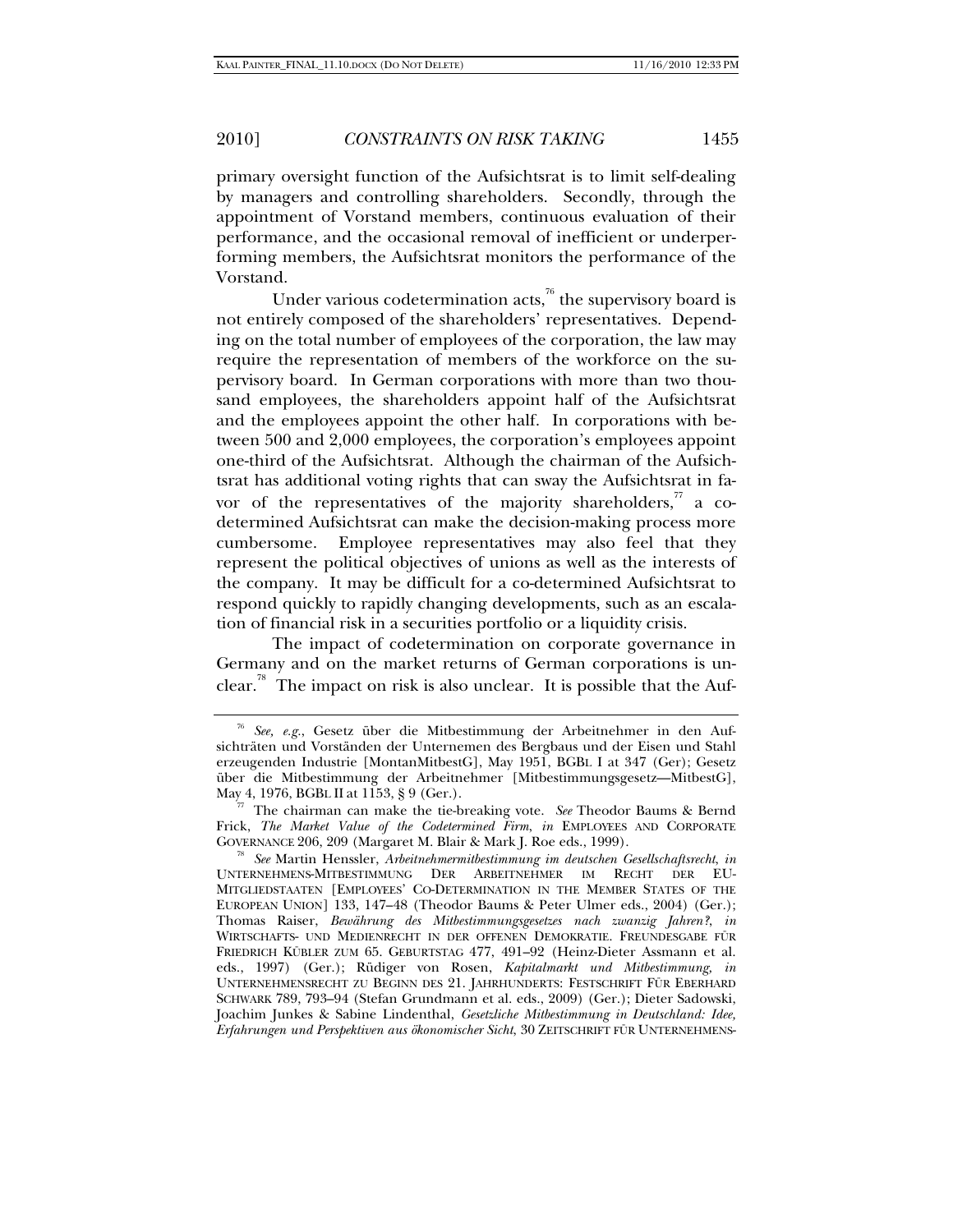sichtsrat may have too many members for effective monitoring of risk, and the legally determined size of the Aufsichtsrat could curtail its supervision of management decisions.<sup>79</sup> The Gesetz zur Angemessenheit der Vorstandsvergütung (VorstAG), or German Law on the Appropriateness of Executive Compensation, improves the responsibilities of the Aufsichtsrat with regard to internal control and risk management.<sup>80</sup> Regardless of these recent improvements, codetermination may be a cumbersome vehicle for monitoring financial risk in German companies.

On the other hand, the legal duties of Aufsichtsrat members may weigh in favor of mitigating risk. The legal duties of the Aufsichtsrat derive from the duty of loyalty that each member of the Aufsichtsrat owes to the corporation. German courts have concluded that the purpose of these legal duties is not to protect the shareholders as the only constituents but to protect the interests of the firm.<sup>81</sup> Codetermination in Germany further supports this perspective. Non-

[Joint Stock Company] 190, 191 (2004) (Ger.). 79 *See* Jan Lieder, *The German Supervisory Board on Its Way to Professionalism*, 11 GERMAN L.J. 115, 151–52 (1988). The size of an Aufsichtsrat is negatively correlated with the frequency of Aufsichtsrat meetings—i.e., smaller Aufsichtsrat meet more frequently. Less frequent coordination of the Aufsichtsrat in meetings and collective

UND GESELLSCHAFTSRECHT [ZGR] [JOURNAL OF CORPORATE LAW] 110, 126–132 (2001) (Ger.). *See generally* Gregory Jackson, *Contested Boundaries: Ambiguity and Creativity in the Evolution of German Codetermination, in* BEYOND CONTINUITY: INSTITUTIONAL CHANGE IN ADVANCED POLITICAL ECONOMICS 229 (Wolfgang Streeck & Kathleen Thelen eds., 2005); Mark J. Roe, *German Co-Determination and German Securities Markets*, *in* COMPARATIVE CORPORATE GOVERNANCE, THE STATE OF THE ART AND EMERGING RESEARCH 361 (Klaus J. Hopt et al. eds., 1998); Gary Gorton & Frank A. Schmid, *Capital, Labor, and the Firm: A Study of German Codetermination*, 2 J. EUR. ECON. ASS'N 863 (2004); Larry Fauver & Michael E. Fuerst, *Does Good Corporate Governance Include Employee Representation? Evidence from German Corporate Boards* (Maastricht Univ., Working Paper No. 1171, 2004), *available at* http://papers.ssrn.com/sol3/Delivery.cfm/ SSRN\_ID552822\_code98845.pdf?abstractid=534422&mirid=1; Gregory Jackson, *Employee Representation in the Board Compared: A Fuzzy Sets Analysis of Corporate Governance, Unionism and Political Institutions,* 12 INDUSTRIELLE BEZIEHUNGEN, no. 3, 2005, *available at* http://papers.ssrn.com/sol3/Delivery.cfm/SSRN\_ID800525\_code287864.pdf? abstractid=800525&mirid=2; Wolfgang Schilling, *Wirtschaftliche Mitbestimmung im Meinungsstreit*, 128 ZEITSCHRIFT FÜR DAS GESAMTE HANDELSCRECHT UND WIRTSCHAFTSRECHT [ZHR] [JOURNAL OF COMMERCIAL AND BUSINESS LAW] 217, 219–227 (1966) (Ger.); Oliver Stettes, *Unternehmensmitbestimmung in Deutschland—Vorteil oder Ballast im Standortwettbewerb?*, 52 DIE AKTIENGESELLSCHAFT [AG] 611, 611–18 (2007) (Ger.); Herbert Wiedemann, *Codetermination by Workers in German Enterprises*, 28 AM. J. COMP. L. 79, 79 (1980); Christine Windbichler, *Arbeitnehmerinteressen im Unternehmen und gegenüber dem Unternehmen—Eine Zwischenbilanz*, 49 DIE AKTIENGESELLSCHAFT [AG]

action problems may make supervision of risk taking of the Vorstand less effective.<br><sup>80</sup> Gesetz zur Angemessenheit der Vorstandsvergütung [VorstAG], June 19, 2009, BGBL I, at 2509 (Ger.). 81 *See, e.g.*, 64 BGHZ 325 (329) (1975) (Ger.).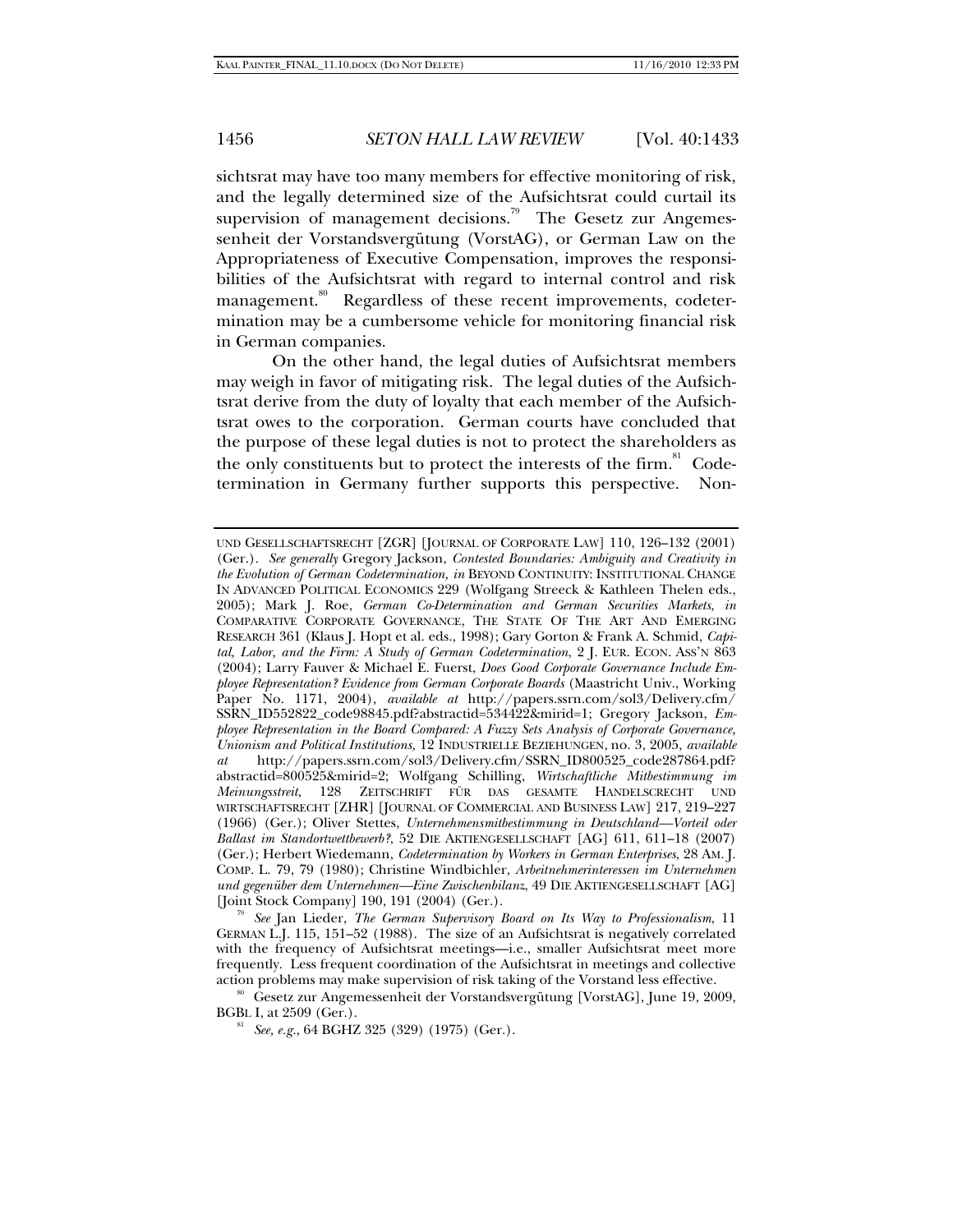shareholder constituencies, such as employees and creditors, are often more averse to risk than shareholders, particularly diversified shareholders who can afford to see some companies fail if others do spectacularly well. The Aufsichtsrat's legal duty of loyalty to the firm as distinct from its shareholders thus may dictate a more conservative attitude toward risk than that of a shareholder oriented board of directors in the United States.

The Aufsichtsrat is also different from the board of directors in the United States in that the Aufsichtsrat is primarily comprised of people who either work for the company, or work for banks, insurance companies, or other financial institutions with strong business ties to the company. The American concept of an "independent" director is relatively foreign to Germany—a difference between the two countries' governance regimes that came to the fore when German companies with securities listed in the United States struggled to comply with the heightened independence requirements for directors and audit committees in the Sarbanes-Oxley Act of  $2002$ .<sup>82</sup> German Aufsichtsrat members may be more familiar with the business of the company than their American counterparts, but they rarely meet the American standard of independence, which emphasizes a director's lack of financial ties to the company. $\frac{83}{10}$  Recent events suggest that the United States might not have much to show for the particular type of independence it has insisted upon, making it even less likely that Germany and other countries will conform to U.S. corporate governance norms in this respect. The recent failure of "independent" director oversight at Lehman Brothers and other large U.S. financial firms suggests that independent directors cannot effectively monitor for risk if they are kept in the dark by the firm's managers, accountants, lawyers, and other persons familiar with its business. Unless the United States changes its approach to independence, this

<sup>82</sup> *See* Minodora D. Vancea, *Exporting U.S. Corporate Governance Standards Through the Sarbanes-Oxley Act: Unilateralism or Cooperation?*, 53 DUKE L.J. 833, 842–43 (2003) (noting that since Germany's Stock Corporation Act serves to minimize the problems targeted by the Sarbanes-Oxley Act, it would be costly and inefficient for Germany to reconcile the regulations imposed by the Sarbanes-Oxley Act and Germany's Stock Corporation Law); Klaus J. Hopt, *Modern Company and Capital Market Problems: Improving European Corporate Governance after Enron* 461 (European Corporate Governance Inst., Working Paper No. 05/2002, 2007), *available at* http://papers.ssrn.com/ sol3/papers.cfm?abstract\_id=356102 (recognizing that the independence requirements of the Sarbanes-Oxley Act may create considerable problems for Germany in light of its two-tiered board system and labor codetermination). *See generally* Georg Lanfermann & Silja Maul, *Auswirkungen des Sarbanes-Oxley Acts in Deutschland*, 55 DER BETRIEB (DB) 1725 (2002) (Ger.). The Sarbanes-Oxley Act is located at Pub. L. No. 107-204, 116 Stat. 745 (2002). 83 *See* Hopt, *supra* note 82.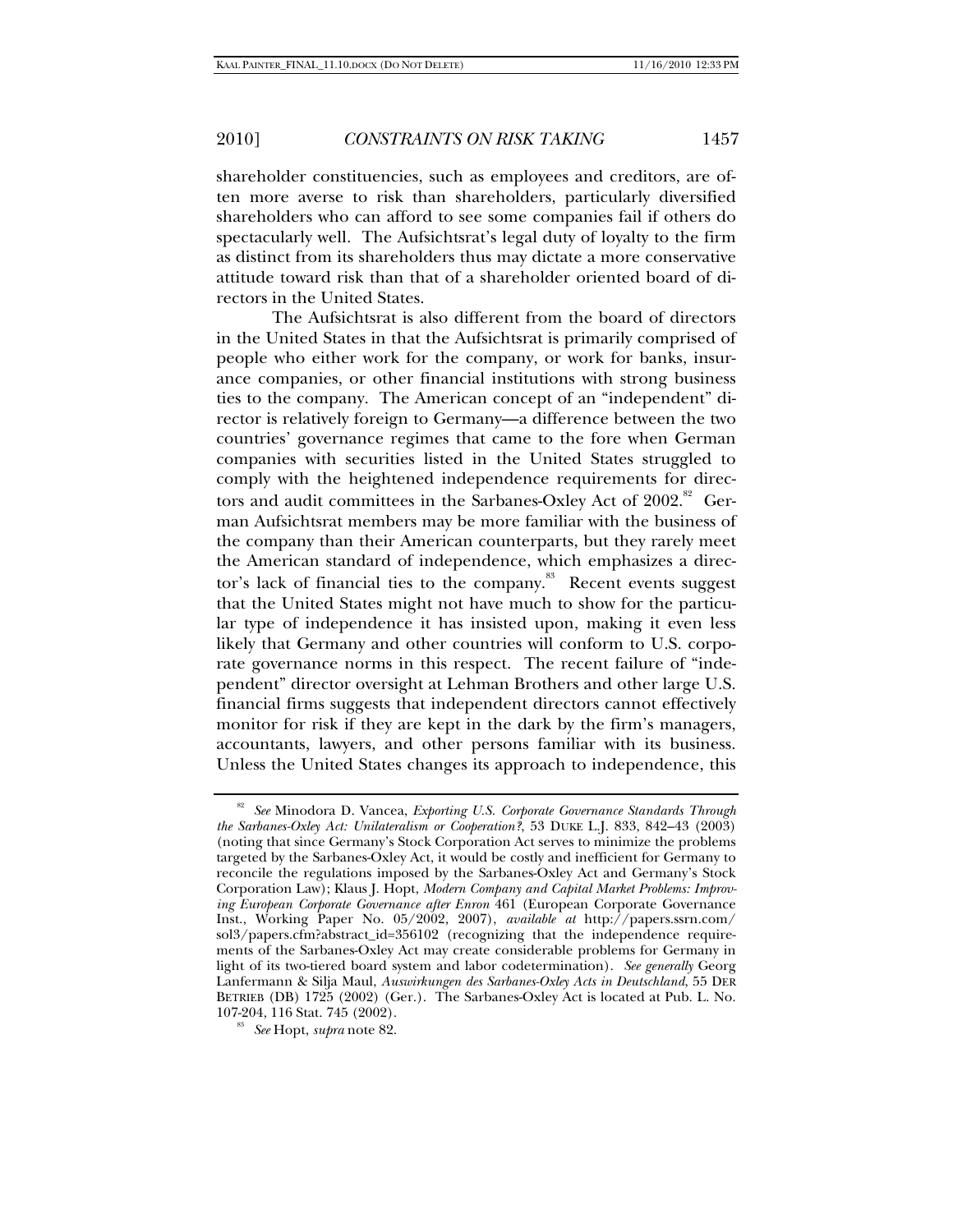is an area where corporate governance norms in the United States and Germany may continue to diverge.

United States and German methods of raising equity capital and debt financing also differ. U.S. corporations rely heavily on capital markets, whether for selling their stock, long-term bonds, or shortterm commercial paper. This makes U.S. companies particularly vulnerable to market conditions and thus to financial risks that correlate with markets. $84$  This may also make managers of U.S. companies more aware of market conditions and in some circumstances more aware of market risks. Historically, U.S. companies have relied on markets for financing more than they have relied on each other, meaning U.S. managers are perhaps less aware than they should be of the risks that are being incurred by companies other than their own. With the growth of markets for swaps and other complex instruments, however, the fate of U.S. companies is directly vulnerable to conditions at other companies in addition to overall market conditions. For example, several companies, including Goldman Sachs, were owed billions of dollars by AIG—money they were paid only after the federal government bailed out AIG. U.S. managers, who were not used to assessing levels of risk in companies other than their own, may not have been prepared for this.

Because of their reliance on capital markets, U.S. companies also are vulnerable to short-term demands of shareholders. Managers struggle to meet shareholder expectations, and sometimes incur risks when they feel it is necessary to satisfy shareholders. The longterm health of the company may be secondary and the interests of creditors, who are not represented in the boardroom, also may be given less attention.

German companies, by contrast, rely on a combination of public markets and institutional financing for capital. Historically the emphasis has been on bank financing. Managers of one corporation have a direct interest in risks assumed by other corporations. German managers have developed a method for monitoring each other's risks through interlocking boards of directors, cross-ownership of large blocks of shares, and other mechanisms. How effective these mechanisms are in helping directors monitor for risk is debatable. But on its face, the German system of corporate governance appears

<sup>&</sup>lt;sup>84</sup> In 2008 a severe liquidity crisis occurred, and investors for a time stopped buying commercial paper. Edmund L. Andrews & Michael M. Grynbaum, *Fed Announces Plan to Buy Short-Term Debt*, N.Y. TIMES, Oct. 8, 2008, http://www.nytimes.com/ 2008/10/08/business/08fed.html?ref=commercial\_paper.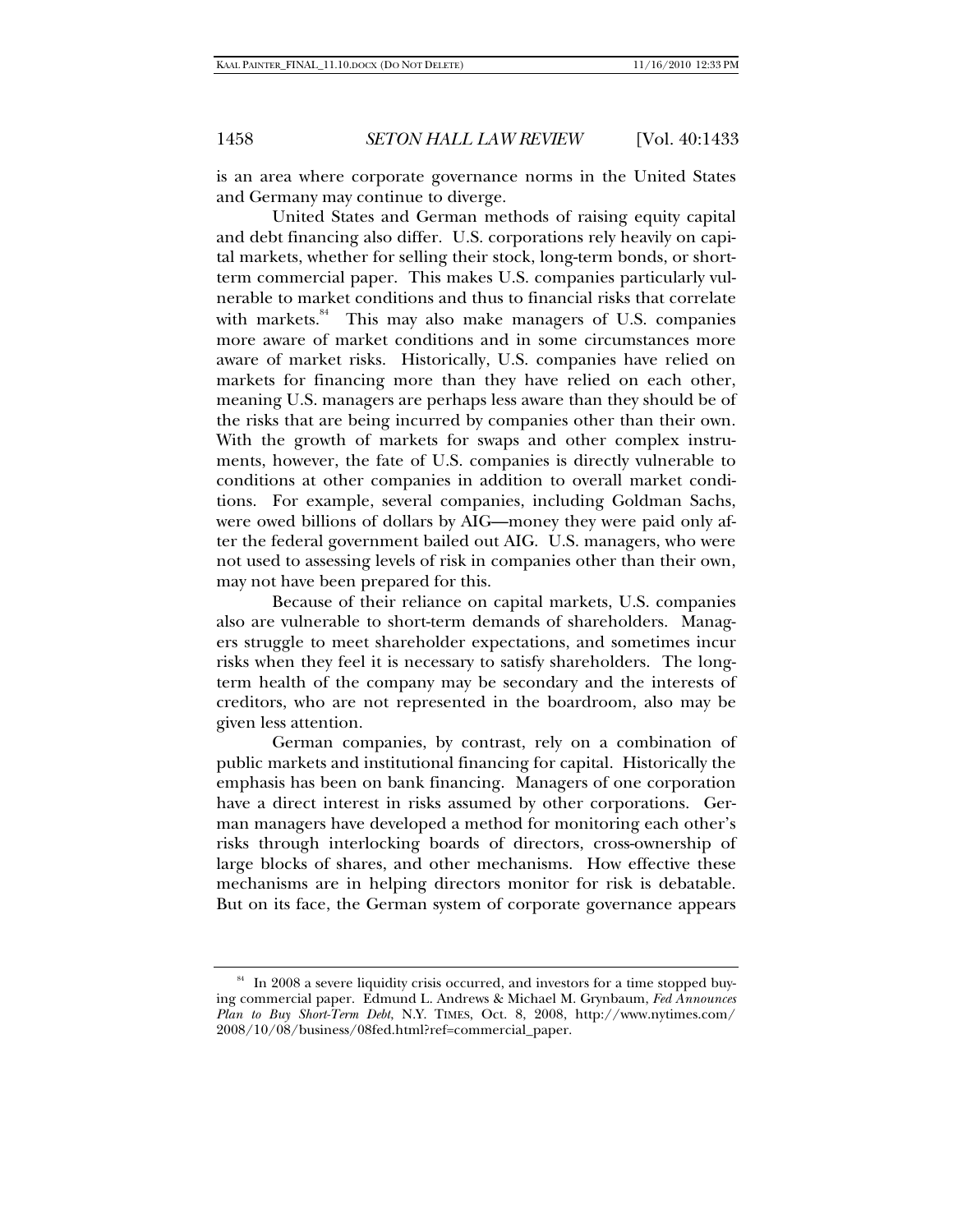to facilitate the flow of information about different companies as well as the influence of different companies upon one another.

For all of the reasons discussed above, it is not surprising that Germany and the United States have very different ways of approaching risk in the banking sector. Germany and the United States are likely to follow different paths in defining "excessive risk" and in their legal, institutional, and social mechanisms used to control risk.

# IV. SOME SPECIFICS ON THE U.S. AND GERMAN APPROACHES TO EXCESSIVE RISK TAKING BY DIRECTORS

### *A. The Business Judgment Rule*

Decisions of directors about business risks, if challenged in court, are analyzed under the business judgment rule in both Germany and the United States. The business judgment rule is a concept in corporate law, whereby "directors of [a] corporation are clothed with [the] presumption . . . of being [motivated] in their conduct by a *bona fide* regard for the interests of the corporation whose affairs the stockholders have committed to their charge."<sup>85</sup> Unless the presumption has been rebutted, courts refuse to second-guess the actions of directors in managing the corporation, unless it is shown that the directors were grossly negligent in violating their duty of care to manage the corporation to the best of their abilities. $\frac{8}{5}$ 

Germany, among other nations, $\frac{87}{10}$  modeled its business judgment rule after the American business judgment rule. Some of the countries that adopted the American business judgment rule, such as Australia, have introduced a statutory business judgment rule.<sup>88</sup> In Germany, the business judgment rule is code based in the Aktiengesetz  $(AktG)$ .<sup>89</sup> The business judgment rule in the United States by

<sup>85</sup> Robinson v. Pittsburgh Oil Refining Corp., 126 A. 46, 48 (Del. Ch. 1924).

<sup>&</sup>lt;sup>86</sup> Another approach is to articulate the presumption that the directors acted with due care, or "on an informed basis," as part of the presumption of the business judgment rule itself, a presumption which can then be rebutted by a plaintiff challenging the directors' actions. *See In re* Citigroup Inc. S'holder Derivative Litig., 964

 $87$  Australia, for example, decided to implement the business judgment rule into their Corporate Codes. *See* Corporations Act 2001 s 180 (Austl.); Joan Gabel et al., *Evolving Regulation of Corporate Governance and the Implications for D&O Liability: The United States and Australia, 11 SAN DIEGO INT'L L.J. 365, 398 (2010)* (discussing how Australia's code utilizes the business judgment rule).

<sup>88</sup> *Id.*

<sup>89</sup> Aktiengesetz [AktG] [German Stock Corporation Act], Sept. 6, 1965, BGBL. I at 1089, § 93(1)–(2) (Ger.).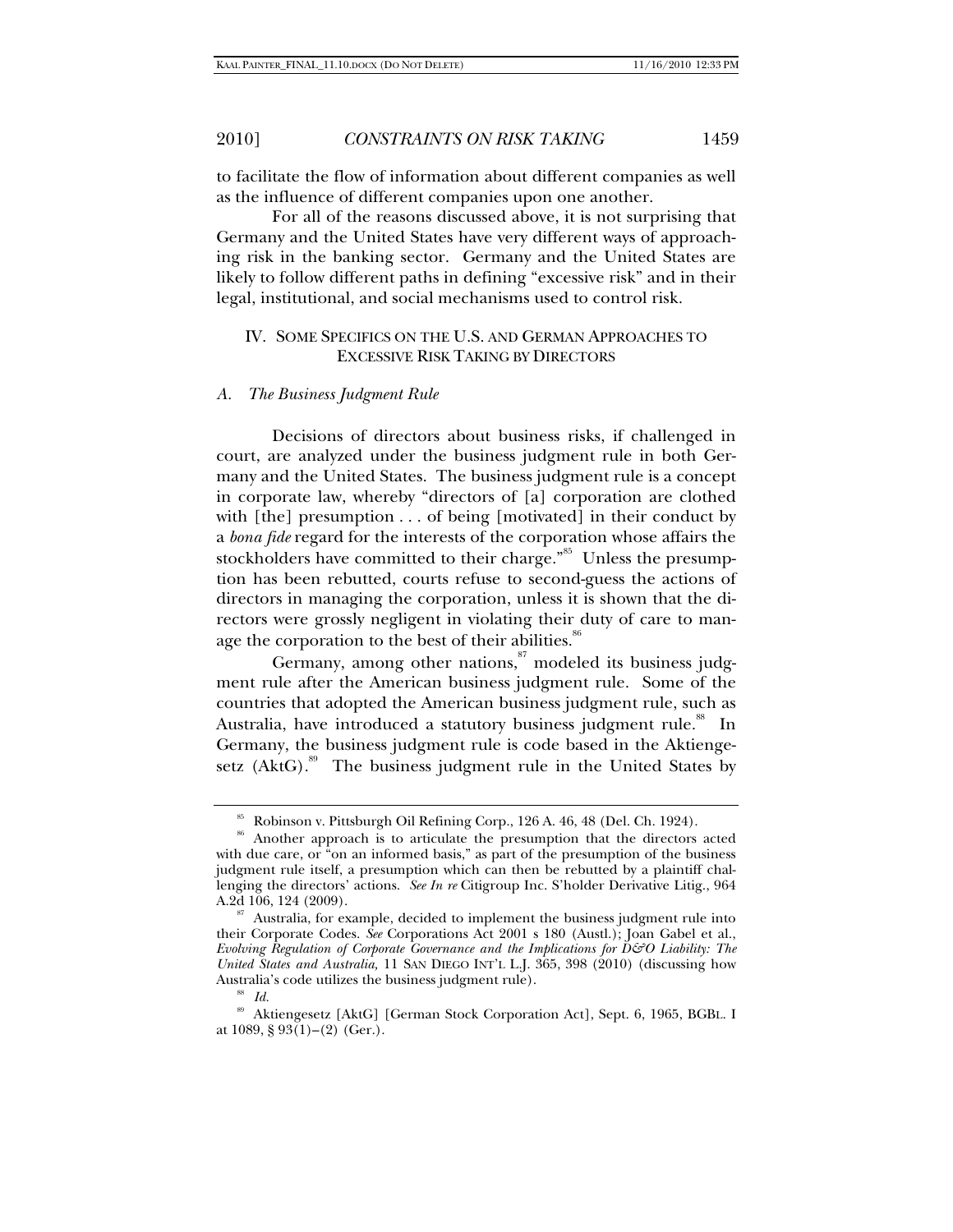contrast is articulated principally through case law in the state of incorporation.

In the United States, attempts to implement a statutory business judgment rule have been unsuccessful.<sup>91</sup> In 1994, the American Law Institute attempted to provide black letter law for the business judgment rule in its Principles of Corporate Governance.<sup>92</sup> The drafters of the Revised Model Business Corporation Act in 1998, however, decided that it would not be desirable to "freeze the concept in a statute."<sup>93</sup> The business judgment rule in the United States thus remains embedded in case law. $94$  The business judgment rule in most states embodies a rebuttable presumption that management has acted: (i) in good faith, (ii) in the best interest of the corporation and absent a conflict of interest, (iii) on an informed basis, and (iv) for a proper business purpose, which precludes extreme examples of waste of corporate assets.

The German business judgment rule has five requirements: (i) a business decision by management, (ii) for the benefit of the corporation, (iii) no conflict of interest, (iv) based on sufficient in-

ment rule is discussed in the *Corporate Director's Guide Book*. *See* AM. BAR ASS'N, CORPORATE DIRECTOR'S GUIDEBOOK 25–27 (5th ed. 2007).

<sup>90</sup> *See, e.g.*, *In re* Citigroup, 964 A.2d at 124. The state of incorporation is not necessarily the state where the company has its headquarters. Many large U.S. corpora-

<sup>&</sup>lt;sup>91</sup> Thomas J. Dougherty, *Securities Litigation: Planning and Strategies*, SM086 A.L.I.– A.B.A., 327, 339 (June 7–8, 2007) (discussing Delaware, which has not adopted a business judgment rule statute, whereas forty-one states have passed statutes affecting how judges can apply the business judgment rule).Similarly, in 2000, the British Commission for the Reform of Company Law decided against the implementation of a statutory business judgment rule. *See* COMPANY LAW REVIEW, MODERN COMPANY LAW FOR A COMPETITIVE ECONOMY: DEVELOPING THE FRAMEWORK § 3.69, at 42 (2000) *available at* ht tp://www.berr.gov.uk/files/file23248.pdf. The British government in December 2003, again, attempted unsuccessfully the introduction of the U.S. business<br>judgment rule. DEP'T TRADE & INDUS., DIRECTOR AND AUDITOR LIABILITY-A DEP'T TRADE & INDUS., DIRECTOR AND AUDITOR LIABILITY-A CONSULTATIVE DOCUMENT § 5.4–5.13, at 17–21 (2003), *available at*  http://www.treasurers.org/system/files/auditors\_directors.pdf.<br><sup>92</sup> A.L.I PRIN. CORP. GOV. § 4.01 (1994).<br><sup>93</sup> MODEL BUS. CORP. ACT §8.31 cmt. 1 (2002). Interestingly, the business judg-

<sup>&</sup>lt;sup>34</sup> See, e.g., Grobow v. Perot, 539 A.2d 180, 186 (Del. 1988); Smith v. Van Gorkom, 488 A.2d 858, 872 (Del. 1985); Aronson v. Lewis, 473 A.2d 805, 812 (Del. 1984); Sinclair Oil Corp. v. Levien, 280 A.2d 717, 720 (Del. 1971); Dodge v. Ford Motor Co., 170 N.W. 668, 684 (Mich. 1919); Gagliardi v. TriFoods Int'l Inc., 683 A.2d 1049, 1052 (Del. Ch. 1996); Kaplan v. Centex Corp., 284 A.2d 119, 124 (Del. Ch. 1971); Gimbel v. Signal Cos., 316 A.2d 599, 608 (Del. Ch. 1974); Robinson v. Pittsburgh Oil Refinery

See Cottle v. Storer Commc'n, Inc., 849 F.2d 570, 575 (11th Cir. 1988); Grobow v. Perot, 539 A.2d at 187; Brock Built, LLC v. Blake, 686 S.E.2d 425, 822 (Ga. Ct. App. 2009).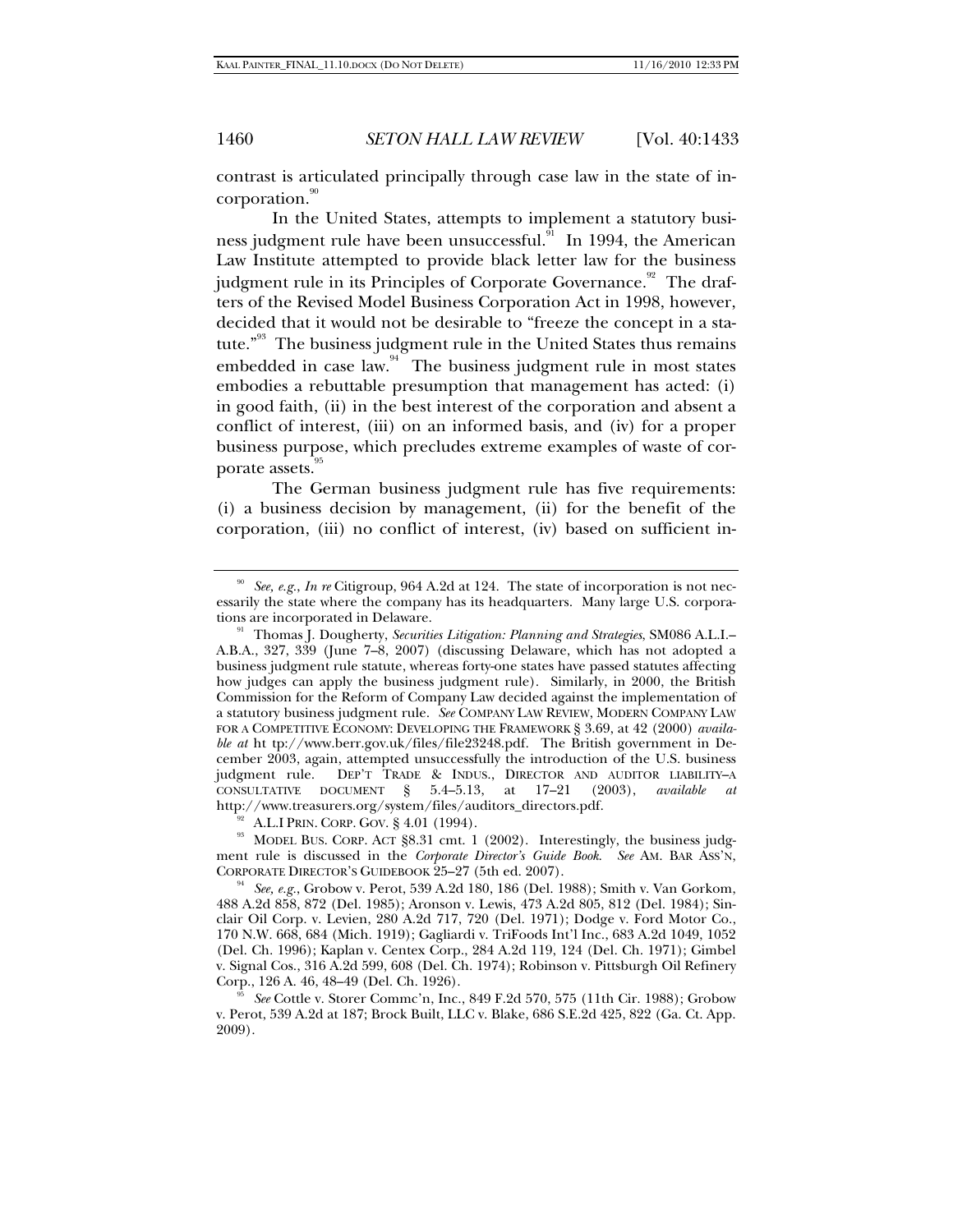formation, and—perhaps most important for the present analysis— (v) a no "hazard" decision or no excessive risk taking.<sup>96</sup> As pointed out below, it is in this last element where the business judgment rules in the United States and in Germany diverge the most. German law presumes no hazard and excessive risk, but this presumption can be rebutted. Law in the United States principally focuses on corporate "waste" and presumes the absence of corporate "waste." The principal factual inquiry asks whether that presumption can be rebutted. Because most risk taking does not meet the definition of corporate waste, a showing of hazard or excessive risk is insufficient to rebut the business judgment rule in the United States.<sup>98</sup>

#### *B. The German Approach to the Business Judgment Rule*

Although many of the elements of the business judgment rule are similar in the United States and Germany, we briefly summarize the German approach which is unfamiliar to most American readers.

1. Business Decision of Management

A primary predicate of the business judgment rule is that management made a business decision.<sup>99</sup> A business decision under the business judgment rule requires that management could act one way or another in a given situation or not act at all.<sup>100</sup> The business decision must be a discretionary one for the business judgment rule to apply. There is no discretion if the decision was required by a duty of the officer or director under laws, bylaws, or contracts.<sup>101</sup> If the of-

<sup>96</sup> Aktiengesetz [AktG] [German Stock Corporation Act], Sept. 6, 1965, BGBL. I at 1089, § 93(1)–(2); Marcus Lutter, *Die Business Judgment Rule und ihre praktische Anwendung*, 18 ZEITSCHRIFT FÜR WIRTSCHAFTSRECHT [ZIP] [JOURNAL OF BUSINESS LAW]

<sup>&</sup>lt;sup>37</sup> In re Walt Disney Co. Derivative Litig., 906 A.2d 27, 74 (Del. 2006).

To recover on a claim of corporate waste, the plaintiffs must shoulder the burden of proving that the exchange was so one sided that no business person of ordinary, sound judgment could conclude that the corporation has received adequate consideration. A claim of waste will arise only in the rare, unconscionable case where directors irrationally squander or give away corporate assets. This onerous standard for waste is a corollary of the proposition that where business judgment presumptions are applicable, the board's decision will be upheld unless it cannot be attributed to any rational business purpose.

*Id.* (citations omitted).

<sup>98</sup> *See, e.g.*, *In re* Citigroup Inc. S'holder Derivative Litig., 964 A.2d 106, 131 (Del. Ch. 2009). 99 *See* Lutter, *supra* note 96, at 843. 100 *See id.* 

 $^{101}\,$  HOLGER FLEICHER, HANDBUCH DES VORSTANDRECHTS 258 (2006) (Ger.).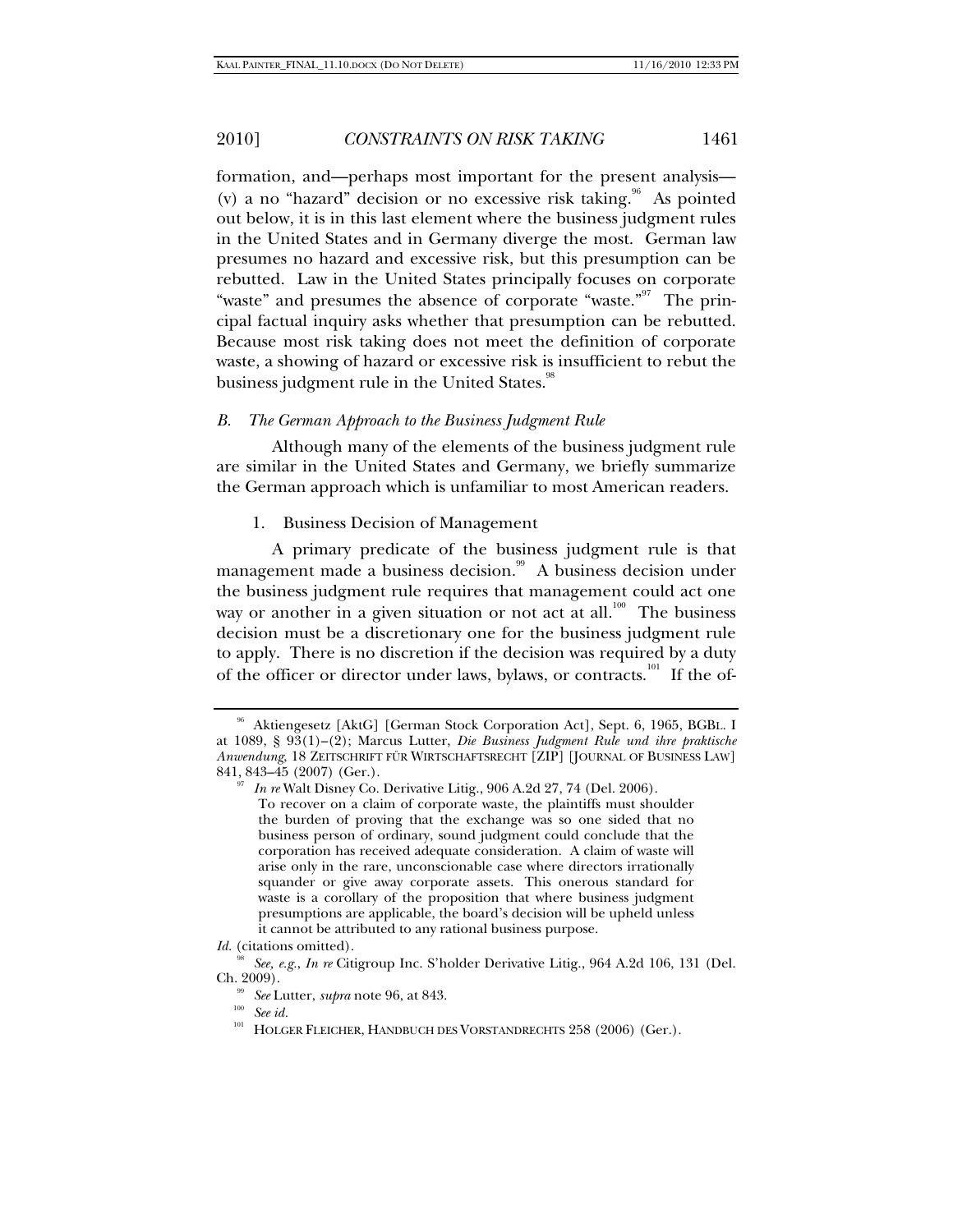ficer or director breached a specific duty or acted illegally, he or she has not acted with discretion and the business judgment rule does not apply. For instance, there is no discretion for management to usurp a business opportunity of the corporation, emit chemical substances into public waters despite a legal ban, or neglect the disclosure of material information as required by law.<sup>102</sup> If the officer or director did not act with discretion, the actions of management are not covered by the business judgment rule.

The U.S. business judgment rule does not require a business "decision" of management per se as a necessary element of the rule. It is implied, however, that management acted or the rule would not be at issue. Other elements of "discretion" in the U.S. business judgment rule fall under specific components of the rule (i.e. the directors acting for a "proper business purpose"). A doctrinal definition of "acting" does not seem to be necessary—or at least is not emphasized—in the United States.

### 2. For the Benefit of the Corporation

In Germany, the second element of the business judgment rule requires managers to reasonably believe they acted exclusively for the benefit of the corporation.<sup>103</sup> For instance, management does not act for the benefit of the corporation if its actions threaten the existence and economic survival of the corporation because, in those circumstances, management cannot reasonably expect to act for the benefit of the corporation.<sup>104</sup> Or, if a parent company forces a subsidiary in a group structure to make permanent changes that lead to cost inefficiencies and economic decline of the subsidiary, such actions would not be for the benefit of the subsidiary although they technically may be permitted under German group structure law.

Similarly, the U.S. business judgment rule presumes that management intended to act in the best interest of the corporation. $^{105}_{\phantom{1}05}$ In the United States, however, this component of the rule is construed principally to mean an absence of conflict of interest—that the managers were acting in the best interests of the corporation and not

 $^{102}$  Lutter, *supra* note 96, at 843. <br> $^{103}$  ARAG/GARMENBECK, Entscheidungen des Bundesgerichtshoffs in Zivilsachen [BGHZ] [Federal court of Justice], Apr. 21, 1997, 135, 244, 253 (Ger.). Before the Court articulated the German business judgment rule, the highest German Civil Court in 1930 already had required that the director's decision must be for the benefit of the corporation. *See id.*

<sup>&</sup>lt;sup>104</sup> Lutter, *supra* note 96, at 844.<br><sup>105</sup> See In re Citigroup Inc. S'holder Derivative Litig., 964 A.2d 106, 124 (Del. Ch. 2009).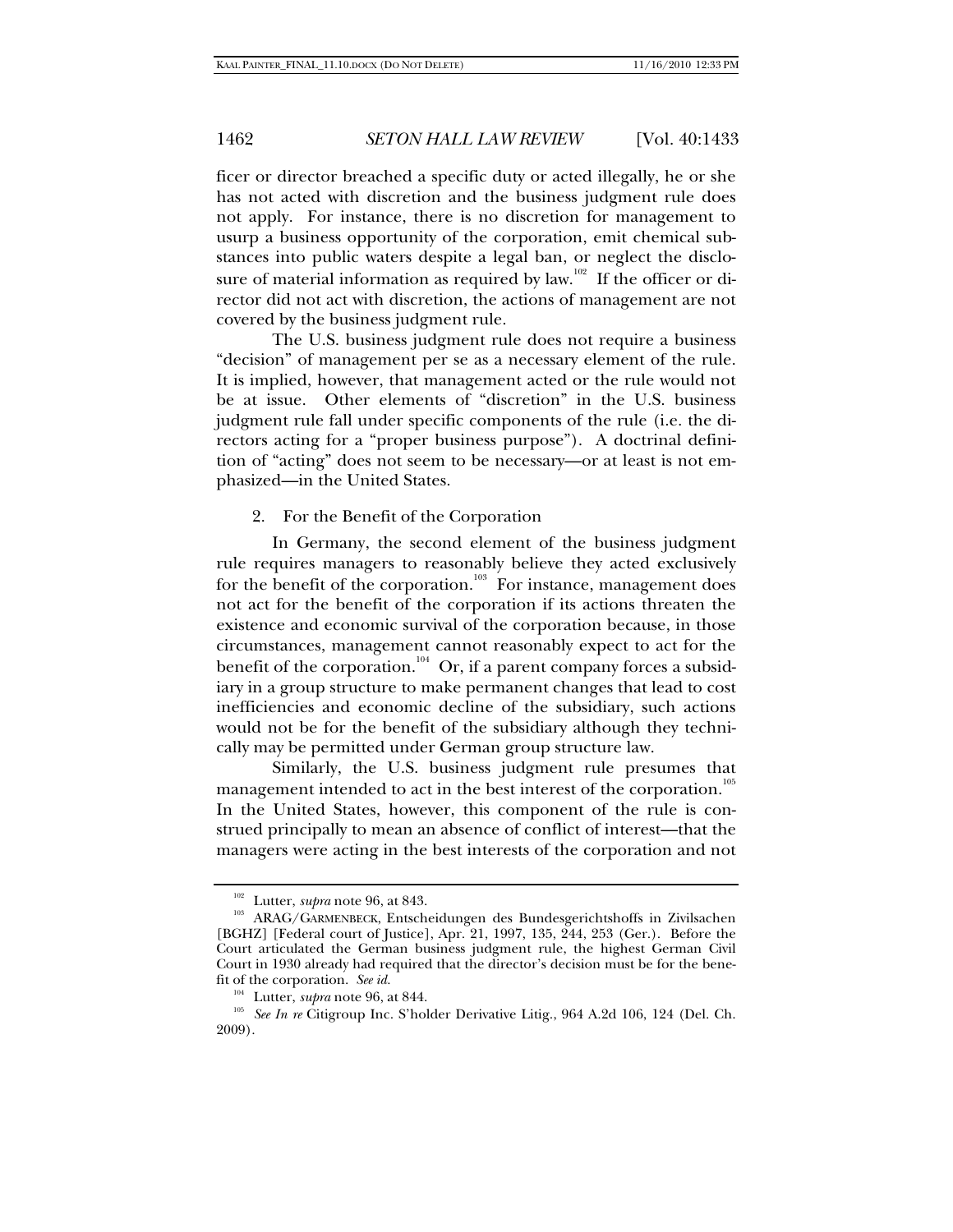another person or entity other than the corporation.<sup>106</sup> Provided the directors have no demonstrable personal conflict of interest or a conflict of interest from another corporation or some third party whose interests are being furthered at the expense of the corporation, they are presumed to be acting for the corporation's best interests.<sup>107</sup> U.S. courts generally do not inquire into whether managers acted in a manner that threatened the economic survival of the corporation, although managers may not engage in a complete waste of corporate assets (disposition of assets without receiving anything of value in return) and may not make some managerial decisions—such as stock buybacks—in circumstances where the corporation is in fact already insolvent.<sup>108</sup>

#### 3. No Conflicts of Interest

A third requirement of the German business judgment rule is that directors and officers cannot act in circumstances that would amount to a conflict of interest. A classic example of a conflict of interest in this context is a CEO of a corporation who desires to hire his wife for a radio advertisement of a company product.<sup>109</sup> Unless the wife obtains a contract with provisions that would be in line with custom and industry standards or other precedent, the decision to hire the wife may be a conflict of interest transaction. Interestingly, this requirement has no foundation in either the *ARAG* decision by the Bundesgerichtshof<sup>110</sup> or in the code-based version of the German business judgment rule.<sup>111</sup> German academic literature, however, concludes that management decisions that were made while a conflict of interest existed cannot fulfill the requirement that management acted exclusively for the benefit of the corporation.<sup>112</sup> This view is in accordance with the legislative intent behind the AktG.<sup>113</sup>

<sup>&</sup>lt;sup>106</sup> *See, e.g.*, Gagliardi v. Trifoods Int'l, 683 A.2d 1049, 1052 (Del. Ch. 1996).<br><sup>107</sup> *Id* 

<sup>&</sup>lt;sup>108</sup> See generally In re Walt Disney Co. Derivative Litig., 906 A.2d 27 (Del. 2006); Gagliardi v. Trifoods Int'l, 683 A.2d 1049.

<sup>&</sup>lt;sup>109</sup> This case arose in U.S. courts. *See* Bayer v. Beran, 49 N.Y.S.2d 2 (1944).<br><sup>110</sup> *See* BGHZ 135, 244 (Ger.).<br><sup>111</sup> Aktiengesetz [AktG] [German Stock Corporation Act], Sept. 6, 1965, BGBL. I at 1089, § 93(1)–(2). 112 *See supra* Part IV.B.2 (second requirement of the German Business Rule).

Holger Fleischer, *Die "Business Judgment Rule": Vom Richterrecht zur Kodifizierung*, 9 ZEITSCHRIFT FÜR WIRTSCHAFTSRECHT [ZIP] [JOURNAL OF BUSINESS LAW] 685, 691 (2004) (Ger.). 113 Entwurf eines Gesetzes zur Unternehmensintegrität und Modernisierung des

Anfechtungsrechts [UMAG] [BR] 3/05, at 20 (Ger.).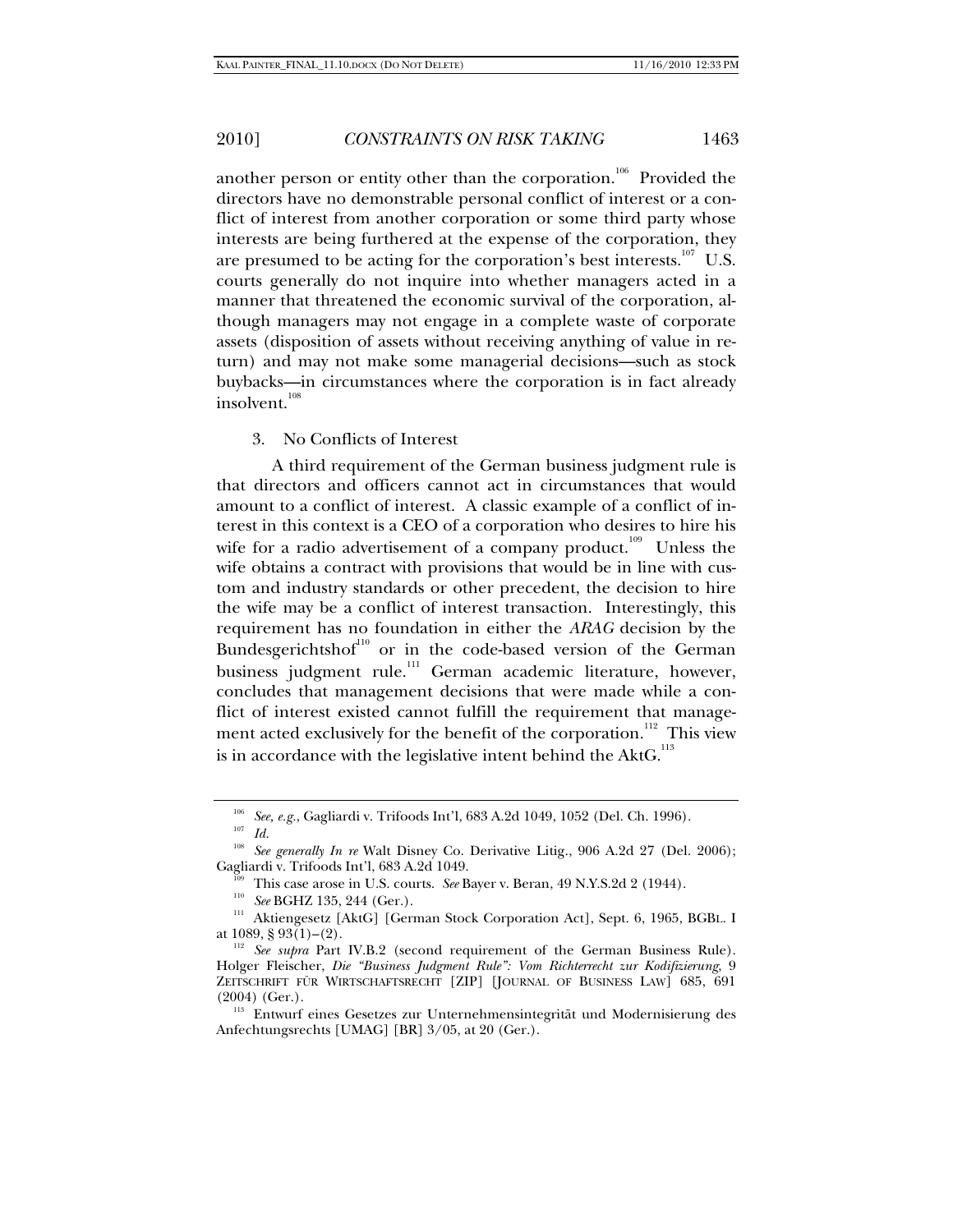The business judgment rule in the United States also requires that directors not act out of a conflict of interest.<sup>114</sup> Indeed, showing a conflict of interest is probably the most common way of rebutting the business judgment rule presumption in the United States.

### 4. Based on Sufficient Information

The requirement that directors and officers have sufficient information before they act is a crucial element of the German business iudgment rule.<sup>115</sup> The sufficiency of information depends on the significance of the pending business decision. For instance, if management decides to purchase a new computer for the office, it may be sufficient that management obtain competing offers from different vendors. More extensive information including market research reports, due diligence, and fairness opinions, among other documentation, are required if management of a German corporation decides to acquire a foreign company.<sup>116</sup> This requirement is based on the understanding that if the corporation is not protected by the personal liability of the individual board members who act on its behalf, then the decisions of board members must be planned well and based on sufficient information in order to protect the corporation from the implicit risks. $117$ 

The German legislature has extended the protection of the business judgment rule to corporate managers' selection and weighing of information, an approach which avoids "hindsight bias" of judges.<sup>118</sup> The legislature reasoned that time pressure in decisionmaking ought to be taken into account and may justify collecting less information before making a business decision.<sup>119</sup> Other criteria are profitability of a business decision, risk parameters, amount of in-

<sup>114</sup> *See* Bayer v. Beran, N.Y.S.2d 2, 6-7 (N.Y. Sup. Ct. 1944) ("The 'business judgment rule', however, yields to the rule of undivided loyalty . . . . Such personal transactions of directors with their corporations, such transactions as may tend to produce a conflict between self-interest and fiduciary obligation, are, when challenged, examined with the most scrupulous care, and if there is any evidence of improvidence or oppression, any indication of unfairness or undue advantage, the

<sup>&</sup>lt;sup>115</sup> BGHZ 135, 244, 253 (Ger.).  $^{116}$  Oberlandesgericht [OLG] [Higher Regional Court], June 22, 2006, BETRIEBS BERATER [BB] 66, 2007 (Ger).

<sup>&</sup>lt;sup>117</sup> Lutter, *supra* note 96, at 844.<br><sup>118</sup> Fleischer, *supra* note 101, at 686.<br><sup>119</sup> Lutter, *supra* note 96, at 845.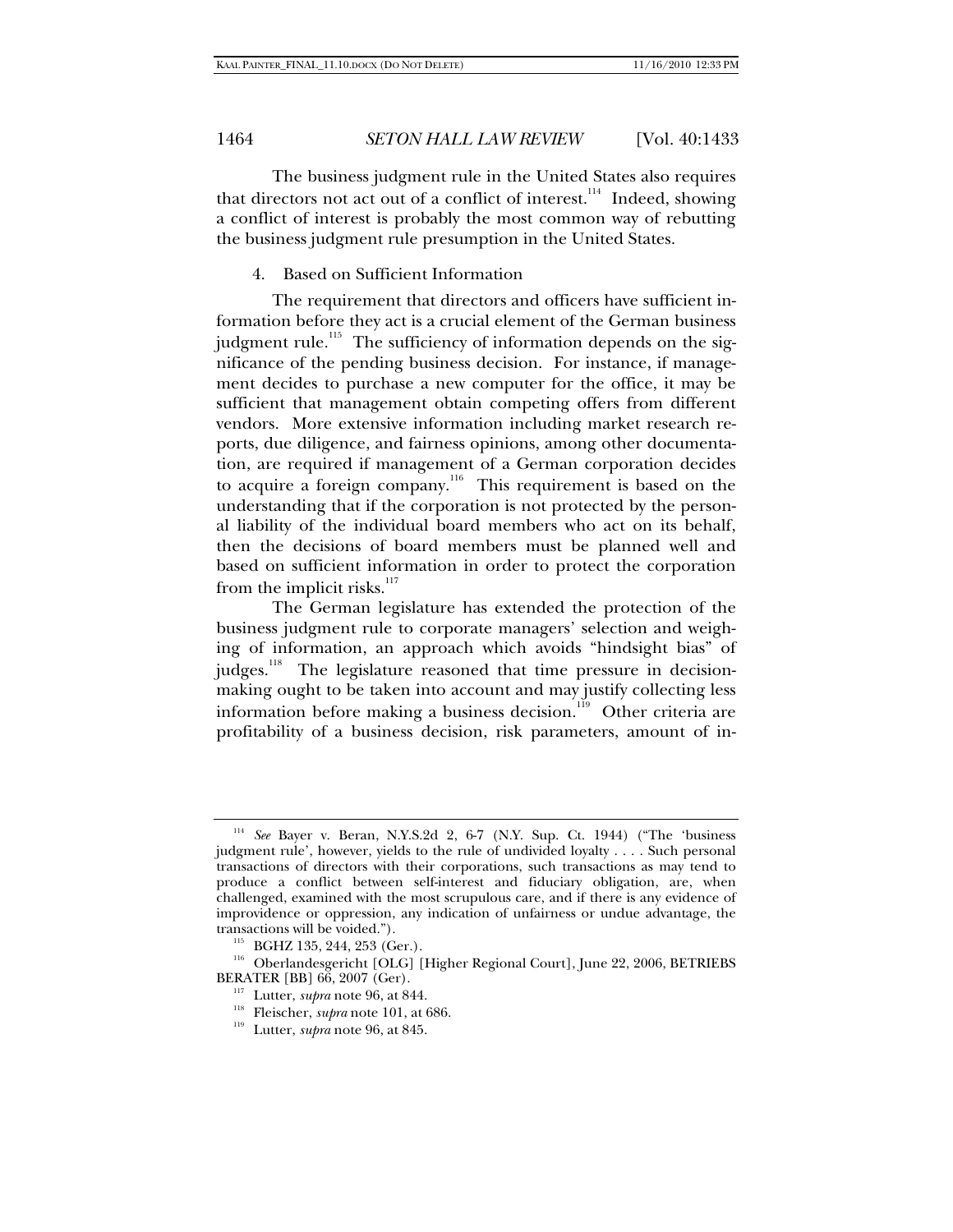vestment, and financing requirements, as they may impact business decisions immediately.<sup>1</sup>

In the United States, this component of the business judgment rule is often articulated as a requirement that the director acted on an "informed basis."121 A business decision must be based on sufficient information.<sup>122</sup> This requirement, however, is watered down in the United States by many states that allow corporations to adopt charter provisions that exculpate the directors from liability to the corporation for breach of a duty of care, including the duty to act on an informed basis.<sup>123</sup>

5. No Excessive Risk Taking—No Hazard Decision

Finally, excessively risky decisions by directors that may lead to the demise of the corporation are not protected by the German business judgment rule.<sup>124</sup> The Bundesgerichtshof, or BGH (the highest German court in civil matters), confirmed that a "hazard decision" by management is not protected by the business judgment rule if "the ability to take conscious business risks by management has been irresponsibly overstretched."<sup>125</sup> The application of this component of the business judgment rule in an environment of increased systemic risk, such as the recent credit crisis, is unclear.<sup>126</sup> The BGH in its  $ARAG$  decision<sup>127</sup> determined that the German business judgment rule<sup>128</sup> will not cover informed business decisions by management if "conscious business risk has been inappropriately excessive"<sup>129</sup>—i.e., no manager, regardless of whether the manager is a bank officer or board member, acts reasonably if he or she takes on risks on behalf of the corporation that, if realized, will result in the demise of the corporation.<sup>130</sup>

There is no equivalent to this component in the U.S. business judgment rule. One could argue that if directors act on an informed

<sup>120</sup> *Id.*

<sup>&</sup>lt;sup>122</sup> See Smith v. Van Gorkum, 488 A.2d 858, 872–73 (1985).<br><sup>123</sup> See Del. Gen. Corp. Law § 102(b)(7) (2010); 805 Ill. Comp. Stat. Ann.

<sup>5/2.10(</sup>b) (3) (West 2010); N.J. Stat. Ann. 14A:2-7(3) (West 2010).<br>
<sup>124</sup> Lutter, *supra* note 96, at 845.<br>
<sup>125</sup> BGHZ 135, 244, 253 (Ger.).<br>
<sup>126</sup> BGHZ 135, 244 (Ger.); ZIP 883 (Ger.).<br>
<sup>127</sup> BGHZ 135, 244 (Ger.); ZIP 88

<sup>&</sup>lt;sup>129</sup> BGHZ 135, 244, 253(Ger.); ZIP 883, 886 (Ger.).<br><sup>130</sup> Lutter, *supra* note 5, at 199.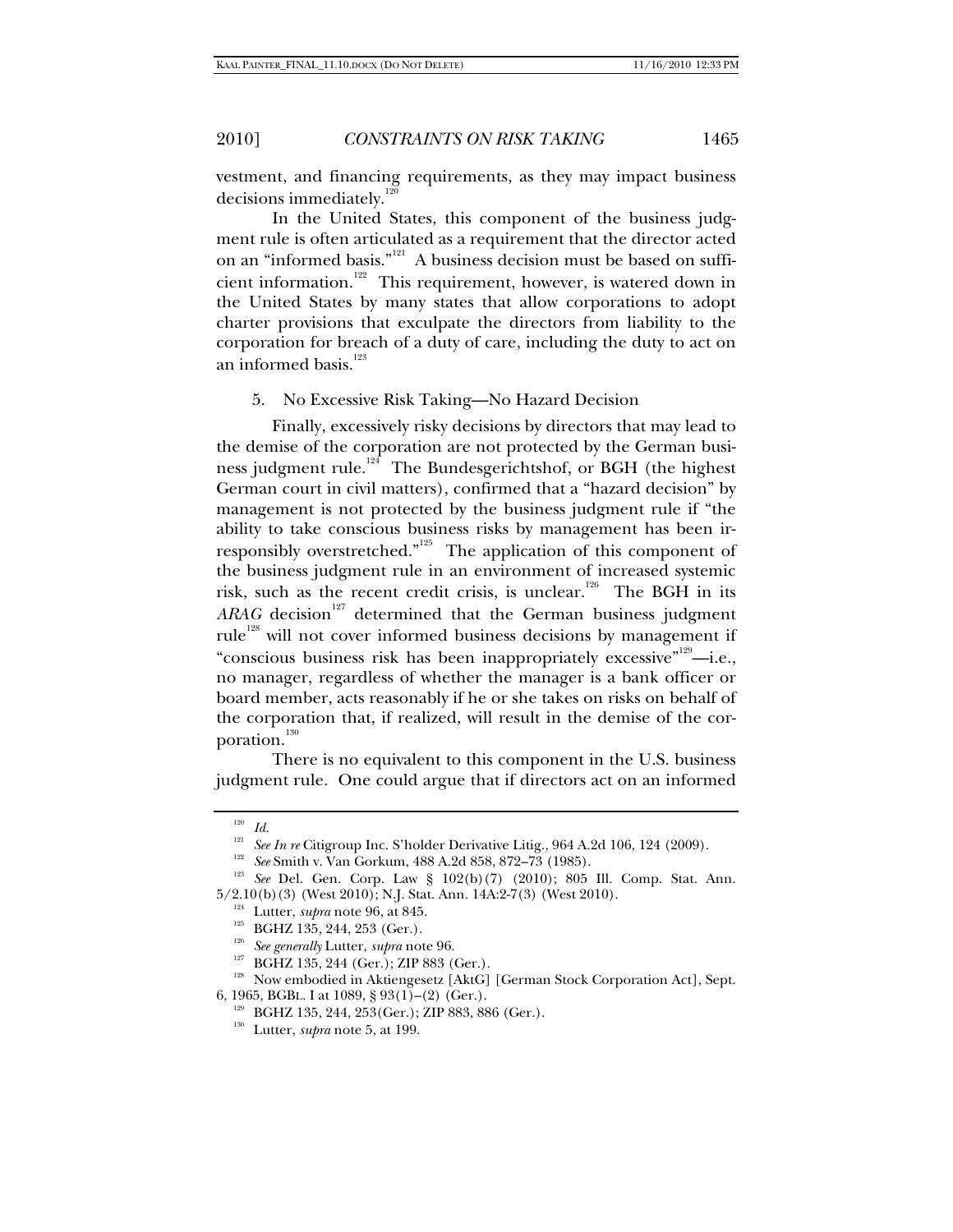basis, as required by the U.S. business judgment rule, they should at least know about the risks the company takes and monitor those risks. However, in an opinion that provided the first detailed analysis of potential liability of directors for losses incurred as a result of substantial exposure to subprime debt, the Delaware Court of Chancery held otherwise.<sup>131</sup>

In *In re Citigroup Inc. Shareholder Derivative Litigation*, the Delaware Chancery Court upheld the business judgment rule and its protection of directors' business decisions in the face of worldwide economic losses, finding that directors' duties to monitor for illegal conduct in some situations under the *Caremark*<sup>132</sup> line of cases would not be extended to impose oversight liability for business risk.<sup>133</sup> Shareholder plaintiffs alleged (1) breach of fiduciary duties for failing to properly monitor and manage the risk that Citigroup faced concerning problems in the subprime lending market, and (2) failure to properly disclose the company's exposure regarding subprime assets.<sup>134</sup> According to the complaint, starting in May 2005, "red flags" should have immediately alerted the defendants to problems in the real estate and credit markets.<sup>135</sup> Therefore, by ignoring these warning signs, the defendants allegedly overemphasized short-term profits and sacrificed the long-term viability of Citigroup.<sup>136</sup> According to the Delaware Chancery court, however, oversight liability can only be established if the plaintiff can show that "the directors *knew* that they were not discharging their fiduciary [duties] or that the directors demonstrated a *conscious* disregard for their responsibilities . . . ."137 Inability to predict the future and an incorrect evaluation of business risk were not violations of a director's oversight responsibilities. Risk is inherent in maximizing shareholder value, and losses in and of themselves do not suffice to hold directors personally liable for taking risks that lead to losses.

In contrast with *In re Citigroup*, the German Bundesgerichtshof, more than ten years earlier in 1997, elaborated in its *ARAG* decision that business decisions by directors are not protected by the

<sup>&</sup>lt;sup>131</sup> See In re Citigroup Inc. S'holder Derivative Litig., 964 A.2d 106, 139-40 (Del.

Ch. 2009).<br><sup>132</sup> *In re* Caremark Int'l Inc. Derivative Litig., 698 A 2d 959 (Del. Ch. 1996) (ex-<br>panding the directors' duty of care to include a duty to monitor for illegal conduct).

<sup>&</sup>lt;sup>133</sup> See Stone v. Ritter, 911 A2d 362 (2006) (reaffirming the *Caremark* duties).<br><sup>134</sup> In re Citigroup Inc., at 111.<br><sup>135</sup> Id. at 114.<br><sup>135</sup> Id. at 111.<br>Id. at 111.<br>Id. at 123.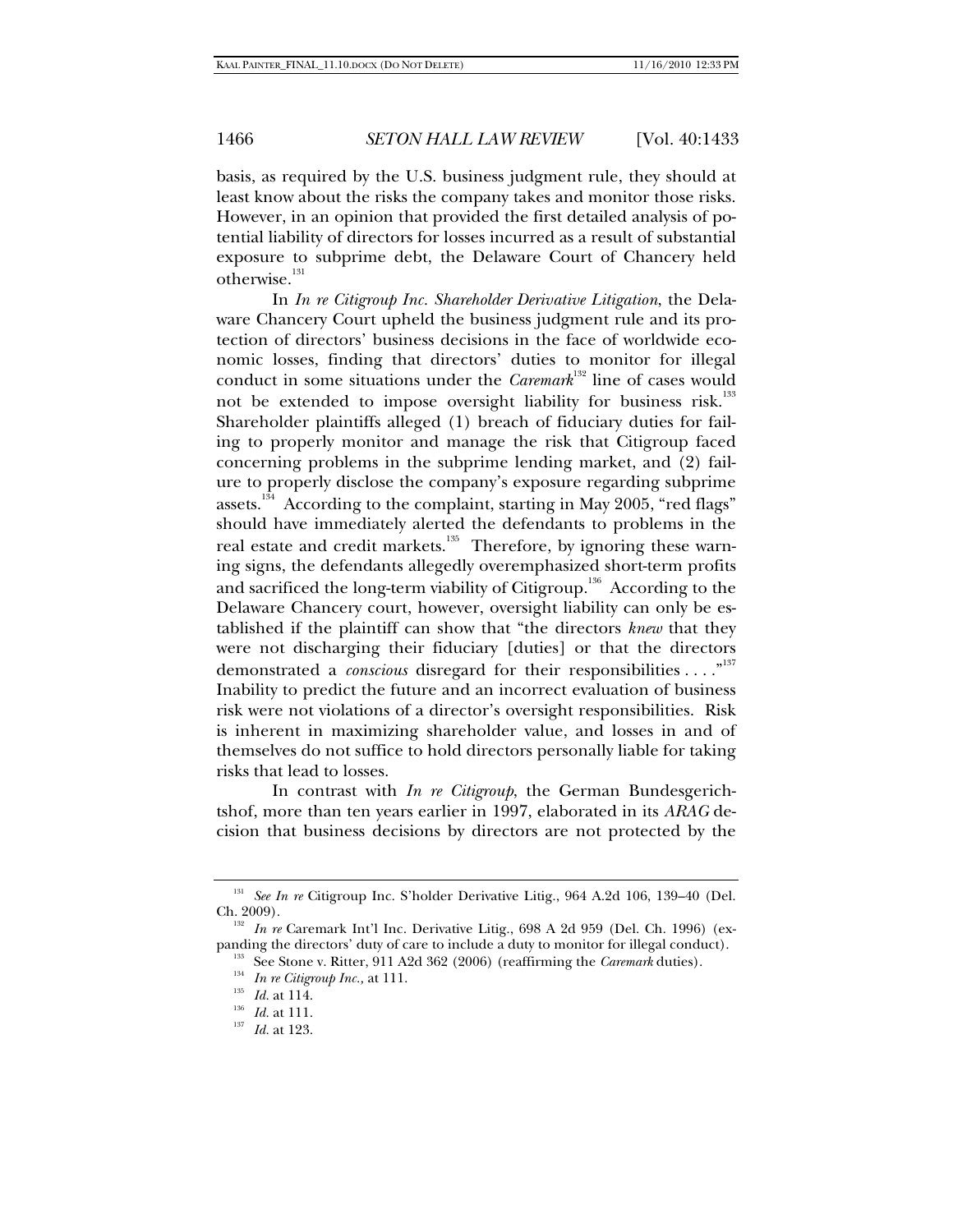German business judgment rule if "business risk was inappropriately excessive."<sup>138</sup> In the context of the 2008 credit and banking crisis, German commentators—relied upon by courts more extensively than their counterparts are in the United States—have concluded that no manager acts reasonably in terms of the business judgment rule if he or she takes risks on behalf of the corporation that, if realized, result in the demise of the corporation.<sup>139</sup> As of this writing it is unclear how courts will apply this concept to the events of the 2008 financial crisis. In particular, it remains to be seen how much influence hindsight bias will have on judicial decisions regarding which risks are covered by the German business judgment rule. For example, will the fact that a particular risk led to the demise of a corporation be sufficient to abrogate the business judgment rule protection of managers' decision to take that risk, or will German courts instead examine the decision ex-ante and assess whether the managers could reasonably have foreseen the risk as likely to cause the corporation's demise?

### *C. Securities Disclosure*

One way of addressing excessive risk taking is to require that it be disclosed to a financial institution's stockholders, bondholders, and other investors so they can decide for themselves how much risk is too much. Investors who are told about risk and think it is unwise can sell their investments. They can vote out directors who allow managers to assume too much risk, or they can pressure managers to change their approach to risk. For investors to have an opportunity to take these steps, they must know about the risk. In a mandatory disclosure regime, the law requires that a minimum amount of information be publicly disclosed. Securities fraud laws also forbid material misrepresentations about risk and other facts that an investor would consider important in making a decision. $140$ 

Both the United States and Germany require public companies to disclose information about their financial condition to shareholders. Here, however, the United States probably has the stricter requirements as well as the more vigorous enforcement regime. Part of the difficulty for German securities disclosure is that Germany has, to some extent, waited for the European Union (EU) to develop a

<sup>&</sup>lt;sup>138</sup> BGHZ 135, 244 (Ger.).<br><sup>139</sup> *See* Lutter, *supra* note 5, at 199.<br><sup>140</sup> *See* TSC Industries v. Northway, 426 U.S. 438, 441–43 (1976); *see also* Basic Inc v. Levinson, 485 U.S. 224, 231–232 (1988) (setting forth this definition of "materiality").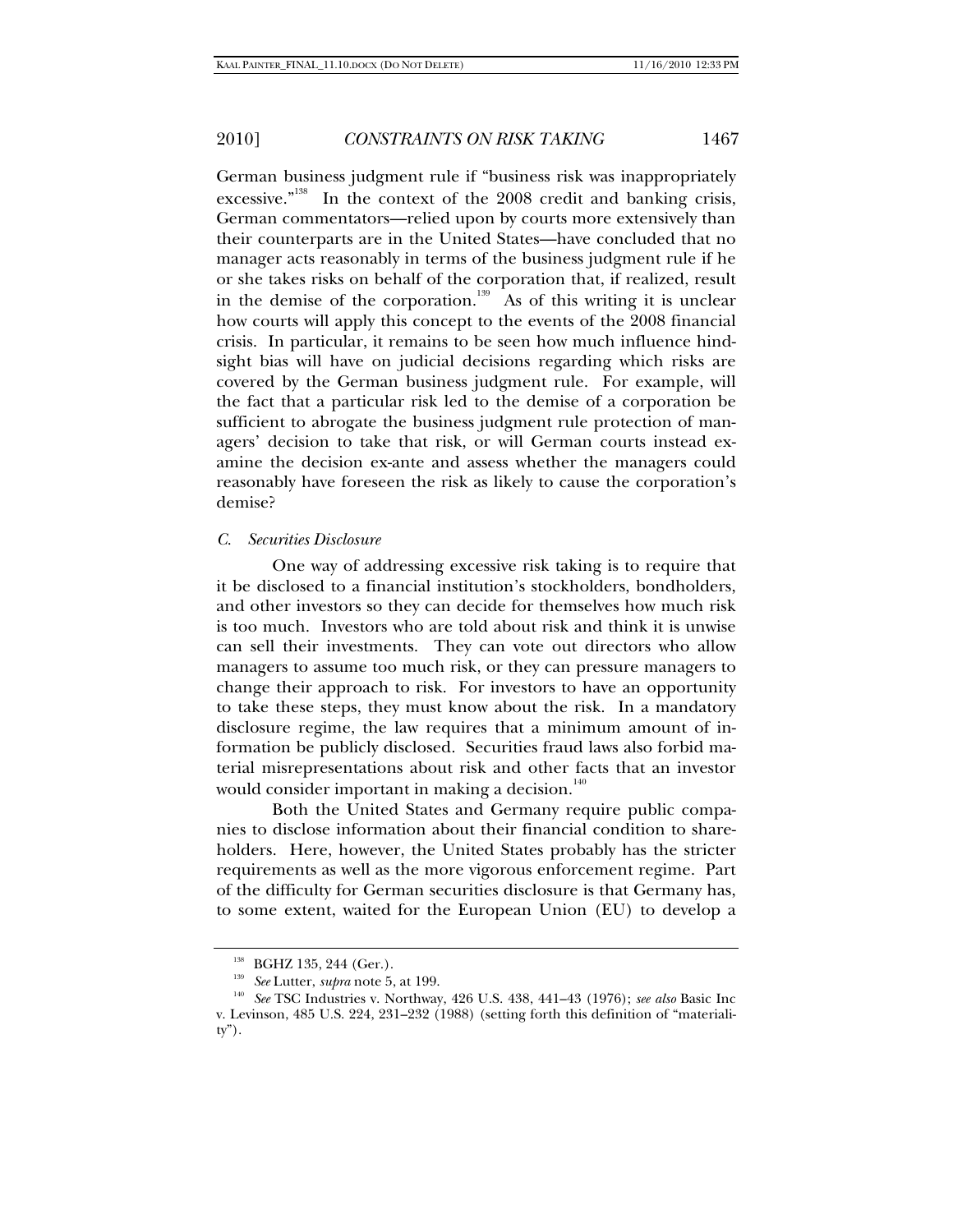comprehensive approach to disclosure, and the EU is still working toward coordination in corporate disclosure requirements. The EU has no central agency for securities regulation, $141$  and there is no centralized system like the EDGAR Database of Online Corporate Financial Information $142$  for continuous disclosure of pertinent information to investors. Only recently have European countries introduced mandatory and continuous issuer disclosure.<sup>143</sup> Such disclosure in Europe is often self-regulated rather than enforced by a government regulator.<sup>144</sup> The European Parliament and the European Commission have attempted to address disparate regulation and lack of enforcement in individual European member states by adopting the Market Abuse Directive, $^{^{145}}$  the Transparency Directive, $^{^{146}}$  the Markets in Financial Instruments Directive, $147$  and the Prospectus Directive.<sup>148</sup> Despite many improvements, $149$  the directives do not mandate coherent and comprehensive disclosure, and issuers continue to make disclosures in disparate ways.<sup>150</sup> Some scholars have argued that there is a need for a European SEC. $^{151}$  European investors continue to struggle to find material information about European companies,

Some Observations from EU Securities Regulation, 40 INT'L LAW. 737, 737 (2006).<br>
<sup>144</sup> See id. at 746.<br>
Council Directive 2003/6, art. 6, 2003 O.J. (L 96) 16 (EC).<br>
<sup>145</sup> Council Directive 2004/109, 2004 O.J. (L 390) 38 (

- 
- 

The Committee of European Securities Regulators (CESR) is an independent committee of European Union member states' securities regulators, but it has no enforcement powers. *See* CESR, http://www.cesr-eu.org/index.php?page=cesrinshort& mac=0&id=) (last visited Aug. 16, 2010).<br><sup>142</sup> *EDGAR Database of Online Corporate Financial Information*, U.S. SECURITIES AND

EXCHANGE COMMISSION, http://www.sec.gov/edgar.shtml (last visited Aug. 30, 2010). 143 *See* Iris H-Y Chiu, *Delegated Regulatory Administration in Mandatory Disclosure—*

ments Directive. *See* François P. Haas, *The Markets in Financial Instruments Directive: Banking on Market and Supervisory Efficiency* 4 (Int'l Monetary Fund, Working Paper No. 07/250, 2007), *available at* http://papers.ssrn.com/sol3/papers.cfm?

<sup>&</sup>lt;sup>150</sup> See Chiu, *supra* note 143, at 767–68. 151<sup>5</sup> See generally Yannis Avgerinos, *The Need and the Rationale for a European Securities Regulator*, *in* FINANCIAL MARKETS IN EUROPE: TOWARDS A SINGLE REGULATOR 83 (Mads Andenas & Yannis Avgerinos eds., 2003); Gilles Thieffry, *The Case for a European Securities Commission*, *in* REGULATING FINANCIAL SERVICES AND MARKETS IN THE 21ST CENTURY 211 (Ellís Ferran & Charles A.E. Goodhart eds., 2001); Roberta S. Karmel, *The Case for a European Securities Commission*, 38 COLUM. J. TRANS. L. 9 (1999); Eric Pan, *Harmonization of U.S.-EU Securities Regulation: The Case for a European Securities Regulator*, 34 LAW & POL'Y INT'L BUS. 499 (2003).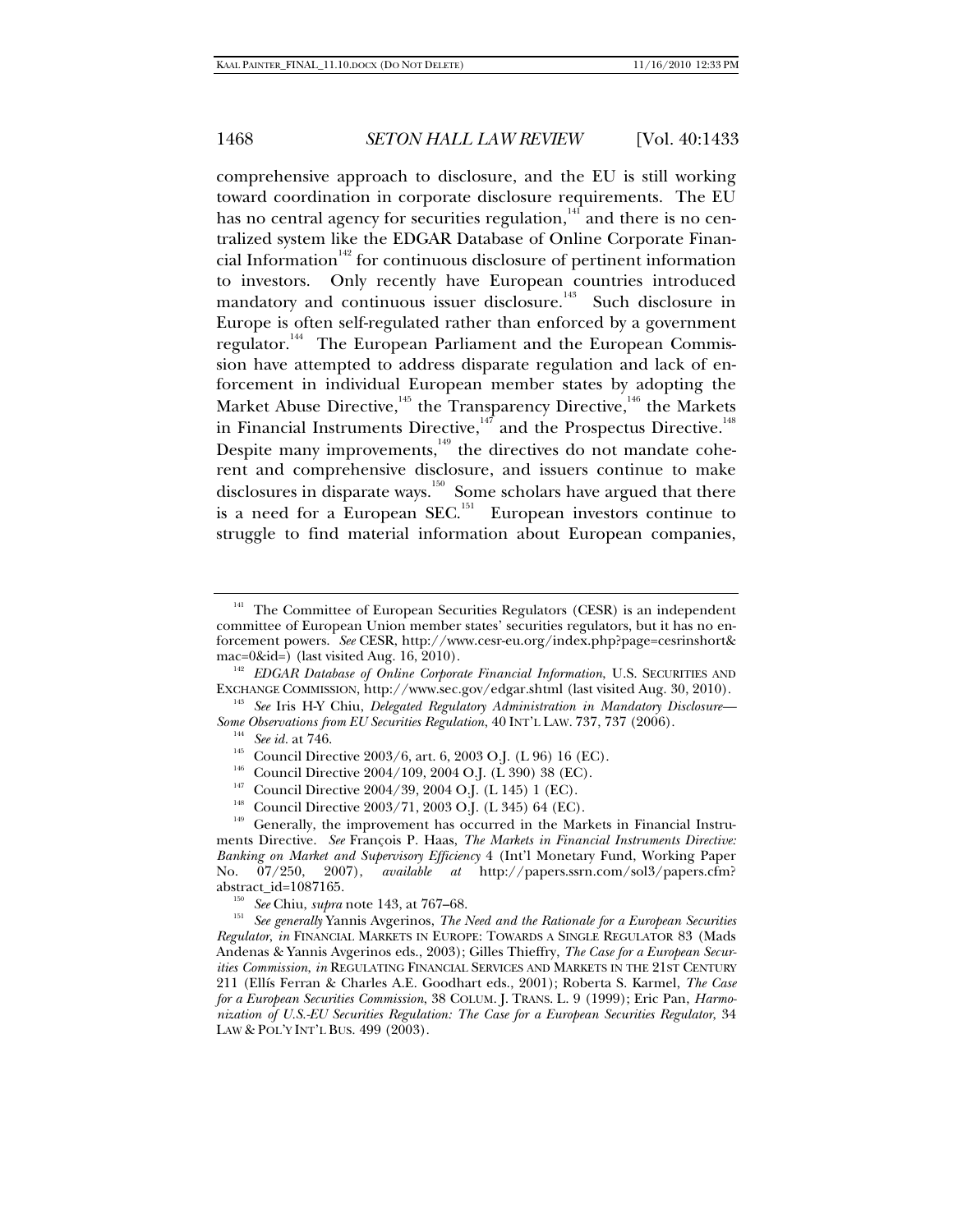and even if they find appropriate sources, the information may be incomplete.<sup>152</sup>

Given the state of securities regulation in Europe, European investors arguably are more exposed to securities fraud than U.S. investors. On the other hand, the financial crisis of 2008 revealed a substantial amount of risk in U.S. issuers that was not disclosed to investors. The Lehman Brothers bankruptcy alone revealed two serious disclosure lapses for a U.S. company. The first was the "Repo 105" transaction whereby Lehman "sold" poorly performing assets to a London bank for cash at the end of each quarter; the assets were valued at 105% of the cash payment, which apparently qualified the transaction as a sale under English law.<sup>153</sup> The cash was used to pay down Lehman's debt and improve its balance sheet.<sup>154</sup> Coupled with the sale was a "repurchase" commitment from Lehman whereby a few days after the end of the quarter the transaction was reversed and the same assets were bought back from the bank for cash which Lehman again borrowed, increasing its debt.<sup>155</sup> The same transaction was repeated at the end of the next quarter, allowing each quarter's financial statements to show less debt than Lehman actually had.<sup>156</sup> The total amount of money involved may have been as much as \$50 billion.<sup>157</sup> The second disclosure lapse involved a "captive company" called Hudson Castle, which was set up by former Lehman Brothers

<sup>152</sup> *See* Chiu, *supra* note 143, at 767–68.

Although Europe has seen increased securities regulation recently with the adoption of the Prospectus Directive, the Market Abuse Directive, the Markets in Financial Instruments Directive, and the Transparency Directive, the problem with these new rules is that issuers are still permitted to make disclosures in disparate ways. This means that investors may not be able to find material information on companies in which they invest, and even if they do, the information they find may be incomplete.

Shelley Thompson, *The Globalization of Securities Markets: Effects on Investor Protection*, 41 INT'L. LAW. 1121, 1128 (2007) (citing Iris H-Y Chiu, *supra* note 143, at 767). However, Europe-wide uniform securities prospectus rules are expected to improve disclosure requirements in Europe. *See* Harold S. Bloomenthal & Samuel Wolff, *Internationalization of World Capital Markets–Multinational Enterprises*, 10 INT.'L CAP. MARKETS & SEC. REG. § 2:3 n.66 (2010) ("[T]he EEC Commission's proposed European-wide uniform securities prospectus rules will greatly facilitate the disclosure and dissemination of information necessary for investor protection and informed investment decisions, and should ease regulatory restrictions currently precluding foreign access to domestic capital markets.").<br><sup>153</sup> Report of Anton R. Valukas *supra* note 32, at 6–7.<br><sup>155</sup> *Id.* at 6.

<sup>155</sup> *Id.* at 6. 156 *Id.* at 6–7. 157 *Id.* at 6.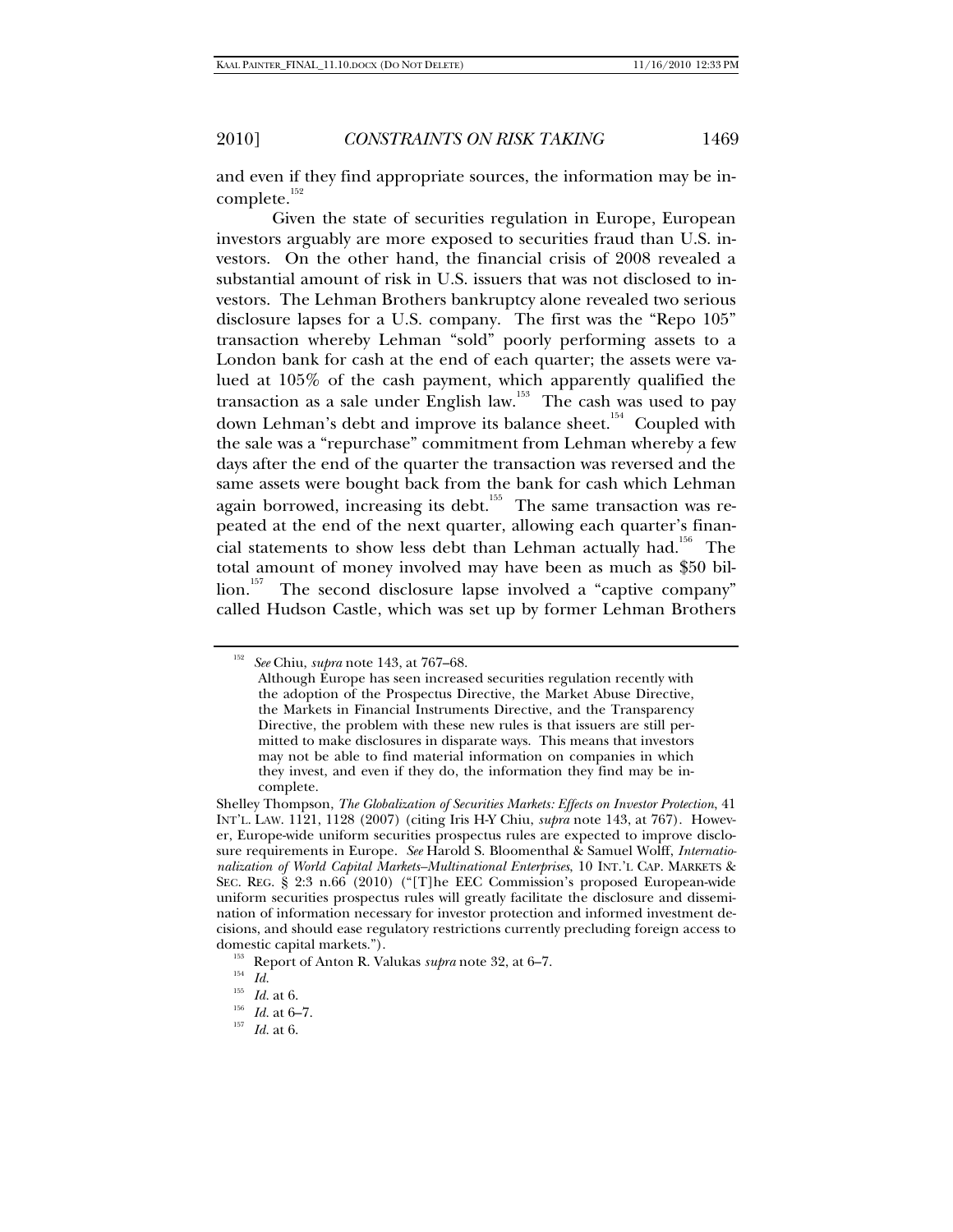employees specifically for the purpose of buying poorly performing assets from Lehman; Hudson Castle's close association with Lehman was not disclosed.<sup>158</sup> Hudson nonetheless showed up at the Lehman bankruptcy claiming billions of dollars of obligations owed to it by Lehman. $15$ 

These and other examples, including the Enron and WorldCom failures in 2001 and 2002, illustrate potential weakness in the supposedly rigorous U.S. disclosure regime. Public companies that engage in highly complex transactions as a matter of course can easily conceal risky transactions from investors. Indeed, management can also conceal these transactions from the company's own directors.<sup>160</sup> Although financial institutions in Germany also engage in highly complex transactions, to the extent financial innovation in the United States is ahead of that in Germany, the U.S. disclosure regime may be more vulnerable to misrepresentation and fraud.

The one aspect of U.S. securities laws that is substantially harsher than its German counterpart is the private litigation regime in which investors sue in class actions for securities fraud. In securities class actions, U.S. law allows plaintiffs to proceed on the basis of the "fraud on the market theory" rather than requiring plaintiffs to prove actual reliance on misleading statements.<sup>161</sup> This approach has been rejected in most other countries.<sup>162</sup> The application of Section 10(b) of the 1934 Securities Exchange Act<sup>163</sup> and Rule 10b- $5^{164}$  in conjunction with the fraud on the market theory makes it relatively easy to certify a plaintiff class for litigation and thus substantially increases the potential liability of issuers.<sup>165</sup> Lawyers who file unsuccessful lawsuits in the United States are not liable for the defendants' attorneys' fees, yet fee awards for successful plaintiffs' lawyers are very generous,

<sup>158</sup> *See* Louise Story & Eric Dash, *Lehman Channeled Risks Through 'Alter Ego' Firm*, N.Y. TIMES, Apr. 12, 2010, at A1. Lehman did not have a sufficient equity interest in Hudson Castle to require consolidation of the two companies' balance sheets under GAAP.<br> $\frac{159}{16}$  *Id.* 

<sup>&</sup>lt;sup>160</sup> The bankruptcy examiner for Lehman Brothers found that the company's outside directors had not breached their fiduciary duty to the company because they apparently had never been told about the above transactions and other problems<br>with Lehman's exposure to risk. Report of Anton R. Valukas, *supra* note 32, at 54–58.

<sup>&</sup>lt;sup>161</sup> See Basic, Inc. v. Levinson, 485 U.S. 224, 241–42 (1988).<br><sup>162</sup> See Hannah L. Buxbaum, *Multinational Class Actions Under Federal Securities Law:*<br>*Managing Jurisdictional Conflict*, 46 COLUM. J. TRANSNAT'L L. 14, 6

<sup>&</sup>lt;sup>163</sup> Securities Exchange Act of 1934, 15 U.S.C. §§ 78a–78lll (2006).<br><sup>164</sup> 17 C.F.R. § 240.10b-5 (2009).<br><sup>165</sup> *See* Cristof Aha & Jens Föderer, *Die RocheEntscheidung des U.S. Court of Appeals*, 49 RECHT DER INTERNATIONALEN WIRTSCHAFT [RIW] 450, 455 (2003) (Ger.).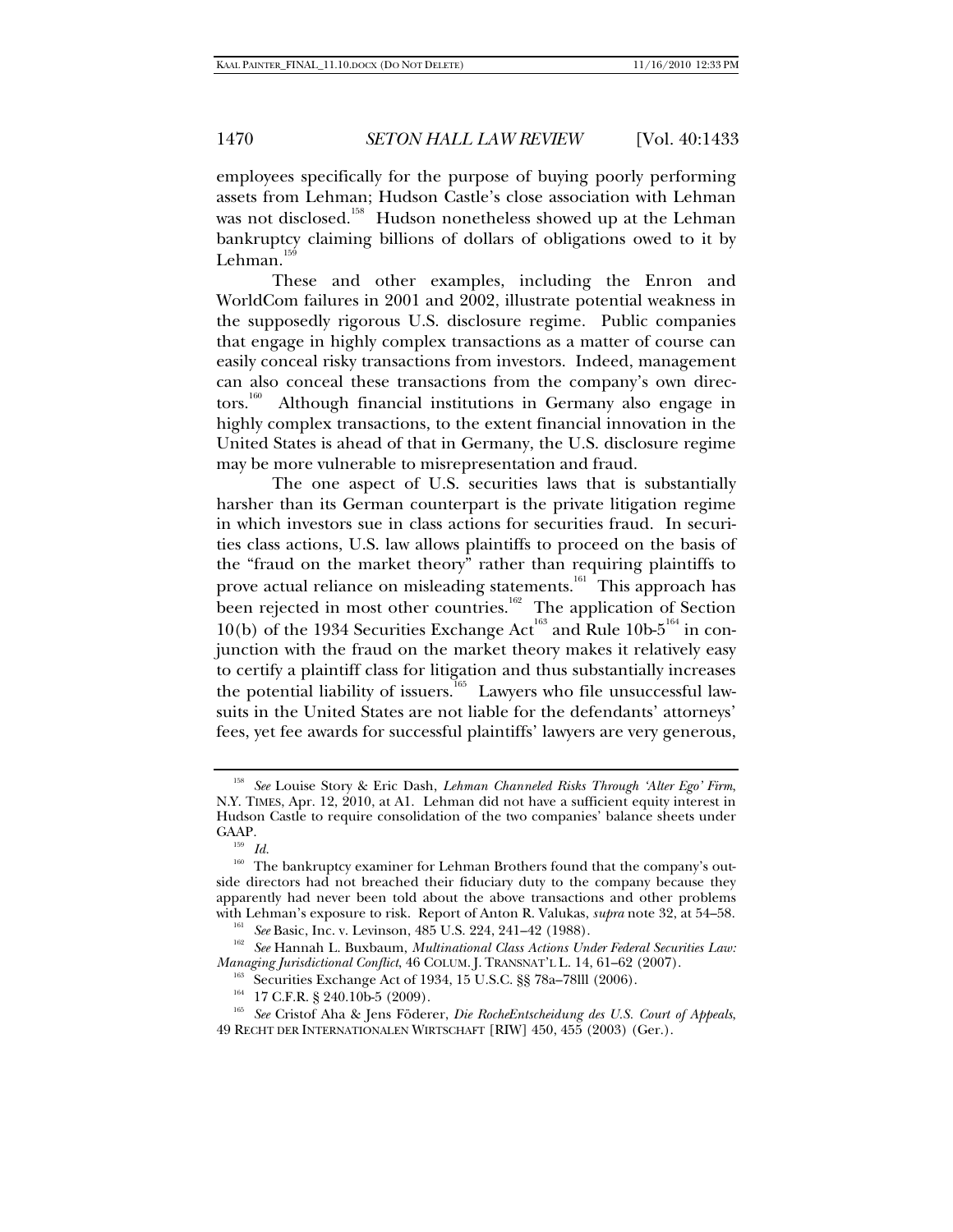sometimes running into the billions of dollars.<sup>166</sup> Although Congress significantly tightened up pleading requirements, limited damages, and took other pro-defendant steps in the 1995 Private Securities Litigation Reform Act, $167$  the United States remains the most attractive regime in the world for class action securities litigation.<sup>168</sup> Indeed, foreign plaintiffs have sought to use U.S. courts to sue foreign defendants over securities purchased outside the United States (so-called fcubed litigation) until the U.S. Supreme Court decided in June 2010 that U.S. securities laws do not cover securities bought or sold outside the United States.<sup>169</sup> In the 2010 Dodd-Frank Wall Street Reform and Consumer Protection Act, Congress almost immediately thereafter gave the SEC the authority to pursue conduct in the United States that defrauds investors outside the United States.<sup>170</sup> It is unclear how the SEC will use this authority and how much cooperation there will be between the SEC and securities regulators in Germany and elsewhere in combating securities fraud.

In Germany, class actions for securities fraud are virtually nonexistent. Unlike many of its European neighbors, Germany has elected to provide for group litigation only in a few substantive law areas, such as environmental law, and in most group litigation cases, German law only provides for injunctive relief.<sup>171</sup> Section 148(1) of the German Corporation Act (Aktiengesetz, or AktG), however, was amended by the German legislature in 2005 as part of the Integrity of Corporations and Modernization Act (Gesetz zur Unternehmensin-

<sup>166</sup> *See* Jay N. Varon, *Promoting Settlements and Limiting Litigation Costs by Means of the Offer of Judgment: Some Suggestions for Using and Revising Rule 68*, 33 AM. U. L. REV. 813, 818–19 (1984) (noting that the dichotomy between winning plaintiff who is eligible for attorneys' fees and the defendant who not is eligible favors plaintiff's decisions

not to settle).<br><sup>167</sup> Private Securities Litigation Reform Act of 1995, Pub. L. 104-67, 109 Stat. 737 (codified as amended in scattered sections of 15 U.S.C.). 168 Bradley J. Bondi, *Facilitating Economic Recovery and Sustainable Growth Through* 

*Reform of the Securities Class-Action System: Exploring Arbitration as an Alternative to Litigation*, 33 HARV. J.L. & PUB. POL'Y 607, 609 (2010) (discussing hindrances to capital formation as a result of the fact that the United States is one of few developed na-

tions to allow class action securities litigation). 169 *See* Morrison v. National Australia Bank, 130 S. Ct. 2869 (2010). For commentary on the dangers facing European companies in the context of *Morrison* and pending changes in the U.S. Congress, see Wulf A. Kaal & Richard W. Painter, *Extraterritorial Application of US Securities Law—Will the US Become the Default Jurisdiction for* 

*European Dodd-Frank Wall Street Reform and Consumer Protection Act, Pub. L. No.* 111-203 § 929P(c)(2) (2010) [hereinafter Dodd-Frank Act]. 171 Harald Koch, *Non-Class Group Litigation Under EU and German Law*, 11 DUKE J.

COMP. & INT'L L. 355, 358 (2001).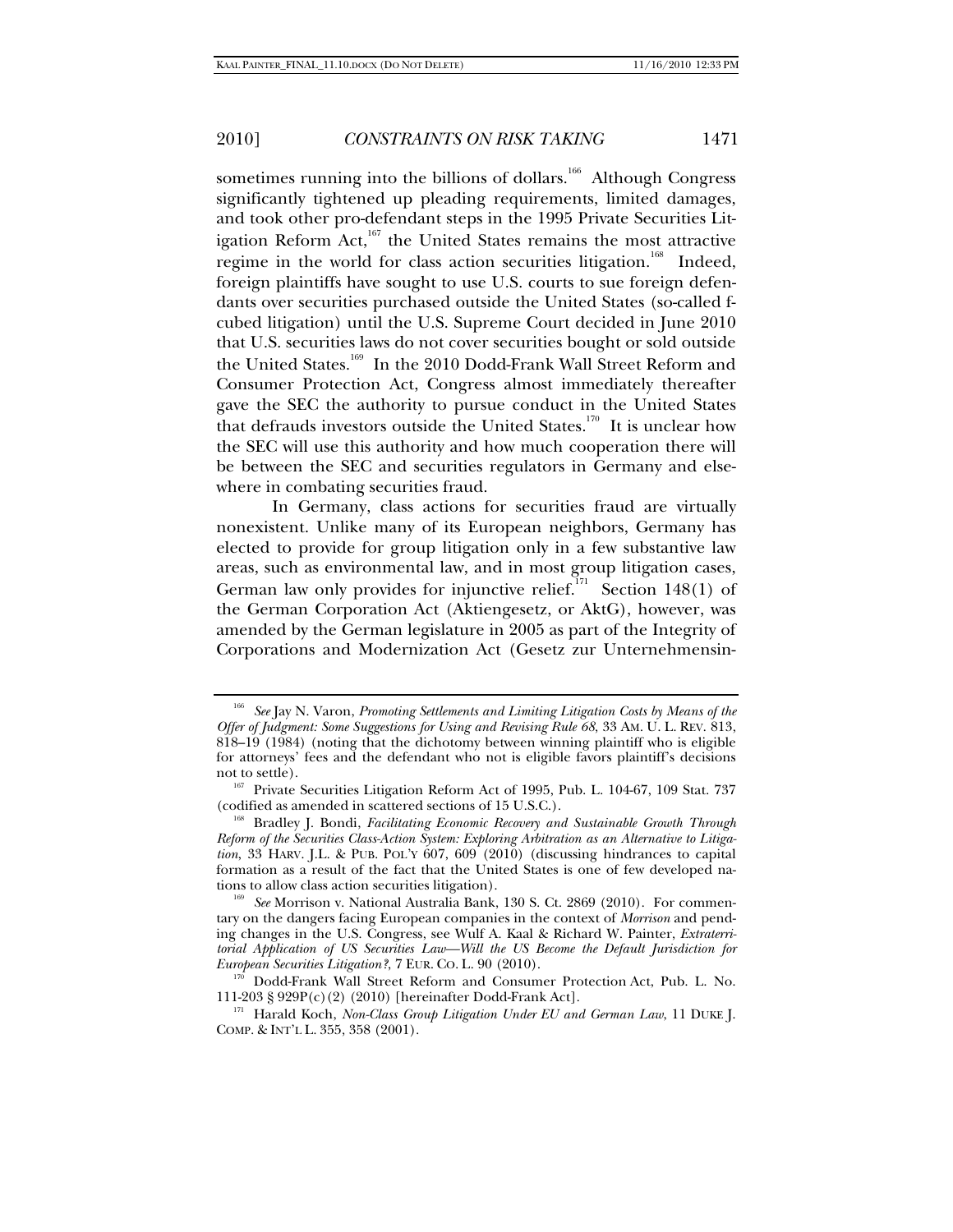tegrität und Modernisierung des Anfechtungsrechts 2005, or UMAG).<sup>172</sup> Section § 148(1) of the AktG, as amended by the UMAG, introduces the derivative suit in Germany and gives minority shareholders the right to sue management in certain circumstances.<sup>173</sup> This may be perceived as a tightening of the standard of care in Germany as it introduced the possibility for shareholders to sue on behalf of the corporation for wrongdoing of management. Unlike the derivative suit in the United States, however, section 148(1) of the AktG requires a threshold ownership of shares totaling  $\epsilon 100,000$ (about \$127,090) for shareholders to have standing to sue on behalf of the corporation in German courts.<sup>174</sup> This ownership requirement for derivative suits is arguably counter-balanced by the introduction of other methods of recovering against directors, such as the 2009 Gesetz zur Angemessenheit der Vorstandsvergütung (VorstAG) provisions for liability and compensation reduction that are discussed be $low.<sup>175</sup>$ 

Proceedings for Admission of Legal Action:

Shareholders whose shares amount to a total of one hundredth of the share capital or a pro rata amount of 100,000 euros on the date of filing an application, may apply for a claim for damages accruing to the company to be admitted in their own name as specified under § 147(1), first sentence. The court will admit such claim if:

- 1. the shareholders furnish evidence that their shares were acquired prior to the date on which they, or in the event of universal succession their predecessor, should have become aware of the alleged violation of obligations or the alleged damages following public disclosure of the same,
- 2. the shareholders furnish evidence that they have, to no avail, set a reasonable deadline for the company to file a claim in its own name
- 3. there are facts which justify the suspicion that the company has incurred damages as a result of dishonesty or gross breach of the law or of the company's articles of association, and
- 4. there are no prevailing interests on the part of the company providing grounds to prevent enforcement of the claim.

*Id.*, *translated in* Dieter Hahn, *Aktiengesetz*, RELATIV-KOMFORTABEL, http://www.relativ-

<sup>174</sup> Id.<br><sup>175</sup> See Gesetz zur Angemessenheit der Vorstandsvergütung [VorstAG] [Act on the Appropriateness of Executive Board Compensation], Aug. 31, 2009, BGBL. I, at 2509 (Ger.), *available at* http://www.bmj.bund.de/files/-/3516/Formulierungshilfe%20 Gesetz%20zur%20Angemessenheit%20der%20Vorstandsverguetung.pdf.

<sup>&</sup>lt;sup>172</sup> Gesetz zur Unternehmensintegrität und Modernisierung des Anfechtungsrechts [UMAG] [Law on Company Integrity and Modernization of the Right to

Aktiengesetz [AktG] [German Stock Corporation Act], Sept. 6, 1965, BGBL. I at 1089, § 148(1). (Ger.).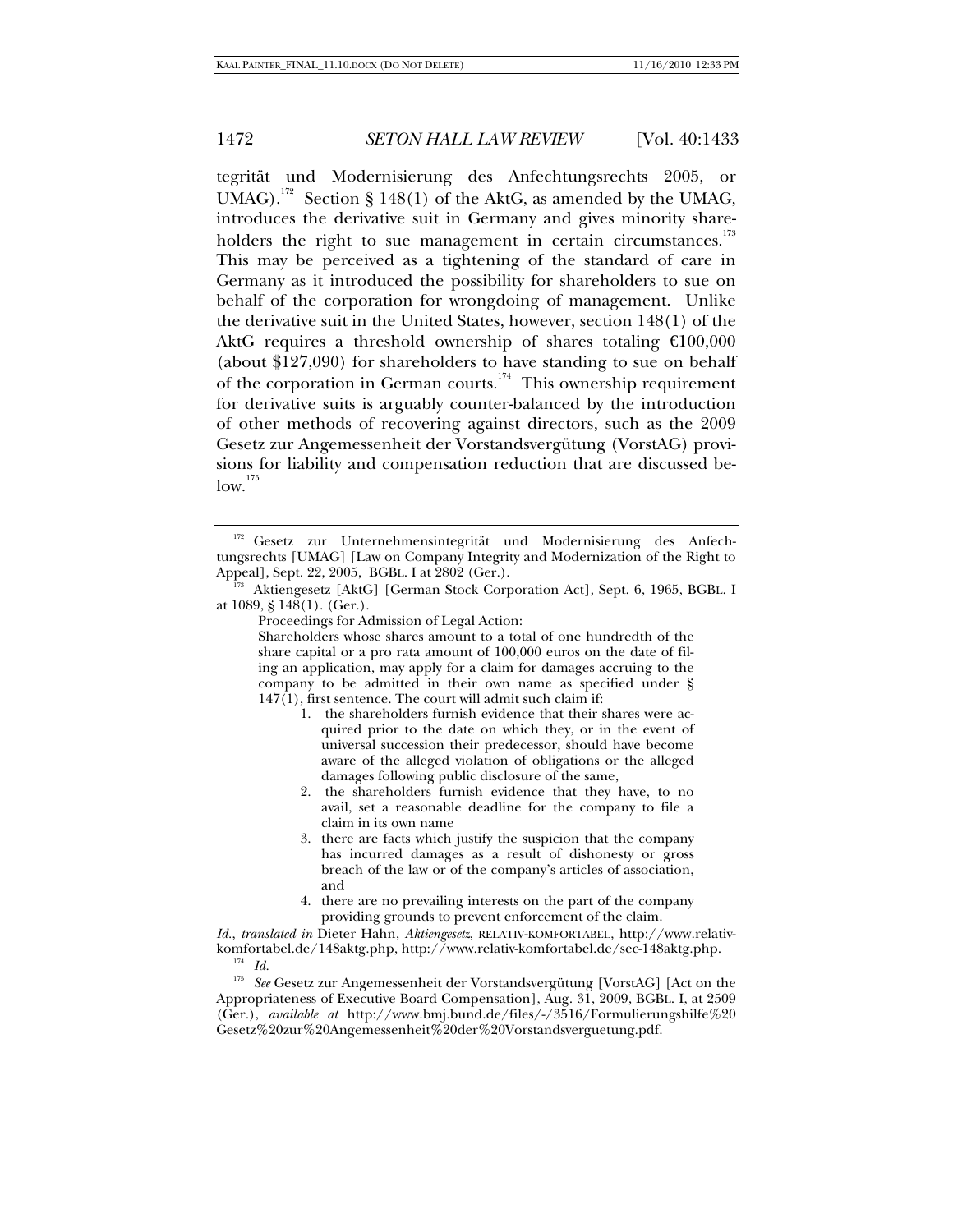In sum, what the United States lacks in its lenient approach to risk taking in the application of the business judgment rule the United States may make up for with its relatively strict disclosure regime and robust securities class action litigation regime. Managers are permitted to incur many of the risks that they want to incur, and courts applying the business judgment rule in the United States give little or no consideration to the overall health of the company or even whether the risk is jeopardizing the company's very existence. If the risk is not sufficiently disclosed to investors, however, the directors are likely to be sued under the securities laws. Directors thus may monitor for risk because they know they are responsible for disclosing it. Turning back to the graph earlier in this Article, substantive corporate law standards in the United States push the risk monitoring requirement toward leniency (toward the left on the graph), but the relatively robust securities disclosure rules, SEC enforcement procedures, and civil litigation regime shift the risk monitoring requirement back toward stringency (to the right on the graph).<sup>176</sup>

But the U.S. disclosure regime does not always work well, as illustrated by what happened at Lehman Brothers and other companies. This could be for a number of reasons: the risks incurred were too complex and investors did not understand what was being disclosed, investors ignored disclosures and instead relied on rating agencies when valuing debt securities, directors did not understand the risks enough to know whether they were being properly disclosed, disclosure rules were easy to circumvent as in the case of Lehman's Repo 105, the SEC failed in its oversight responsibility, and/or because the SEC had no oversight responsibility over security-based swaps and similar financial instruments that Congress had earlier explicitly prohibited the SEC from regulating.<sup>177</sup> The much-touted U.S. securities disclosure regime failed to prevent the 2008 financial crisis, yet the expansive U.S. version of the business judgment rule in corporate law that allowed the risk taking to begin with has remained intact.

Against this backdrop, Germany and other countries that have used corporate law to control excessive risk taking may be skeptical of

 $^{176}$  See supra Part II.  $^{177}$  Earlier prohibitions on SEC enforcement are codified in the Securities Act of 1933, 15 U.S.C. § 77b-1(b)(2) (2006), and the Securities Act of 1934, 15 U.S.C. § 78c-1(b)(2) (2006), which state that security-based swap agreements are not securities for purposes of the securities laws and explicitly prohibiting the SEC from requiring registration of security-based swaps or even from taking proactive measures to prevent fraud in security-based swaps.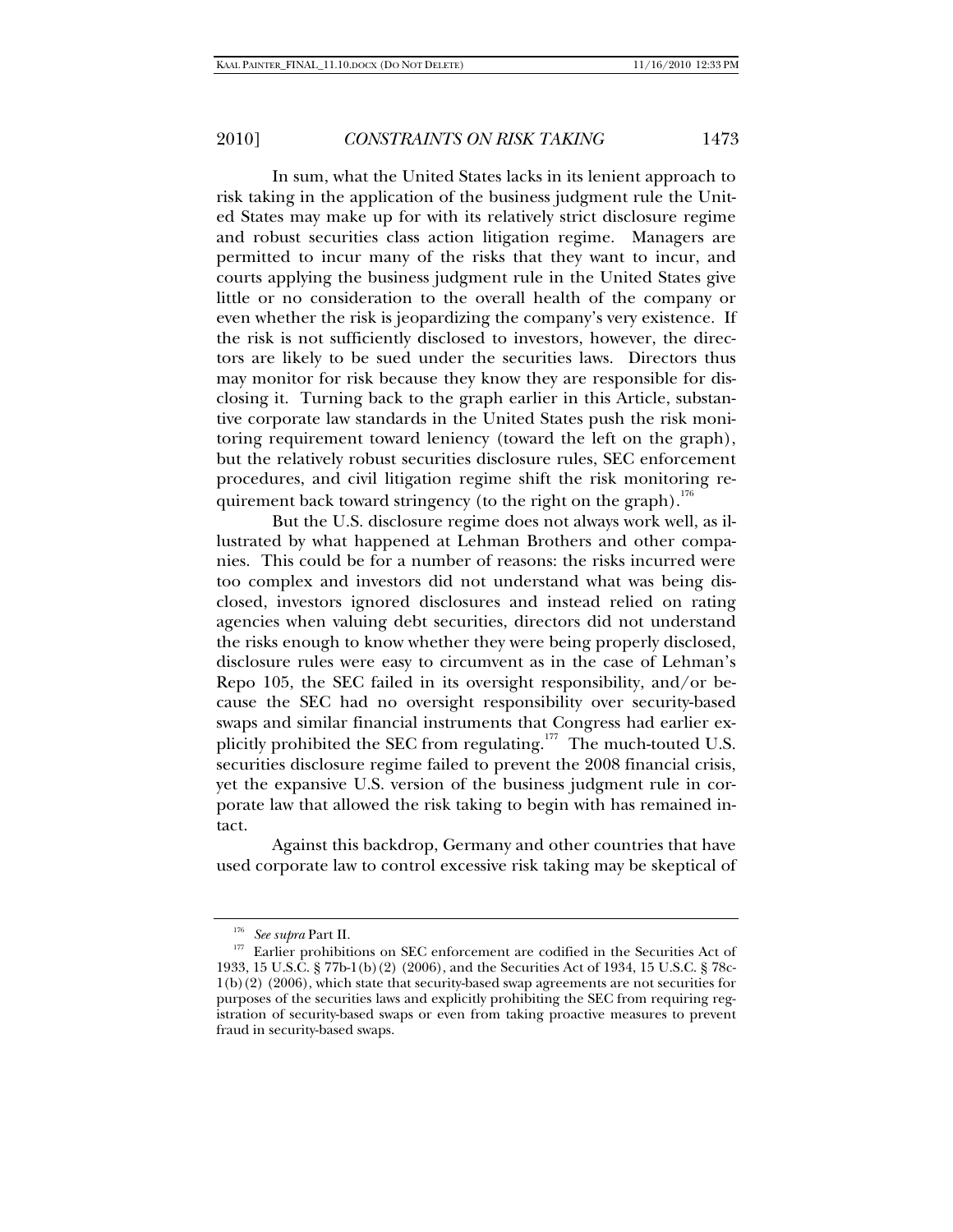the traditional U.S. approach that allows almost any risk to be taken as long as it is disclosed.

#### *D. Other Recent developments*

The German approach to business risk continues to evolve. The *ARAG* case,<sup>178</sup> in which the German High Court (Bundesgerichtshof) decided that the German business judgment rule<sup>179</sup> will not cover informed business decisions by management if "conscious business risk has been inappropriately excessive,"<sup>180</sup> had a significant impact on the debate in Germany. Until recently, the debate was rather theoretical and dogmatic and the general public was not involved.<sup>181</sup> Now that scandals with risk taking by management have had an impact on the economy,<sup>182</sup> the general public is more aware of

(Ger.). 180 BGHZ 135, 244, 253(Ger.); ZIP 883, 886 (Ger.). 181 *See generally* Christian Kirchner & Richard W. Painter, *European Takeover Law— Towards a European Modified Business Judgment Rule for Takeover Law*, 1 EUR. BUS. ORG. L. REV. 353, *available at* http://papers.ssrn.com/sol3/papers.cfm?abstract\_id=247214

 $182$  For a general discussion of the problems of German banks in the context of the credit crisis, see Peter Gumbel, *Subprime on the Rhine*, FORTUNE, Sept. 3, 2007, at 71; Carrick Mollenkamp, Edward Taylor & Ian McDonald, *Global Scale: Impact of Mortgage Crisis Spreads—How Subprime Mess Ensnared German Bank—IKB Gets a Bailout*, WALL ST. J., Aug. 10, 2007, at A1. In the case of IKB Deutsche Industriebank, a banker in this mid-sized bank invested one-third of available funds in foreign and mostly unknown shares. Lutter, *supra* note 5, at 199. IKB Deutsche Industriebank announced a total loss of \$954 million from its exposure to the subprime crisis on July 27, 2007 and the ECB joined the German Central Bank (Bundesbank) to form a consortium of major German banks to raise \$4.789 billion for a bailout of IKB. Kara M. Westercamp, *A Crack in the Façade and the Whole Building Came Tumbling Down: A Critical Examination of the Central Banks' Response to the Subprime Mortgage Loan Crisis and Global Financial Market Turmoil*, 18 TRANSNAT'L L. & CONTEMP. PROBS. 197, 219 (2009). In the case of Sachsen LB, a Banker invested three times the value of the State budget of the state of Saxony in foreign and mostly unknown shares. Lutter, *supra note* 5, at 199. Less than three weeks after IKB's bailout, SachsenLB reported similar problems and forced a consortium of banks to provide a credit line of \$17.3 billion to stabilize Sachsen's exposures. *Id.* For a summary of German cases in banking crisis, see Lutter, *supra* note 5, at 199; Dam, *supra* note 4, at 609–11 (elaborating on the effects of the subprime crisis on German banks including IKB).

This German example illustrates the more general phenomenon that at least some European banks seized the opportunity to sell subprime securities backed by US mortgage loans and that European financial institutions used SIVs and conduits in much the same manner as American financial institutions. Thus, it would be wrong to assume that regulatory reform is primarily about changes required in US law or that these changes would affect operations of only US banks.

BGHZ 135, 244(Ger.); ZIP, 883 (Ger). 179 The German business judgment rule is now embodied in Aktiengesetz [AktGg] [German Stock Corporations Act], Sept. 6, 1965, BGBL. I at 1089, at § 93(I)(2)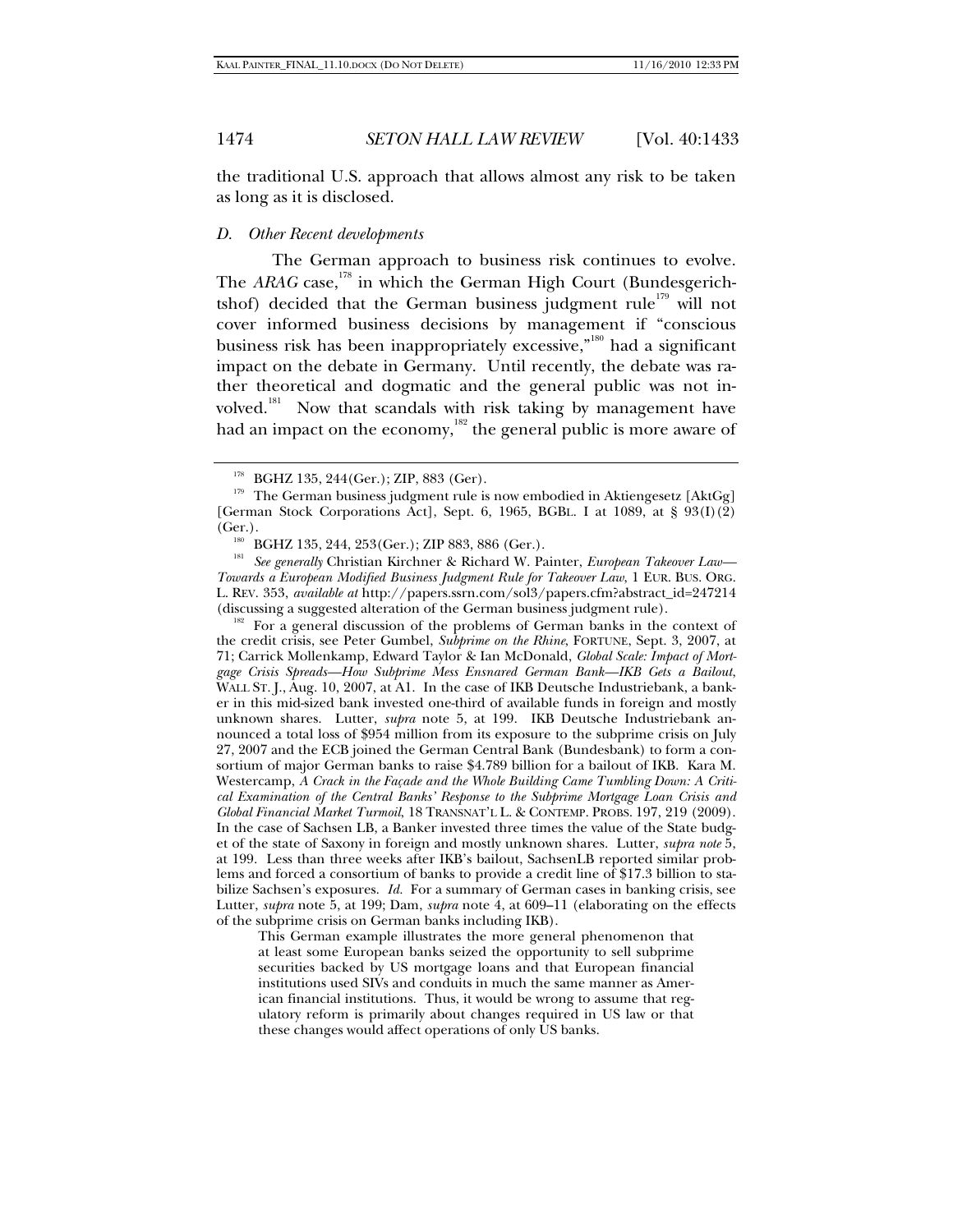the dangers of financial risk.<sup>183</sup>

To address public concerns about management risk taking, the German legislature adopted the Act on the Appropriateness of Management Board Compensation (Gesetz zur Angemessenheit der Vorstandsvergütung, or VorstAG) on August 5,  $2009$ <sup>184</sup> Recognizing that "managers who emphasize short-term parameters in management lose sight of the long-term benefit of the corporation and are incentivized to take irresponsible risks,"<sup>185</sup> the VorstAG requires a reduction of management board compensation if the corporation is in a crisis.<sup>186</sup> The Act also introduces personal liability of management by way of a deductible for D&O insurance<sup>187</sup> as well as personal liability of members of the Supervisory Board for failure to appropriately determine management compensation.<sup>188</sup>

The VorstAG's attempt to limit risk taking by introducing personal liability for managers caused heightened media interest in these regulatory measures.<sup>189</sup> To encourage long-term decision making by management, the VorstAG requires that the performancebased part of management compensation, such as options, are payable four years after the respective manager was granted such options.<sup>190</sup> It also introduces a two-year hiatus between transitioning from management to supervisory board positions at the same company.<sup>191</sup> Moreover, a tentative proposal to reform the German insolvency law, the Restructuring of Systemically Important Credit Institutions Act (Gesetz zur Einführung einer Restrukturierungsverwaltung,

Dam, *supra* note 4, at 610. 183 *Koalition verschärft Haftung von Managern*, DIE WELT, Apr. 24, 2009, *available at* http://www.welt.de/die-welt/article3613357/Koalition-verschaerft-Haftung-von-

<sup>&</sup>lt;sup>184</sup> VorstAG, *supra* note 175, at A–B.<br><sup>185</sup> *Id.* at A (Problem und Ziel). 186<sup> Id.</sup> at Art. 1(b). 187 The VorstAG changed section 93(2)(3) of the German Corporation Act (AktG). Pursuant to the new version of that section, a corporation that provides insurance coverage to the members of the Vorstand for risks resulting from their occupational activities, a mandatory deductible that is personally born by the member of the Vostand must be included. The value of the deductible ranges from a minimum of 10% of the damage up to the minimum amount of 1.5 times the annual base sala-

ry of the respective member of the Vorstand. *Id.* at Art 1(2). 188 *Id*. at Art. 1(3). 189 *See generally Koalition verschärft Haftung von Managern*, *supra* note 183.

*Id.* 

<sup>&</sup>lt;sup>191</sup> Id. The hiatus does not apply to members of management who were elected to the Aufsichtsrat by a vote of more than 25% of shareholders of the corporation.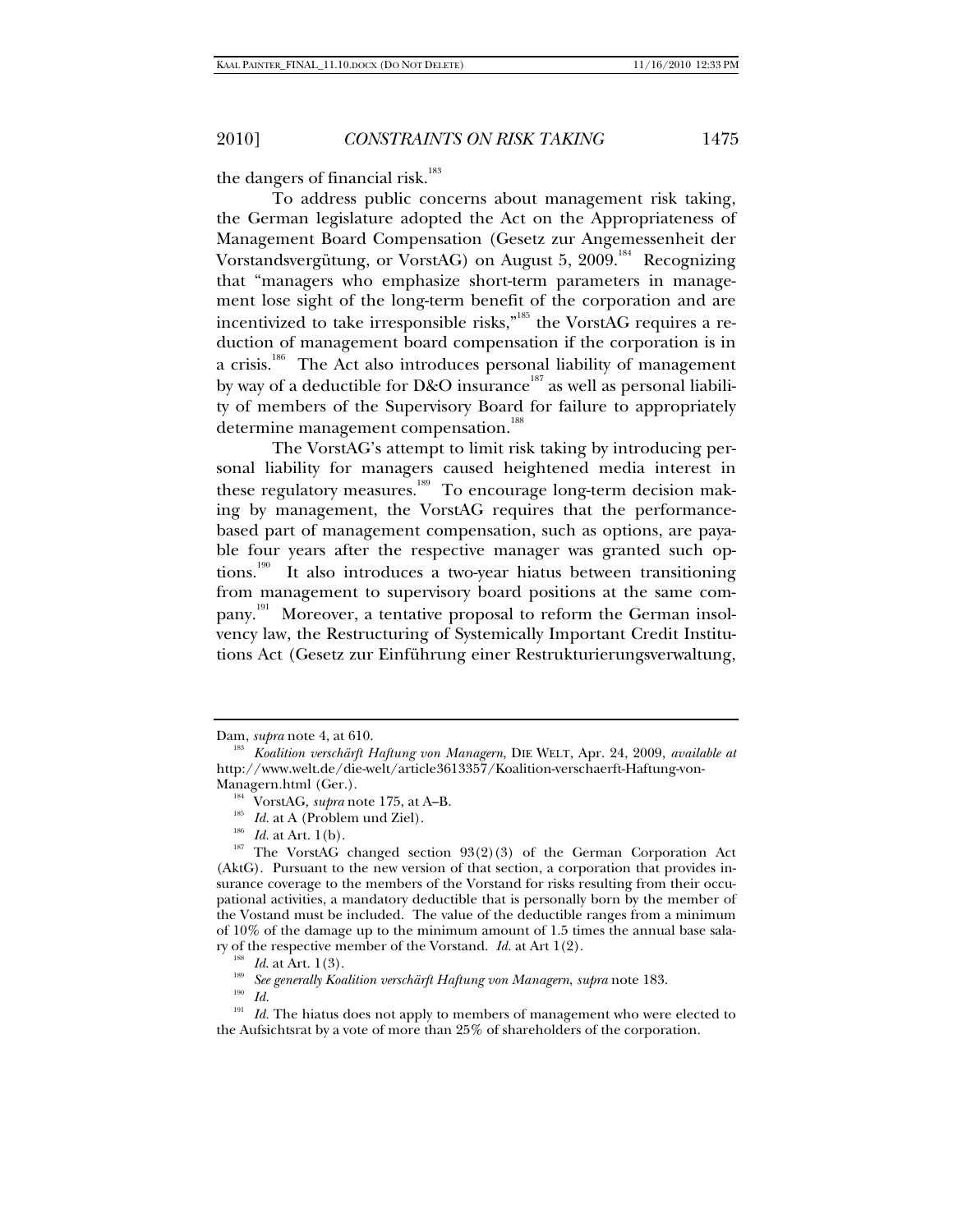or Restrukturierungsverwaltungsgesetz—RestrVG),<sup>192</sup> would allow a newly created German authority to dismiss management of a financial institution if the institution is insolvent<sup>193</sup> and if it is systemically important to restructure the institution.<sup>194</sup> At the time of publication of this Article, it was unlikely that the German government would enact the RestrVG.

The combination of the 2010 sovereign debt crisis and the 2008 credit crisis has undermined confidence in the functioning of financial markets. Regulations in Germany and in the EU will likely focus not only on financial institutions and their managers but also on financial markets. One measure intended to ensure the integrity of financial markets in Germany and the EU was the prohibition of naked short sales by the German Finance Ministry in coordination with the German Securities and Markets Authority (Bundesanstalt für Finanzdienstleistungsaufsicht—BaFin).<sup>195</sup> The prohibition is, however, limited to trading in naked shorts of shares of a select group of banks, insurance companies, and financial market intermediaries. $^{196}$ The German Finance Ministry recently proposed a new Act to extend the time limit for the prohibition of naked short sales, thus making it permanent.<sup>197</sup> The Ministry also proposed to extend the scope of the prohibition.<sup>198</sup>

<sup>&</sup>lt;sup>192</sup> Gesetz zur Einführung einer Restrukturierungsverwaltung [Restrukturierungsverwaltungsgesetz—RestrVG] [Restructuring of Systemically Im-<br>portant Credit Institutions Act], *available at* http://www.iura.uniportant Credit Institutions Act], *available at* http://www.jura.uni-

<sup>&</sup>lt;sup>193</sup> Id. § 2(1)(a)–(c). This is a similar approach to Chapter 11 of the U.S. Insolvency law.

<sup>&</sup>lt;sup>194</sup> Id. § 2(1)–(2). The German approach is different from the U.S. approach in Chapter 11 of the U.S. Insolvency law in that it requires a systemic element or systemic relevance (in German, Systemrelevanz). 195 *See Verbot für Leerverkäufe verlängert*, BUNDESMINISTERIUM DER FINANZEN (Mar. 31,

<sup>2009),</sup> *available at* http://www.bundesfinanzministerium.de/DE/Wirtschaft\_\_und \_\_Verwaltung/Geld\_\_und\_\_Kredit/002\_\_Bafin\_\_Leerverkauf.html (Ger.). Short selling is the practice of selling securities or assets that have previously been borrowed from a third party with the intention of buying identical assets or securities at a later date to return to the lender. A naked short, on the other hand, describes the practice of short-selling a security without first borrowing such security or ensuring that the security can be borrowed. 196 *Id.* The entities included: "Aareal Bank AG, Allianz SE, AMB Generali Holding

AG, Commerzbank AG, Deutsche Bank AG, Deutsche Börse AG, Deutsche Postbank AG, Hannover Rückversicherung AG, Hypo Real Estate Holding SG, MLP AG, Münchener Rückversicherungs-Gesellschaft AG." *Id.*

<sup>197</sup> *See Regierungsentwurf für ein Gesetz zur Vorbeugung gegen missbräuchliche Wertpapierund Derivategeschäfte*, BUNDESMINISTERIUM DER FINANZEN (Feb.6, 2010), *available at* http://www.bundesfinanzministerium.de/nn\_54/DE/Wirtschaft\_\_und\_\_Verwaltung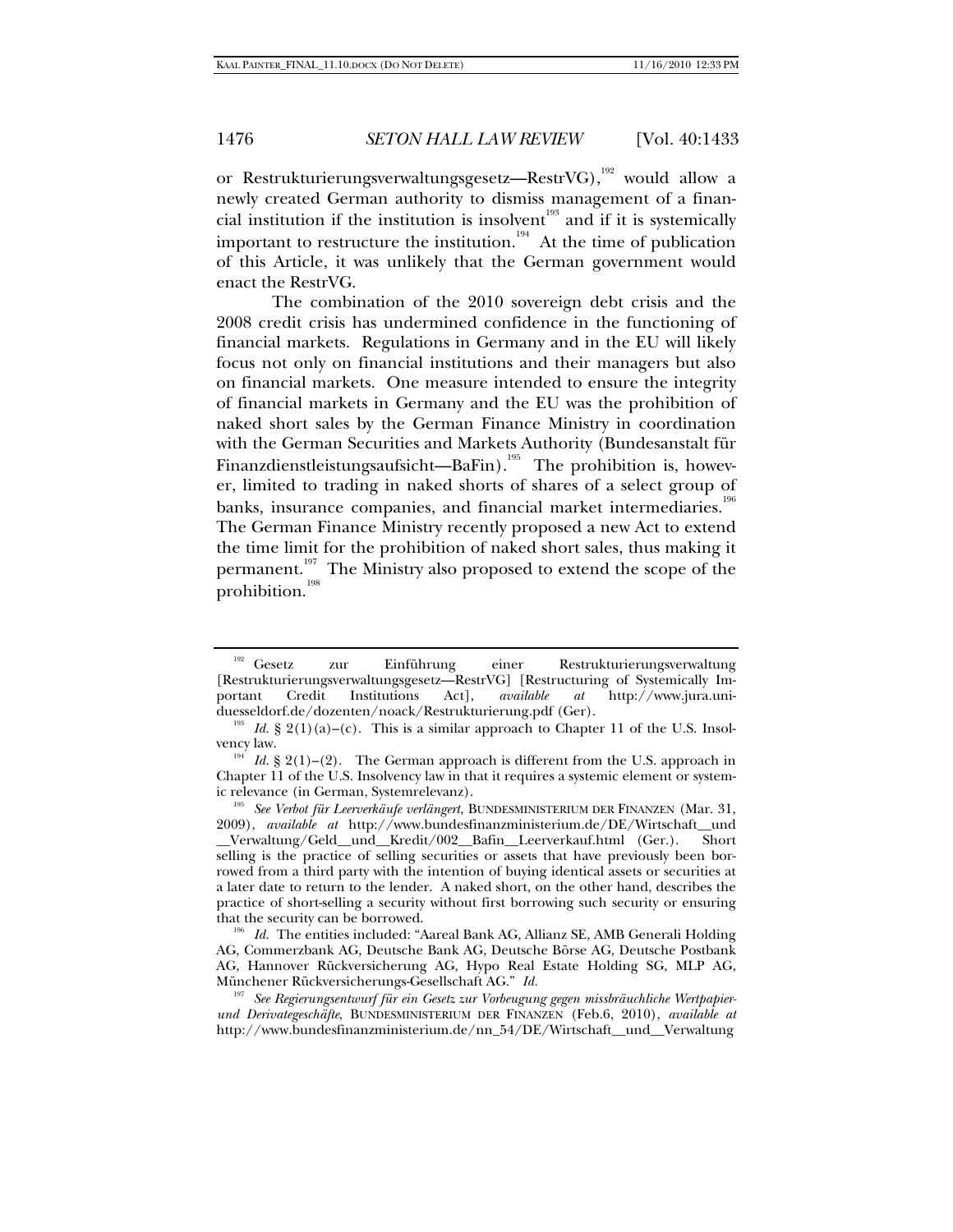In addressing these problems, however, Germany must contend with the EU. These German initiatives were instituted without consulting its European neighbors.<sup>199</sup> In response to this action, the EU Commission proposed legislation that would curtail the ability of individual EU member states to unilaterally prohibit certain instruments.<sup>200</sup> Under this proposed legislation, before regulators in individual EU member states can unilaterally put such measures in place, regulators must consult the European Securities and Markets Authority (ESMA) and other EU member states.<sup>201</sup> The proposed EU legislation would also give powers to EU member state authorities to restrict or ban credit-default swaps subject to coordination by ESMA.<sup>202</sup>

The intention is that the measures envisaged on short selling should:

- ensure Member States have the power to act to reduce systemic risks and risks to financial stability and market integrity arising from short selling and Credit Default Swaps,
- *facilitate co-ordination* between Member States and the European Securities Markets Authority (ESMA) in emergency situations;
- *increase transparency* on the short positions held by investors; and
- *reduce settlement risks* linked with uncovered or naked short selling. . . .

The options envisaged can be grouped into three types:

- Powers for competent authorities to temporarily restrict or ban short selling and Credit Default Swaps in emergency situations (subject to coordination by ESMA);
- Measures to increase transparency to regulators and the market about short selling positions, including those obtained through the use of derivatives; and
- Measures to reduce settlement risks of uncovered or naked short selling.

The options under consideration also foresee powers for competent authorities to enforce the rules and the possibility of some limited exemptions (for market makers and shares whose principal market is outside the EU).

<sup>/</sup>Finanz\_\_und\_\_Wirtschaftspolitik/Finanzpolitik/20100528-Leerverkaeufe.html?\_\_ nnn=true (Ger.). 198 *See id.*

<sup>199</sup> Reinhard Hönighaus, *Kein Zockverbot mehr im Alleingang–BaFin soll Maßnahmen gegen Leerverkäufe besser abstimmen–EU Gesetz im Herbst*, FIN. TIMES DEUTSCHLAND, June

<sup>15, 2010, 16 (</sup>Ger.).<br><sup>200</sup> *Id.*<br><sup>201</sup> *Id.*<br>Press Release, Public Consultation on Short Selling and Credit Default Swaps,<br>U.N. Press Release 10/255 (June 14, 2010), *available at* U.N. Press Release 10/255 (June 14, 2010), *available at*  http://europa.eu/rapid/pressReleasesAction.do?reference=MEMO/10/255&format =PDF&aged=0&language=EN&guiLanguage=en. The intent of the new rules is described as: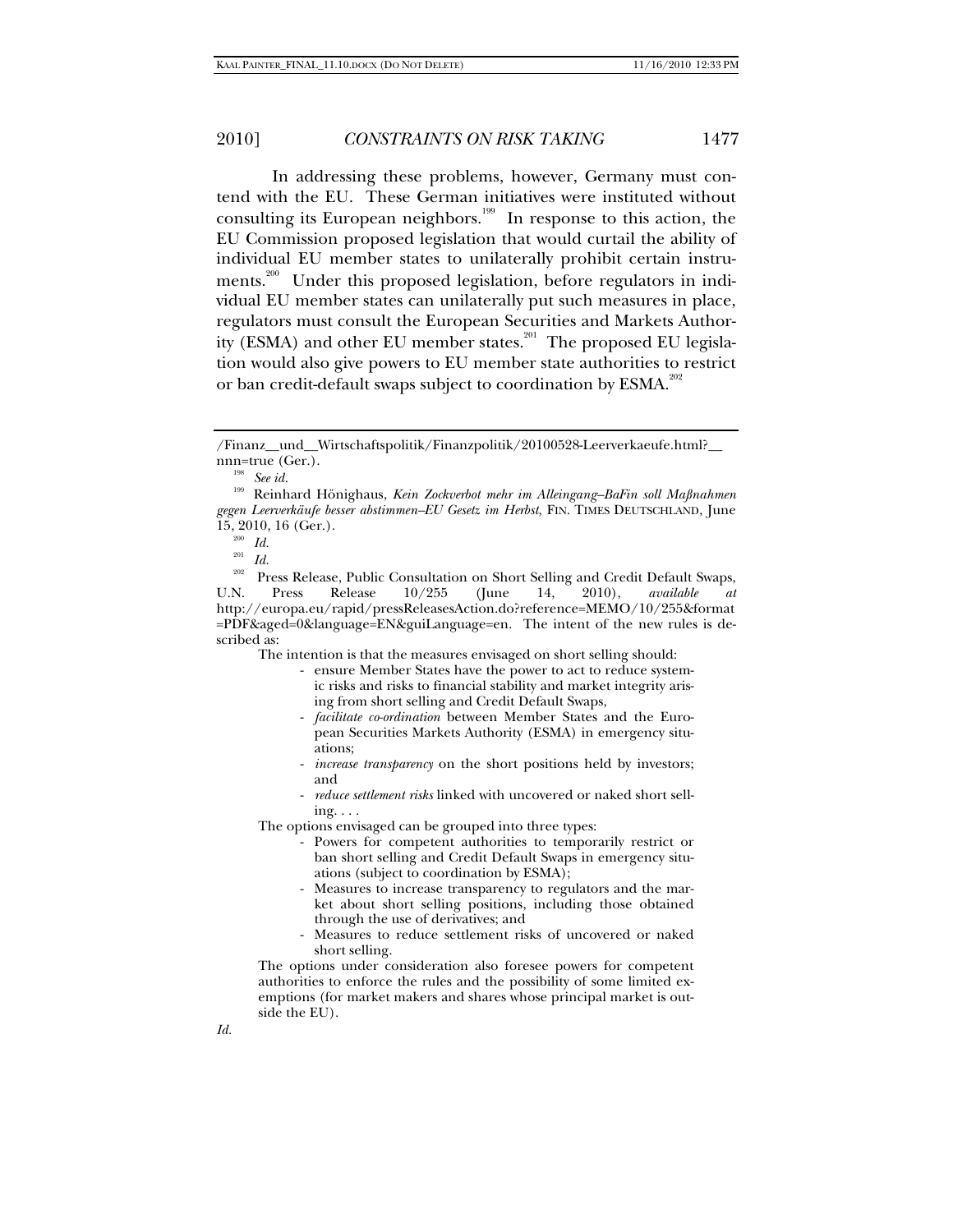In a move likely to affect both financial institutions and financial markets, the German government also proposed publishing stress tests for banks in a unified and consolidated approach with other EU member states.<sup>203</sup> Stress tests for banks are intended to assess how well banks are prepared to deal with extreme market scenarios.<sup>204</sup> A stress test study was published last year in the United States, but banking institutions may have influenced it.<sup>205</sup> While critics allege the publication of stress tests could lead to panic in EU capital markets, the Spanish Federal Reserve has already announced its intent to publish stress tests for banks.<sup>206</sup> The former grand coalition government of Social Democrats and Christian Democrats in Germany had opposed the publication of such stress tests.<sup>207</sup> European banking regulators now perform stress tests on a regular basis.<sup>208</sup> The German banking industry opposed the publication of stress tests but most EU member states seem to favor such publication on the premise that "stress tests will show that Europe has an efficient mechanism to solve problems in the financial sector."209 French President Nicolas Sarkozy and German Chancellor Angela Merkel agreed to disclose how banks perform on stress tests in order to ascertain that the financial system can withstand shocks.<sup>2</sup>

Recently, in an effort to reduce risk taking, the EU Parliament approved new rules to curtail bankers' bonuses and reinforce banks' capital requirements.<sup>211</sup> Under these new rules, bonuses would be

<sup>203</sup> Christine Mai, *Sorge um Geldhäuser - Berlin koordiniert europaweite Bloßstellung der Banken*, FIN. TIMES DEUTSCHLAND, June 16, 2010, *available at* http://www.ftd.de/unternehmen/finanzdienstleister/:sorge-um-geldhaeuser-berlin-

koordiniert-europaweite-blossstellung-der-banken/50128924.html (Ger.).<br><sup>204</sup> Id. 205 David Enrich, *New Doubts on EU Bank Stress Tests: Skeptics Wonder Why There's so Much Optimism in Official Circles; Friday Is Day of Reckoning,* WALL ST. J., July 20, 2010, at C2, available at http://online.wsj.com/article/SB10001424052748704720004 575377202517842246.html (discussing effectiveness of stress tests of European

banks). 206 *Id.* 207 *Id.* 208 *Id.* 209 Ina Lockhart, Meike Schreiber & Christine Mai, *Bund kommt Banken bei Stresstests entgegen*, FIN. TIMES DEUTSCHLAND, June 17, 2010, http://www.ftd.de/unternehmen/finanzdienstleister/:ftd-bankentag-bund-kommtbanken-bei-stresstests-entgegen/50129578.html (Ger.).

<sup>210</sup> *See* Tony Czuczka & Gregory Viscusi, *EU Leaders Agree to Publish Results of Banks' Performance on Stress Tests*, BLOOMBERG (June 17, 2010, 1:32 PM), http://www.bloomberg.com/apps/news?pid=20601087&sid=akJ9nzKi3ZMo&pos=4.

<sup>211</sup> Press Release, European Parliament, European Parliament ushers in new era for bankers' bonuses (July 7, 2010), *available at* http://www.europarl.europa.eu/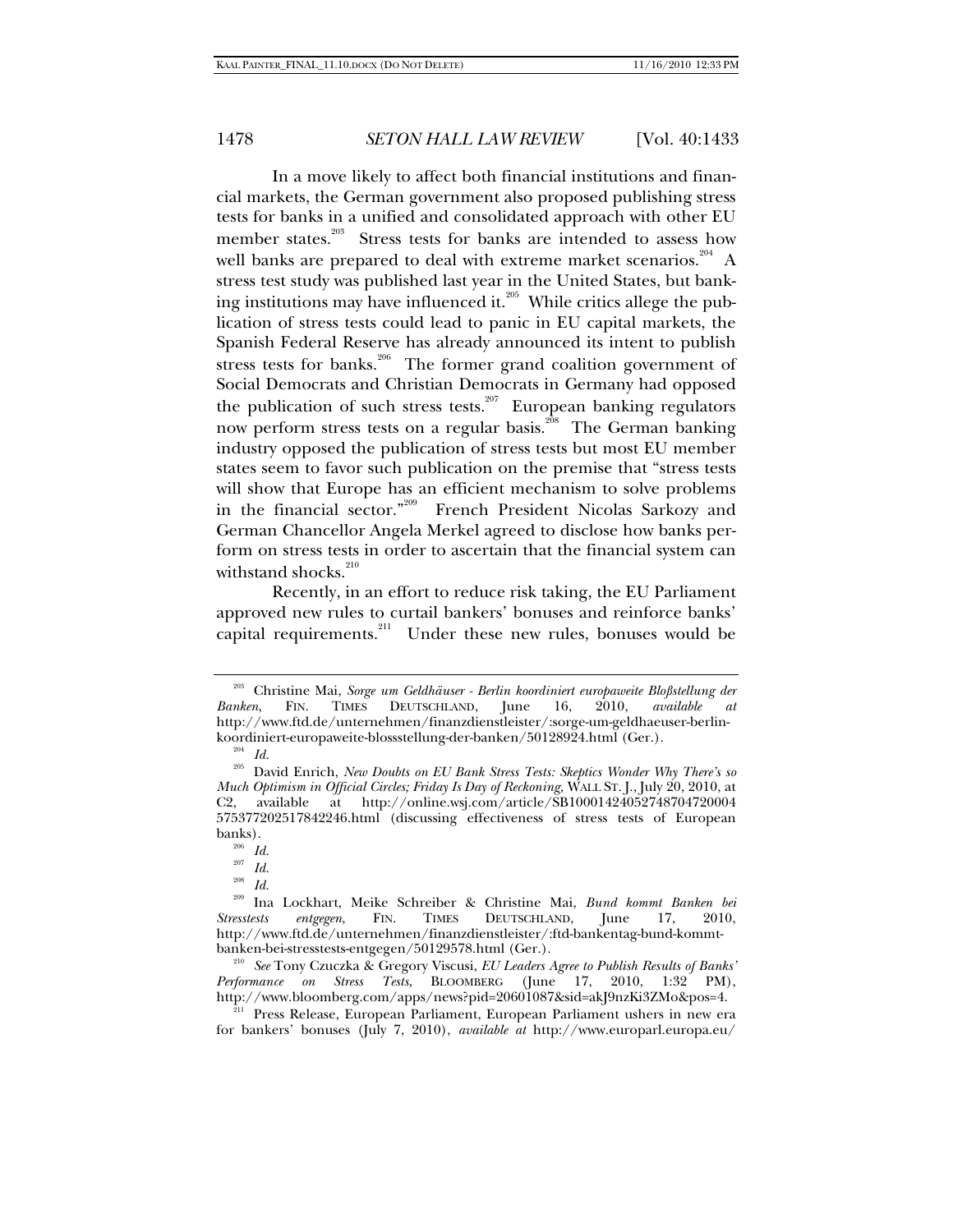linked to salaries and the cash portion of bonuses would be capped at  $30\%$  of the total amount or  $20\%$  for particularly high bonuses.<sup>212</sup> Bankers also risk losing the remainder of the bonus if the bank's performance erodes over three years following the bonus payment.<sup>213</sup> Under the new rules, banks that do not curtail the salaries of staff "whose professional activities have a material impact on the risk profile of the bank or investment firm" will have to set aside more capital to make up for the risk.<sup>214</sup> Notably, there has not been a similar development in the United States.

In an attempt to prevent a recurrence of the recent financial crisis, the Basel Committee on Banking Supervision introduced new worldwide liquidity and leverage standards in its new Basel III Capital Accord.<sup>215</sup> All of the twenty-seven member countries have already signed on to the new principles.<sup>216</sup> The new principles will require banks to limit tier-one capital<sup>217</sup> to 3% of un-weighted assets.<sup>218</sup> The Committee also proposed that banks hold capital above the regulato-

<sup>214</sup> Proposal for a Directive of the European Parliament and of the Council, amending Directives 2006/48/EC and 2006/49/EC as regards capital requirements for the trading book and for re-securitisations, and the supervisory review of remuneration policies, at 8 (2009), *available at* http://ec.europa.eu/internal\_market

<sup>215</sup> BANK FOR INTERNATIONAL SETTLEMENTS, BASEL COMMITTEE ON BANKING SUPERVISION, CONSULTATIVE DOCUMENT: STRENGTHENING THE RESILIENCE OF THE BANKING SECTOR (2010), http://www.bis.org/publ/bcbs164.pdf [hereinafter BIS

REPORT: STRENGTHENING THE BANKING SECTOR].<br><sup>216</sup> Brooke Masters, *Basel Breakthrough in Drive to Tighten Rules on Global Banking*,<br>FIN. TIMES, July 27, 2010, at 1.

<sup>217</sup> BIS REPORT: STRENGTHENING THE BANKING SECTOR, *supra* note 215, at 12 ("The Committee therefore is announcing for consultation a series of measures to raise the quality, consistency, and transparency of the regulatory capital base. In particular, it is strengthening that component of the Tier 1 capital base which is fully available to absorb losses on a going concern basis, thus contributing to a reduction of systemic risk emanating from the banking sector."). 218 BANK FOR INTERNATIONAL SETTLEMENTS, BASEL COMMITTEE ON BANKING

news/expert/infopress\_page/042-77908-186-07-28-907-20100706IPR77907-05-07- 2010-2010-false/default\_en.htm. 212 *Id.* 

<sup>213</sup> *Id.*

SUPERVISION, CONSULTATIVE DOCUMENT: PROPOSED ENHANCEMENTS TO THE BASEL II FRAMEWORK (2009), http://www.bis.org/publ/bcbs150.pdf [hereinafter BIS REPORT: ENHANCEMENTS TO BASEL II]. *See also* Peter Miu, Bogie Ozdemire, & Michael Geisinger, *Can Basel III Work? Examining the New Capital Stability Rules by the Basel Committee: A Theoretical and Empirical Study of Capital Buffers,* (Feb. 20, 2010), http://ssrn.com/abstract=1556446 (". . . . the Basel Committee has proposed that a buffer range should be established above the minimum capital requirements such that, if Tier 1 capital should fall into the buffer range, [Financial Institutions] would be constrained in the total amount of discretionary earnings distributions.").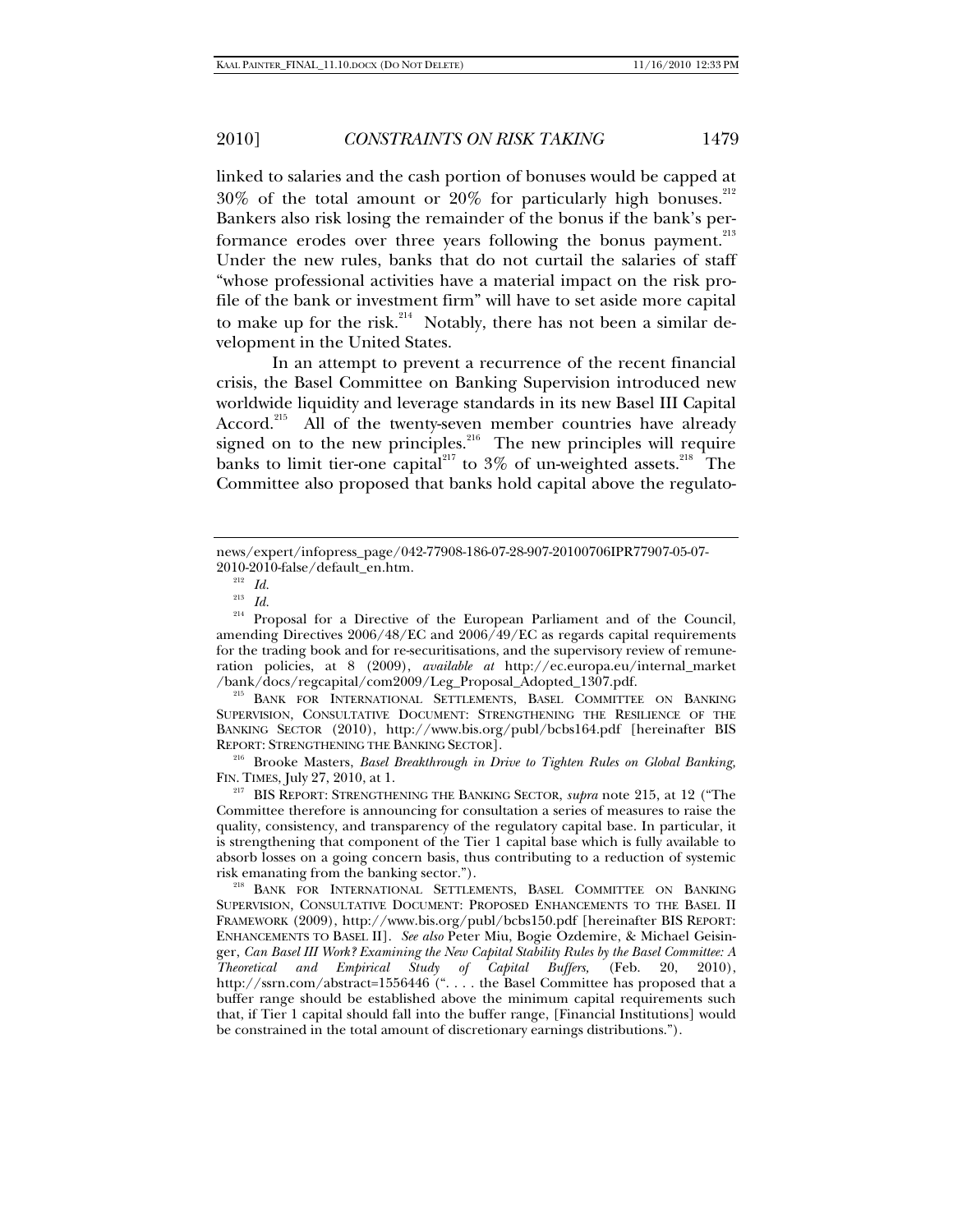ry minimum by introducing capital buffers $^{219}$  that will rise and fall in a countercyclical manner.<sup>220</sup> The minimum capital requirement is less onerous than feared by the banking industry. Banks will not have to publish their capital ratios until  $2015<sup>221</sup>$  and will not have to comply with the  $3\%$  minimum until the end of  $2017.^{222}$  To avoid a repeat of the Lehman Brothers collapse, however, regulators do want banks to retain enough liquid assets to survive a 30-day crisis.<sup>223</sup>

In the United States, the Dodd-Frank Wall Street Reform and Consumer Protection Act (Dodd-Frank Act) addresses risk taking by banks and other large financial institutions by dramatically increasing the degree of government supervision.<sup>224</sup> The law evolved from earlier proposals, including Senator Charles Schumer's (D-NY) proposed Shareholder Bill of Rights Act of 2009, which set out corporate governance standards,<sup>225</sup> required shareholder input in board elections,<sup>226</sup> and, most importantly, required a shareholder vote on executive compensation disclosures.<sup>227</sup> Schumer's proposal also required that each public company board of directors establish a risk committee.<sup>228</sup> Such a risk committee would be comprised of independent directors and would be "responsible for the establishment and evaluation of risk-management practices."229 Other legislative proposals included the "TARP Reform and Accountability Act of  $2009$ ."<sup>230</sup> Bar-

<sup>222</sup> Id. at 2 ("In July [2010], Governors and Heads of Supervision agreed to test a minimum Tier 1 leverage ratio of 3% during the parallel run period. Based on the results of the parallel run period, any final adjustments would be carried out in the first half of 2017 with a view to migrating to a Pillar 1 treatment on 1 January 2018 based on appropriate review and calibration.").

<sup>223</sup> Nout Wellink, Chairman, Basel Committee on Banking Supervision, Remarks at the Institute of International Finance 2010 Spring Meeting, *The Basel Committee and Regulatory Reform* 6 (Jun. 11, 2010), http://www.bis.org/speeches/sp100611.pdf ("Banks must hold a stock of high-quality liquid assets that is sufficient to allow them to survive a 30-day period of acute stress.").<br>
<sup>224</sup> Dodd-Frank Act, Pub. L. No. 111-203, § 111 (2010).<br>
<sup>225</sup> Shareholder Bill of Rights Act of 2009, S. 1074, 111th Cong. § 5 (2009).<br>
<sup>226</sup> § 4.<br>
<sup>227</sup> § 5.<br>
§ 5.<br>
(e).<br>

<sup>219</sup> Adrian Blundell-Wignall & Paul Atkinson, *Thinking Beyond Basel III: Necessary Solutions for Capital and Liquidity*, 2010 OECD J.: FIN. MARKET TRENDS ISSUE 1, 10 (2010) http://www.oecd.org/dataoecd/42/58/45314422.pdf.  $\frac{220}{10}$  *Id.* 

<sup>&</sup>lt;sup>221</sup> Press Release, Bank for International Settlements, Basel Committee on Banking Supervision, Group of Governors and Heads of Supervision Announces Higher Global Minimum Capital Standards 7 (Sept. 12, 2010), http://www.bis.org/press/p100912.pdf.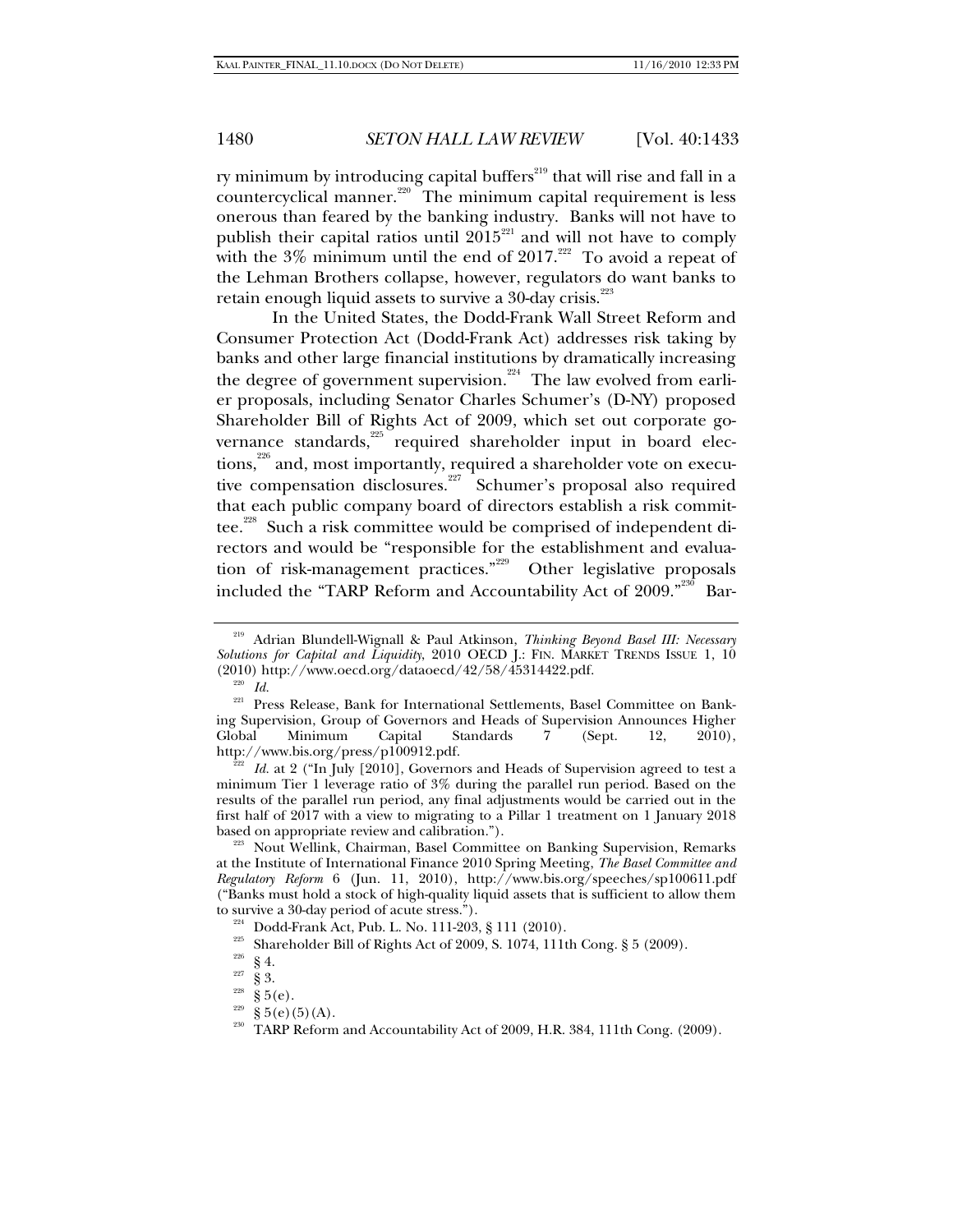ney Frank (D-MA), the Chairman of the House Financial Services Committee, introduced the act to harmonize and broaden executive compensation standards applicable to companies accepting government financial assistance.<sup>231</sup> Representative Gary Peters (D-MI) introduced a more expansive version of the proposed law, the Shareholder Empowerment Act of 2009, on June 12, 2009. $^{232}$ 

The Dodd-Frank Act that was eventually passed by Congress and signed by the President includes many of these provisions in thousands of pages of text. $^{233}$  The Act is enormous and far-reaching, and we point out here only a few of its most notable provisions. The Act creates a new "super regulator," the Financial Stability Oversight Council, to oversee the financial industry and address future financial crises.<sup>234</sup> The Council has the power to identify firms that threaten stability $^{^{235}}$  and subject them to stricter oversight by the Federal Reserve.<sup>236</sup> The Federal Reserve and the Council can break up firms that have not responded to stricter oversight measures and continue to pose a threat.<sup>2</sup>

The Act also creates a new "resolution," or orderly liquidation, authority in which the Federal Deposit Insurance Corporation (FDIC) is given broad discretion to intervene between a financial institution and its creditors.<sup>238</sup> Critics of the Act say that this institutionalizes the bailout process.239 Whereas European countries, including Germany, have been accustomed to a high degree of government intervention in the banking sector, including government ownership of some banks, the Dodd-Frank Act represents an acknowledgment in the United States that some financial institutions are too big to fail and government oversight and wind-up authority cannot be limited

<sup>&</sup>lt;sup>231</sup> Deborah S. Prutzman, *The Changing Roles of Directors as a Result of the Financial Crisis*, 1766 P.L.I. Corp. 85, 97 (2009).

<sup>&</sup>lt;sup>232</sup> H.R. 2861, 111th Cong. (2009).<br><sup>233</sup> The rules promulgated under the Act will surely be thousands of more pages.<br><sup>234</sup> Dodd-Frank Act § 111 (2010).<br><sup>235</sup> § 112(a)(1).<br><sup>235</sup> § 113(a)(1).<br><sup>235</sup> § 165(d)(5)(B).<br><sup>238</sup> S

A19, *available at* http://online.wsj.com/article/NA\_WSJ\_PUB: SB10001424052748703426004575338732174405398.html (suggesting that the Act should have included reform of "Fannie Mae and Freddie Mac, the government sponsored enterprises that encouraged the origination of risky mortgages" and "reform of the bankruptcy code to allow large complex financial firms to go through a predictable, rules-based Chapter 11 process without financial disruption and without bailouts").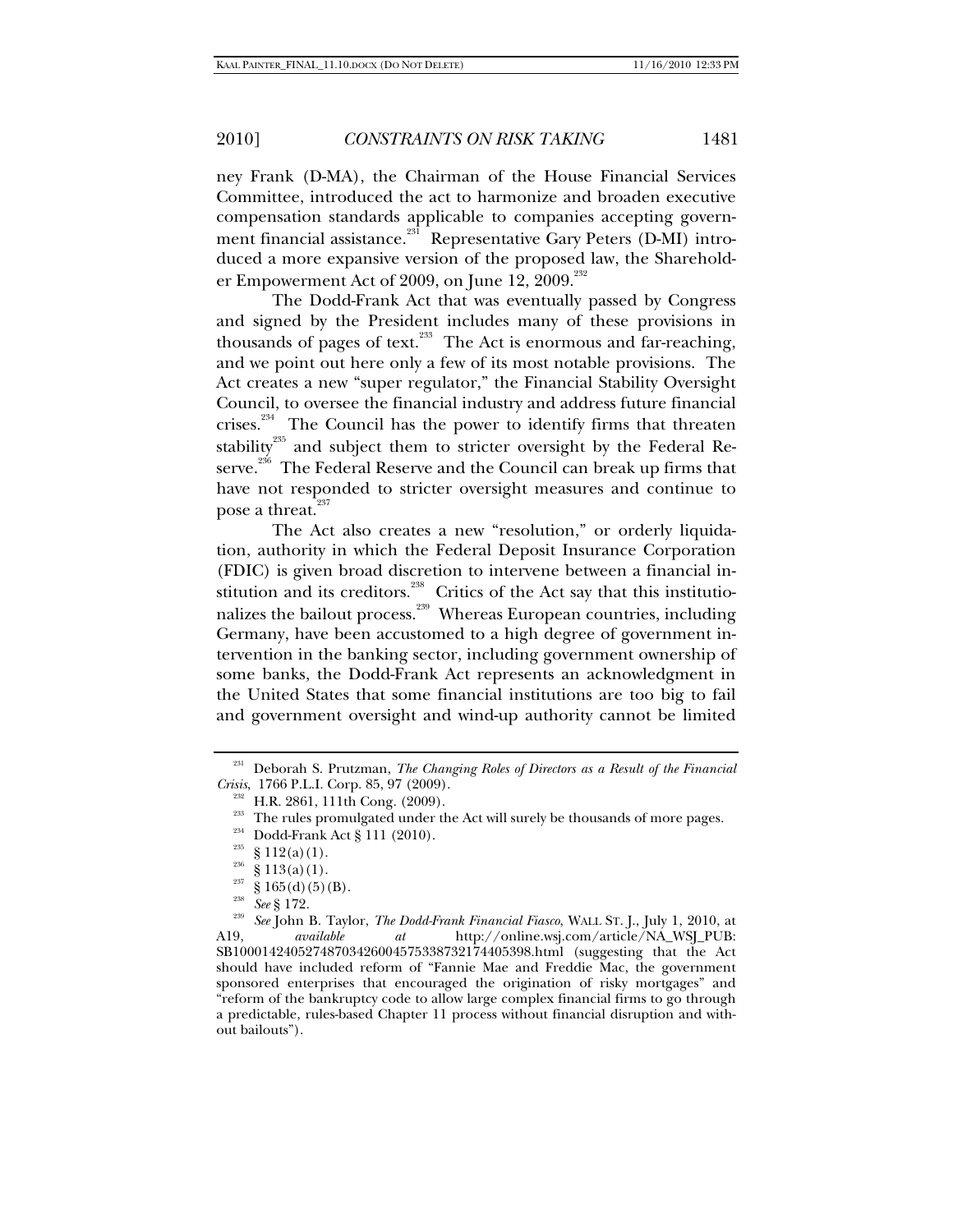to commercial banks and other deposit-taking institutions. The U.S. has rescued many large investment banks, insurance companies, investment funds, and other firms, and the Act seeks to make that process more predictable and orderly.

The Act also creates a new federal entity, the Consumer Financial Protection Bureau.<sup>240</sup> The Bureau regulates consumer lending, which was the origination point for much of the financial risk taking that precipitated the 2008 crisis in the United States.<sup>241</sup> Consumer lending has been substantially less aggressive in Germany, making this aspect of financial reform less urgent there.<sup>242</sup> As pointed out above, reckless borrowing by poorer EU member states was the origination point in Europe for bad loans, and reform measures there are likely to focus on that aspect of the problem rather than on consumers.

The Dodd-Frank Act bestows on federal agencies broad regulatory authority over the trading of derivative securities and other financial instruments that were also blamed for the financial crisis.<sup>243</sup> Regulation of the over-the-counter derivatives market means that investors will trade many of these instruments, including credit-default swaps, through an organized clearing system that is intended to provide more transparency and liquidity. The Act requires bank-holding companies to spin off riskier derivatives trading into separate affiliates.<sup>244</sup> Earlier drafts of the legislation had even more sharply curtailed the ability of financial institutions to trade in derivative securities for their own account, but these provisions were scaled back after intensive lobbying by the banking industry. $^{245}$ 

Risky investment funds are another area of concern. The Act restricts a banking entity from having an ownership interest in or be-

<sup>&</sup>lt;sup>240</sup> Dodd-Frank Act § 1011 (2010).<br><sup>241</sup> § 1011(a). The Act, however, exempts loans originated by auto dealer from<br>the Bureau's oversight. §1029

<sup>&</sup>lt;sup>242</sup> German Growth, Confidence Create Virtuous Circle, GULF TIMES, Aug. 27, 2010, http://www.gulf-times.com/site/topics/article.asp?cu\_no=2&item\_no=382337 &version=1&template\_id=48&parent\_id=28 (explaining private consumption driving domestic demand has traditionally lagged in Germany); Christel Kucharz, *German* 

*Leaders Blame U.S. for Financial Crisis*, WORLD VIEW (Sept. 25, 2008 7:58 AM), http://blogs.abcnews.com/worldview/2008/09/german-leaders.html (alluding to

<sup>&</sup>lt;sup>243</sup> See, e.g., Dodd-Frank Act § 171(b)(7)(B)(i), § 610 (2010).<br><sup>244</sup> § 608.<br>*<sup>245</sup> Banks Lobby Against Ban on Derivatives Trading*, DEALBOOK (May 10, 2010), http://dealbook.blogs.nytimes.com/2010/05/10/banks-lobby-against-derivativestrading-ban (discussing banking industry lobbyists convincing lawmakers to scale back bill aspects negative to the industry).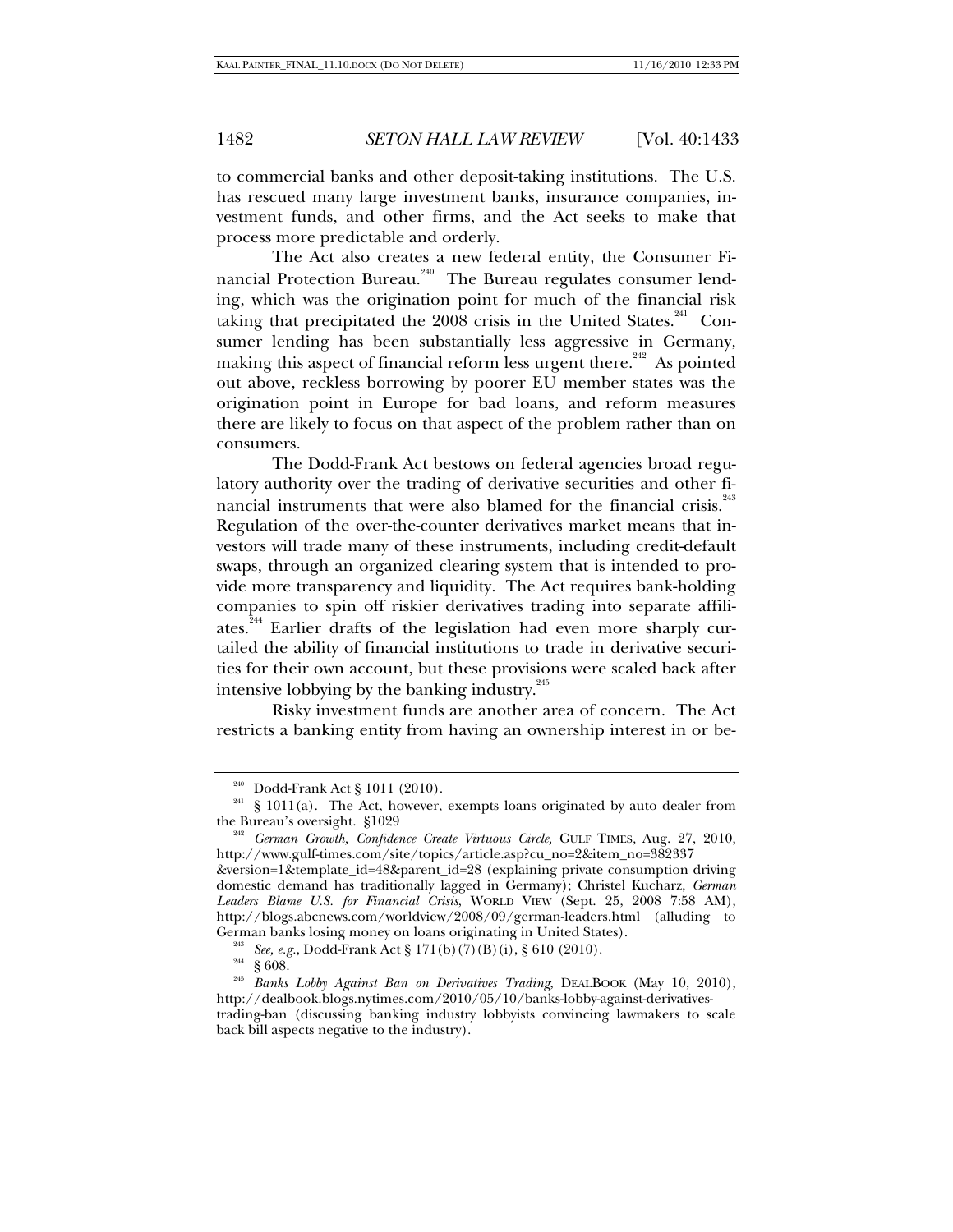ing a sponsor of a private equity or hedge fund if such investments amount to more than 3% of the bank's Tier 1 capital or the bank's interest is more than  $3\%$  of the total ownership of the fund.<sup>246</sup> Private equity and hedge funds with assets under management of \$150 million or more will have to register with the  $SEC, 247$  although venture capital funds will be exempt from full registration.

The Act also continues the federal government's deep incursion into corporate governance that began in earnest with the Sarbanes-Oxley Act of  $2002<sup>249</sup>$  Whereas Sarbanes-Oxley regulated the composition and responsibilities of audit committees,<sup>250</sup> the Dodd-Frank Act requires a broad range of financial services firms also to have a risk committee. $^{251}$  The Act requires all publicly traded nonbank financial companies supervised by the Board of Governors of the Federal Reserve System to have a risk committee.<sup>252</sup> Also, all publicly traded bank-holding companies with assets of more than \$10 billion must have a risk committee.<sup>253</sup> The risk committee is responsible for overseeing the firm's risk management practices, and the committee must have at least one risk-management expert having experience with similar firms.<sup>254</sup> The Board of Governors of the Federal Reserve is empowered to decide how many independent directors must serve on the committee.<sup>255</sup> The introduction of the risk committee will be a significant change because most boards now delegate risk oversight to

<sup>&</sup>lt;sup>240</sup> Dodd-Frank Act § 619(d)(4)(B)(ii) (2010).<br>
<sup>247</sup> § 408(m)(2).<br>
<sup>248</sup> § 407.<br>
<sup>248</sup> § 407.<br>
<sup>248</sup> § 407.<br>
<sup>248</sup> § 407.<br> *Sarbanes-Oxley Act of 2002, Pub. L. No. 107-204, 116 Stat. 745.<br>
<sup>250</sup> <i>See, e.g.*, § 301.<br> *Se* 

<sup>&</sup>lt;sup>253</sup> § 165(h)(2)(A).<br><sup>254</sup> § 165(h)(3).<br><sup>255</sup> § 165(h)(3)(B). As pointed out earlier in this Article, the emphasis in U.S. corporate law, the Sarbanes-Oxley Act, and now the Dodd-Frank Act on independent directors is not shared in many other countries, including Germany. Skeptics worry that perhaps because of their lack of ties to the company, independent directors do not have access to the information that they need to stop risks such as those that led to the 2008 financial crisis. *Bank Boards in the Aftermath of the Financial Crisis*, MOODY'S INVESTORS SERVICE 6 (March 2010), *available at* http://www.directorship.com/media/ 2010/03/Moodys-Bank-Boards-Mar-2010.pdf (discussing the importance of factors other than board independence in attaining board effectiveness, namely size of board); *see generally* David Yermack, *Remuneration, Retention, and Reputation Incentives for Outside Directors*, 59 J. FIN. 2281 (2004) (discussing how incentives structure relate to effectiveness of independent directors).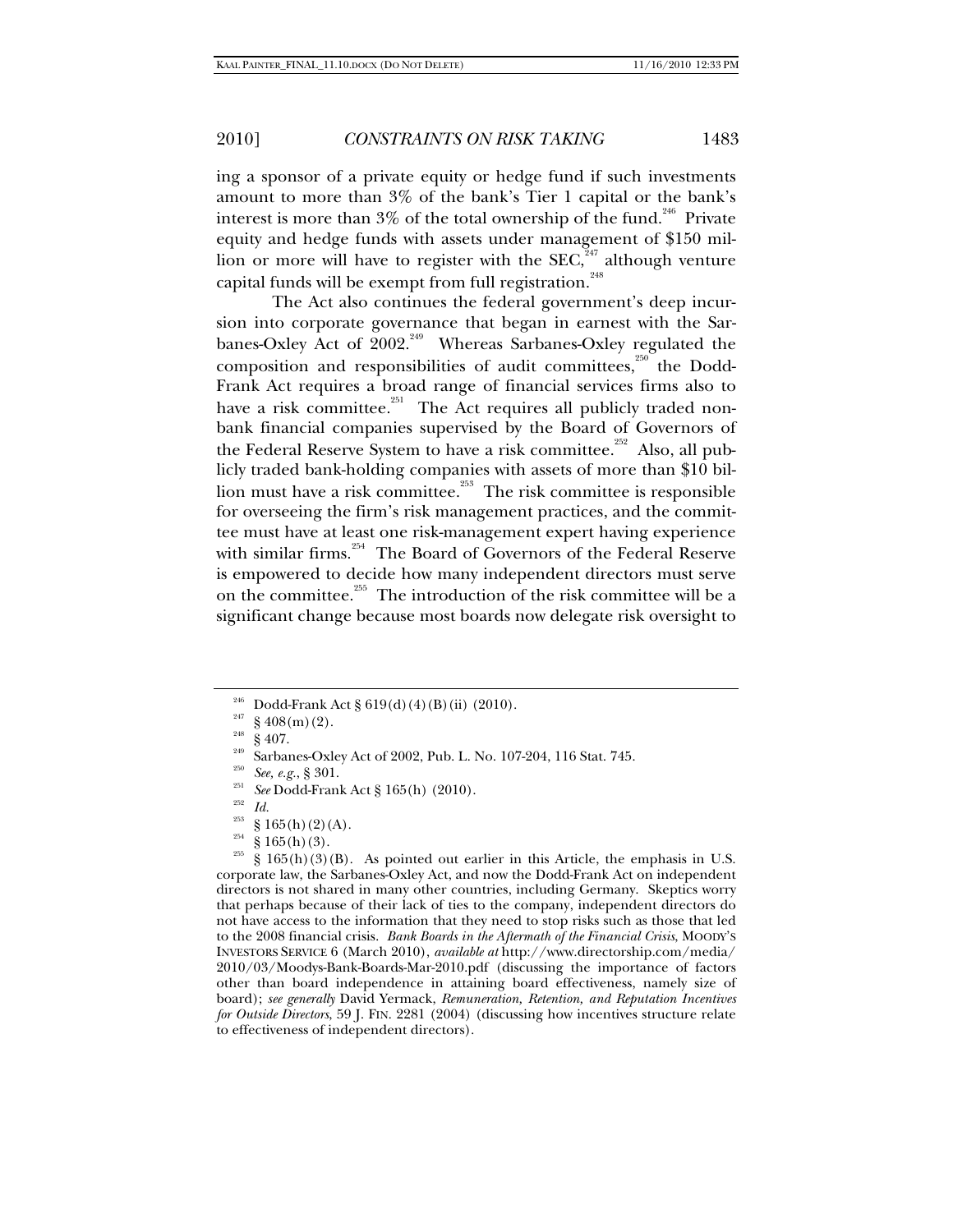the audit committee.<sup>256</sup> This new committee could increase the size of the board and perhaps result in hiring of new staff for the riskmanagement committee. This requirement also could result in more litigation if the composition of the risk committee or its alleged failure to do its job appropriately becomes a basis for additional shareholder suits.

The Dodd-Frank Act is notable not only for its sheer length and the enormous power it bestows on the federal government but also for what it does not do. It does not break up the largest banks in the United States, which would have been one approach to the "too big to fail" problem. It does little to help smaller and regional banks compete with the big banks. Because complying with regulation is burdensome and expensive, the Act may have raised the barrier for entry into the financial services industry. The Act does not restore the separation of commercial banking from investment banking that characterized the United States financial market before the repeal of the Glass-Steagal Act in 1999, which many observers, including former Federal Reserve Chairman Paul Volcker, recommended be restored.<sup>257</sup> In some ways, Dodd-Frank may make the United States more similar to Germany and some other European countries that are dominated by a few gigantic banks which are allowed to do both commercial and investment banking but must also follow government dictates about what they can and cannot do.

### V. CONCLUSION

In Germany, the introduction of the business judgment rule in §  $93(1)$ – $(2)$  of the AktG could be indicative of a trend towards loosening the substantive standard of care. The imposition of an ownership requirement of  $\text{E}100,000$  (about \$127,090) for shareholders to have standing to sue on behalf of the corporation in a derivative suit in § 148(1) of the AktG makes at least this aspect of procedural rules more favorable for defendant directors. These developments are counterbalanced by the removal of some excessively risky decisions from the business judgment rule protection in the ARAG decision

<sup>256</sup> *Hot Topics: What Might Companies Do about the Risk Elephant in the Room?,* DELOITTE 1 (October 2009), *available at* http://internalaudits.duke.edu/documents/ HotTopics\_RiskElephant6\_4\_10.pdf (observing how less than 6% of one sample of companies has board-level standing risk committees).

<sup>&</sup>lt;sup>257</sup> See Dodd-Frank Alert: Regulators Take Center Stage, DLA PIPER (2010),

http://www.dlapiper.com/files/upload/dodd-frank-act-intro.pdf*;* Matthew Benjamin & Christine Harper, *Volcker Urges Dividing Investment, Commercial Banks* (Update1), BLOOMBERG (Mar. 6, 2009 11:48 AM), http://www.bloomberg.com/apps/ news?pid=newsarchive&sid=atSsZ5Fp8xuY&dbk.